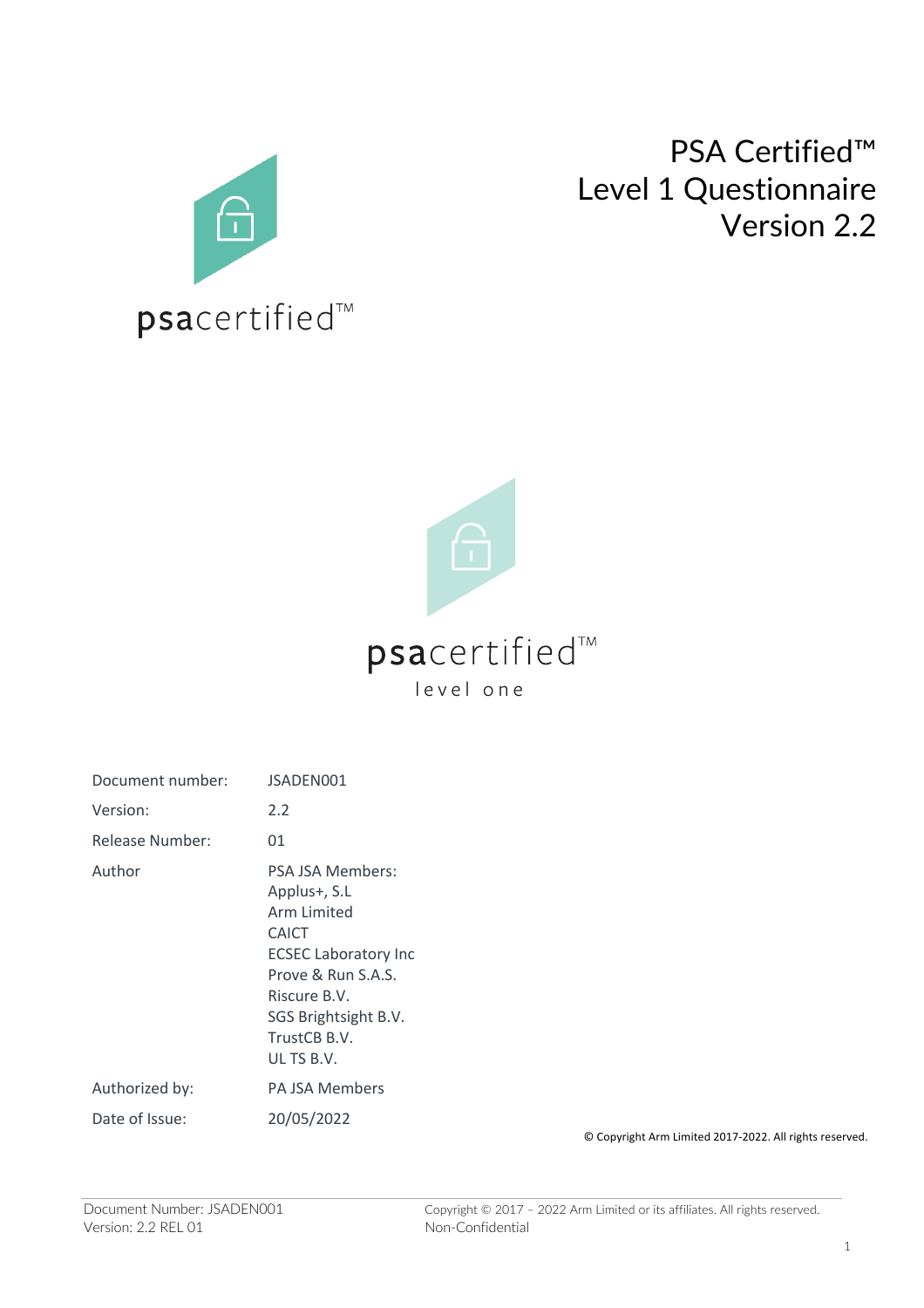## Abstract

PSA Certified is an independent security evaluation scheme for Platform Security Architecture (PSA) based chips, system software and for connected devices, including IoT, Edge devices, industrial and automotive applications. It establishes trust through a multi-level assurance program for chips containing a security component called a Root of Trust that provides trusted functionality to the platform. The multi-level scheme has been designed to help device makers and businesses get the level of security they need for their use case.

This document covers PSA Certified™ Level 1 which builds on the PSA Security Model and its goals, generic compute-based platform threat models and industry best practice to provide a set of critical security questions for the chip vendor, the system software supplier and the device OEM. Use this form to fill in the questionnaire for your product and review it with one of the JSA member Evaluation Laboratories. Products that become PSA Certified will be showcased on www.psacertified.org website. PSA and PSA Certified are architecture neutral.

### Keywords

PSA Certified Level 1, certification, chip, connected device, internet, IoT, Platform Security Architecture, questionnaire, PSA, security, system software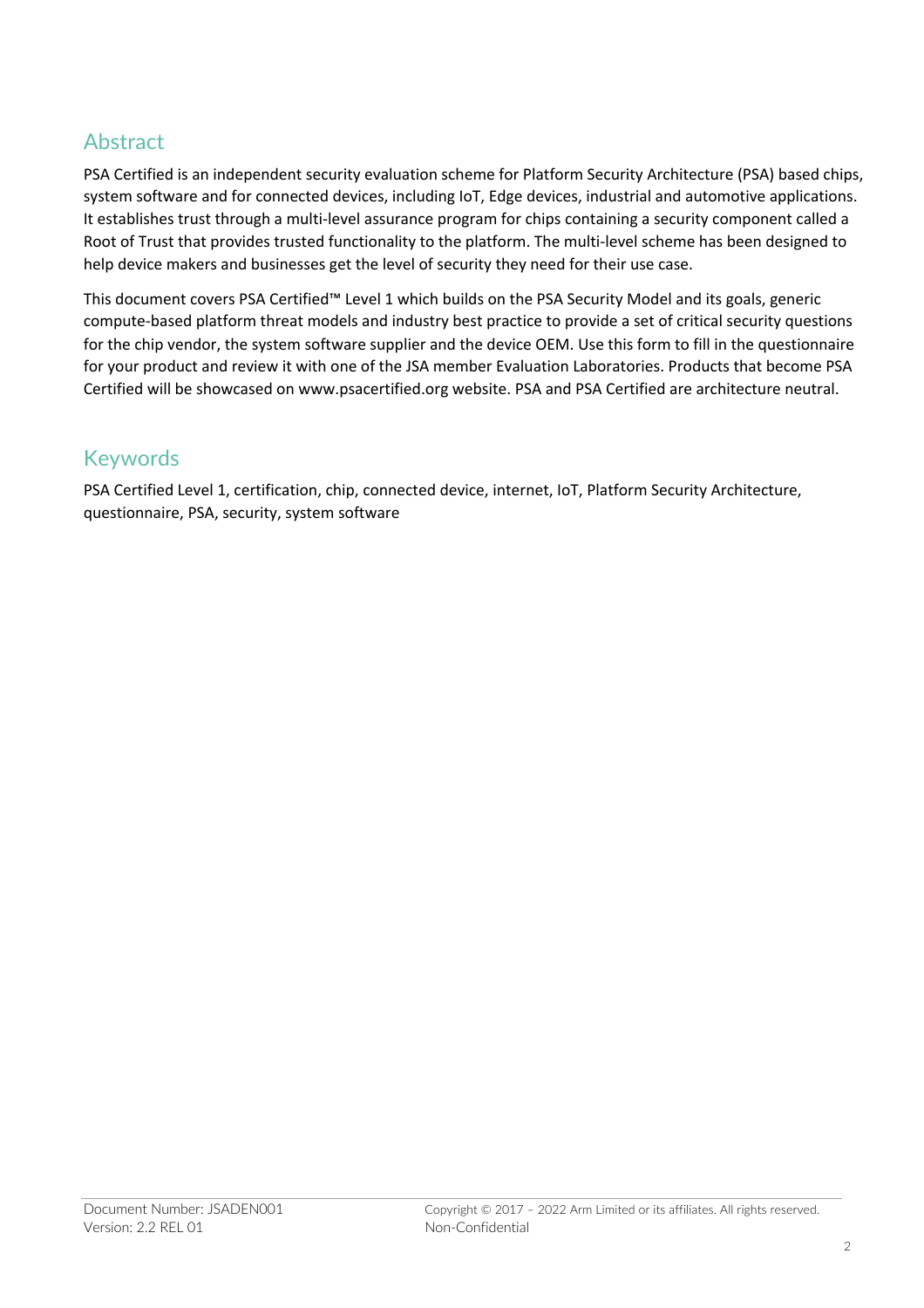Copyright ©2017-2022 Arm Limited or its affiliates. All rights reserved. The copyright statement reflects the fact that some draft issues of this document have been released, to a limited circulation.

Non-Confidential Proprietary Notice

This document is protected by copyright and other related rights and the practice or implementation of the information contained in this document may be protected by one or more patents or pending patent applications. No part of this document may be reproduced in any form by any means without the express prior written permission of Arm. No license, express or implied, by estoppel or otherwise to any intellectual property rights is granted by this document unless specifically stated.

Your access to the information in this document is conditional upon your acceptance that you will not use or permit others to use the information for the purposes of determining whether implementations infringe any third-party patents.

THIS DOCUMENT IS PROVIDED "AS IS". ARM PROVIDES NO REPRESENTATIONS AND NO WARRANTIES, EXPRESS, IMPLIED OR STATUTORY, INCLUDING, WITHOUT LIMITATION, THE IMPLIED WARRANTIES OF MERCHANTABILITY, SATISFACTORY QUALITY, NON-INFRINGEMENT OR FITNESS FOR A PARTICULAR PURPOSE WITH RESPECT TO THE DOCUMENT. For the avoidance of doubt, Arm makes no representation with respect to, and has undertaken no analysis to identify or understand the scope and content of, patents, copyrights, trade secrets, or other rights.

This document may include technical inaccuracies or typographical errors.

TO THE EXTENT NOT PROHIBITED BY LAW, IN NO EVENT WILL ARM BE LIABLE FOR ANY DAMAGES, INCLUDING WITHOUT LIMITATION ANY DIRECT, INDIRECT, SPECIAL, INCIDENTAL, PUNITIVE, OR CONSEQUENTIAL DAMAGES, HOWEVER CAUSED AND REGARDLESS OF THE THEORY OF LIABILITY, ARISING OUT OF ANY USE OF THIS DOCUMENT, EVEN IF ARM HAS BEEN ADVISED OF THE POSSIBILITY OF SUCH DAMAGES.

This document consists solely of commercial items. You shall be responsible for ensuring that any use, duplication or disclosure of this document complies fully with any relevant export laws and regulations to assure that this document or any portion thereof is not exported, directly or indirectly, in violation of such export laws. Use of the word "partner" in reference to Arm's customers is not intended to create or refer to any partnership relationship with any other company. Arm may make changes to this document at any time and without notice.

If any of the provisions contained in these terms conflict with any of the provisions of any click through or signed written agreement covering this document with Arm, then the click through or signed written agreement prevails over and supersedes the conflicting provisions of these terms. This document may be translated into other languages for convenience, and you agree that if there is any conflict between the English version of this document and any translation, the terms of the English version of the Agreement shall prevail.

The Arm corporate logo and words marked with <sup>®</sup> or ™ are registered trademarks or trademarks of Arm Limited (or its subsidiaries) in the US and/or elsewhere. All rights reserved. Other brands and names mentioned in this document may be the trademarks of their respective owners. Please follow Arm's trademark usage guidelines at http://www.arm.com/company/policies/trademarks.

Copyright © 2022 Arm Limited (or its affiliates). All rights reserved.

Arm Limited. Company 02557590 registered in England.

#### **110 Fulbourn Road, Cambridge, England CB1 9NJ.**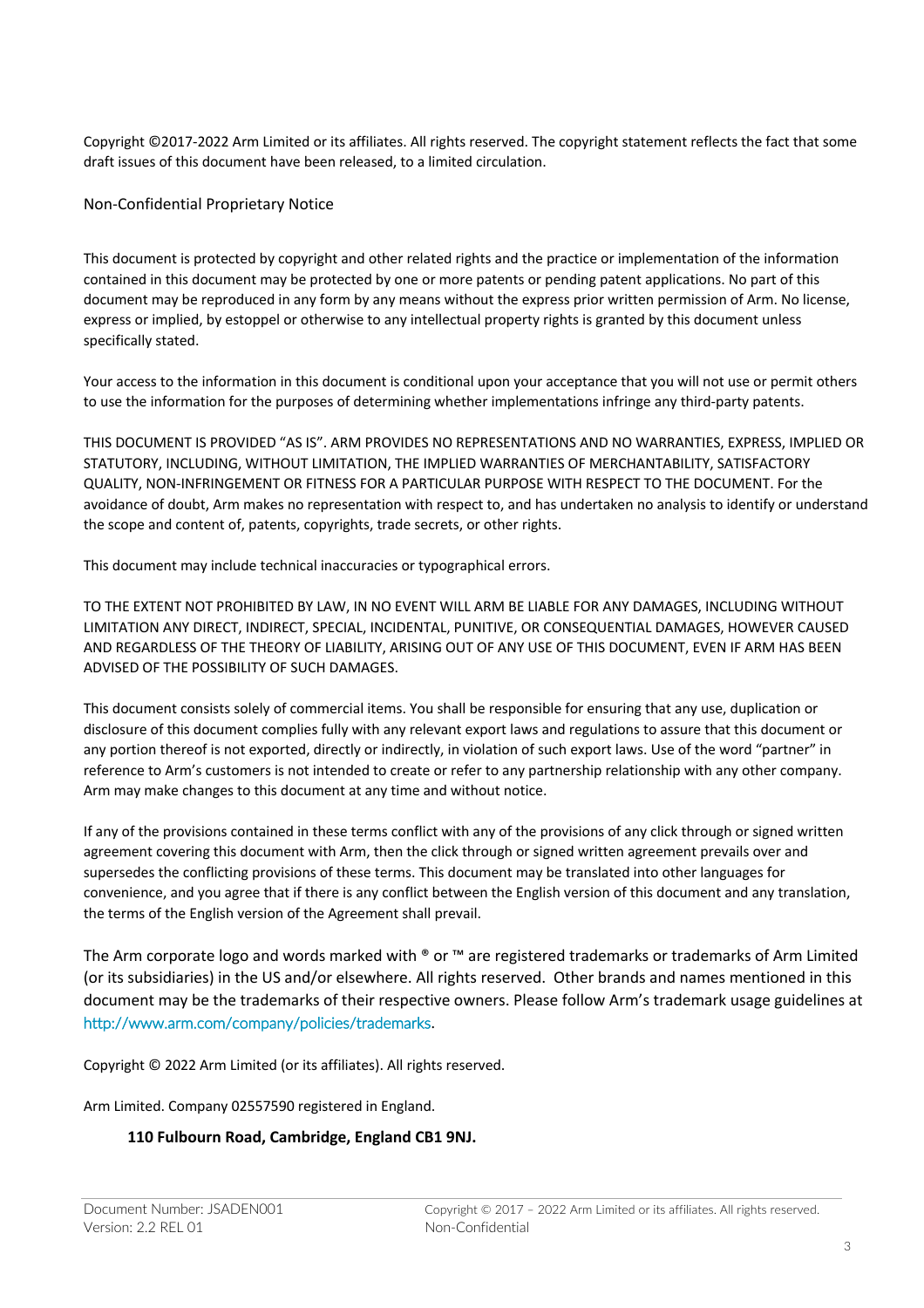### **Contents**

| 1 |     | <b>About this document</b>                                             | 7  |
|---|-----|------------------------------------------------------------------------|----|
|   | 1.1 | <b>Current Status and Anticipated Changes</b>                          | 7  |
|   | 1.2 | <b>Release Information</b>                                             | 7  |
|   | 1.3 | <b>References</b>                                                      | 7  |
|   | 1.4 | <b>Terms and Abbreviations</b>                                         | 8  |
|   | 1.5 | <b>Feedback</b>                                                        | 9  |
| 2 |     | <b>PSA Certified Overview</b>                                          | 11 |
|   | 2.1 | <b>PSA Overview</b>                                                    | 11 |
|   | 2.2 | <b>Scope for Security Evaluation</b>                                   | 11 |
|   | 2.3 | <b>Roles for PSA Certified Level 1</b>                                 | 13 |
|   | 2.4 | <b>Options for Evaluation and Layer Composition</b>                    | 13 |
|   |     | Options for submission directly to the PSA Certification Body<br>2.4.1 | 14 |
|   |     | Valid Alternative PSA Certified Chips<br>2.4.2                         | 14 |
|   | 2.5 | <b>Process for PSA Certified Level 1</b>                               | 14 |
|   | 2.6 | <b>Operational Environment Assumptions</b>                             | 15 |
| 3 |     | <b>Assessment Information</b>                                          | 17 |
|   | 3.1 | <b>Contact</b>                                                         | 17 |
|   | 3.2 | <b>Scope of Evaluation</b>                                             | 17 |
|   | 3.3 | <b>Product Reference</b>                                               | 18 |
|   | 3.4 | <b>Device Product Description</b><br>19                                |    |
|   | 3.5 | <b>PSA RoT Implementation</b><br>19                                    |    |
|   | 3.6 | <b>Declaration for new questionnaire</b>                               | 20 |
|   | 3.7 | Declaration for reuse of an existing questionnaire                     | 20 |
|   | 3.8 | Declaration of conformance for a Device level certificate              | 21 |
| 4 |     | <b>Chip Assessment Questionnaire</b>                                   | 22 |
|   | 4.1 | <b>Immutable Platform Root of Trust</b>                                | 22 |
|   | 4.2 | <b>PSA RoT</b>                                                         | 24 |
| 5 |     | <b>System Software Assessment Questionnaire</b>                        | 26 |
|   | 5.1 | <b>Code Integrity</b>                                                  | 26 |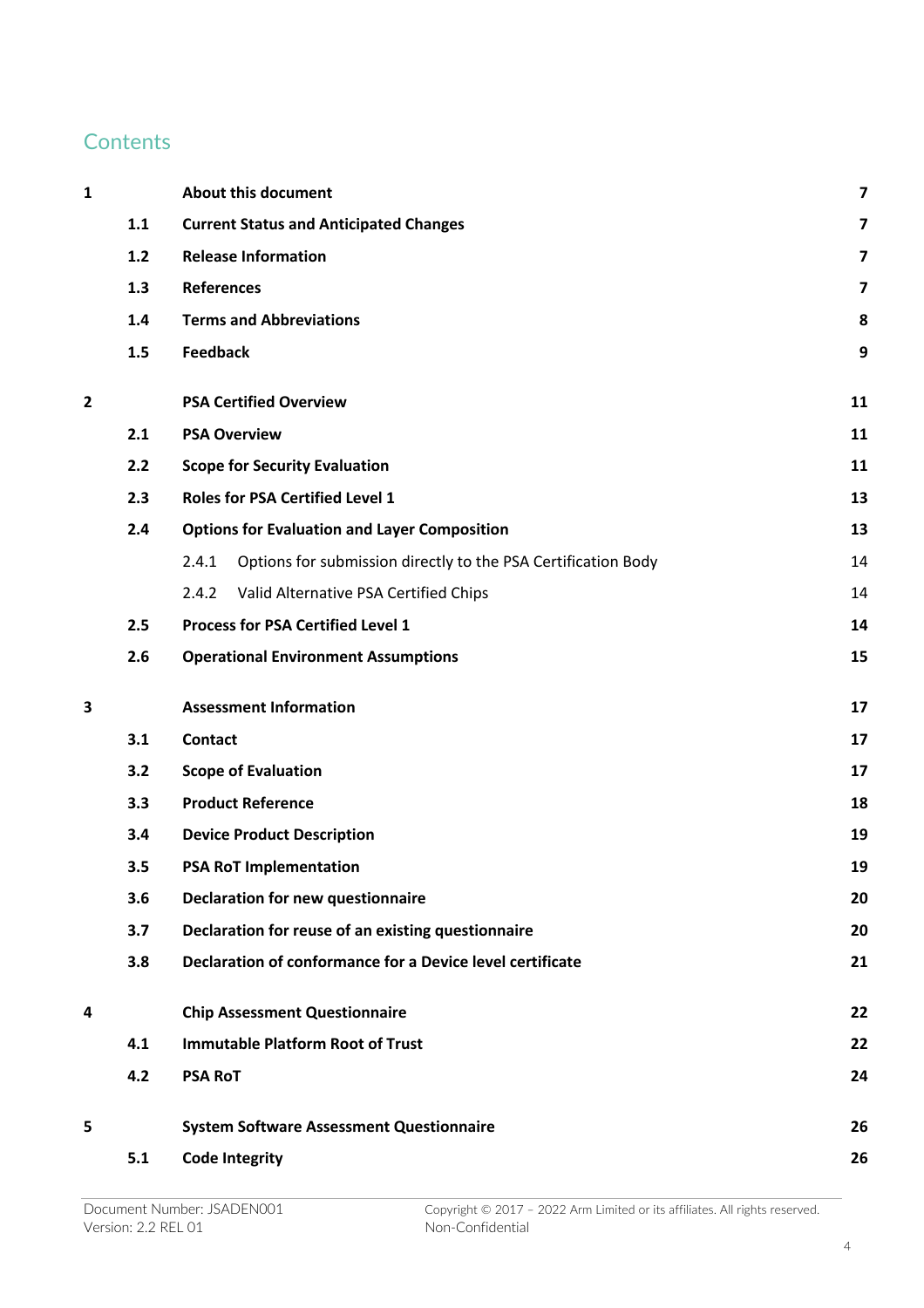| $5.2$ | <b>Data Assets</b>                                 | 27                                                                  |
|-------|----------------------------------------------------|---------------------------------------------------------------------|
| 5.3   | Communication                                      | 28                                                                  |
| 5.4   | <b>Hardening</b>                                   | 29                                                                  |
| 5.5   | <b>Passwords and Critical Security Parameters</b>  | 30                                                                  |
| 5.6   | Configuration                                      | 31                                                                  |
| 5.7   | Privacy                                            | 31                                                                  |
|       | <b>Device Assessment Questionnaire</b>             | 32                                                                  |
| 6.1   | <b>Code Integrity</b>                              | 32                                                                  |
| 6.2   | Communication                                      | 32                                                                  |
| 6.3   | <b>Hardening</b>                                   | 33                                                                  |
| 6.4   | <b>Passwords and Critical Security Parameters</b>  | 35                                                                  |
| 6.5   | Privacy                                            | 36                                                                  |
|       |                                                    | 37                                                                  |
| A.1   | <b>Assessable Best Practices</b>                   | 37                                                                  |
| A.2   | <b>Device Identification</b>                       | 37                                                                  |
| A.3   | <b>Vulnerability Disclosure</b>                    | 37                                                                  |
| A.4   | Update                                             | 38                                                                  |
| A.5   | <b>Critical Security Parameters</b>                | 38                                                                  |
| A.6   | Installation, Commissioning and Reset              | 39                                                                  |
| A.7   | <b>Privacy</b>                                     | 39                                                                  |
| A.8   | <b>Development</b>                                 | 39                                                                  |
| A.9   | <b>Hardening</b>                                   | 40                                                                  |
|       | <b>Mapping of PSA Certified to other Standards</b> | 41                                                                  |
| B.1   | <b>ETSI EN 303 645</b>                             | 41                                                                  |
| B.2   | <b>NISTIR 8259A</b>                                | 42                                                                  |
| B.3   | <b>SB-327</b>                                      | 43                                                                  |
| B.4   | <b>Matter</b>                                      | 43                                                                  |
| B.5   | ioXt                                               | 44                                                                  |
|       | <b>Changes Guide from V2.1 REL 02</b>              | 46                                                                  |
|       | <b>Marking Sheet</b>                               | 49                                                                  |
|       | <b>Appendix B</b>                                  | <b>Appendix A Best Practices</b><br><b>Appendix C</b><br>Appendix D |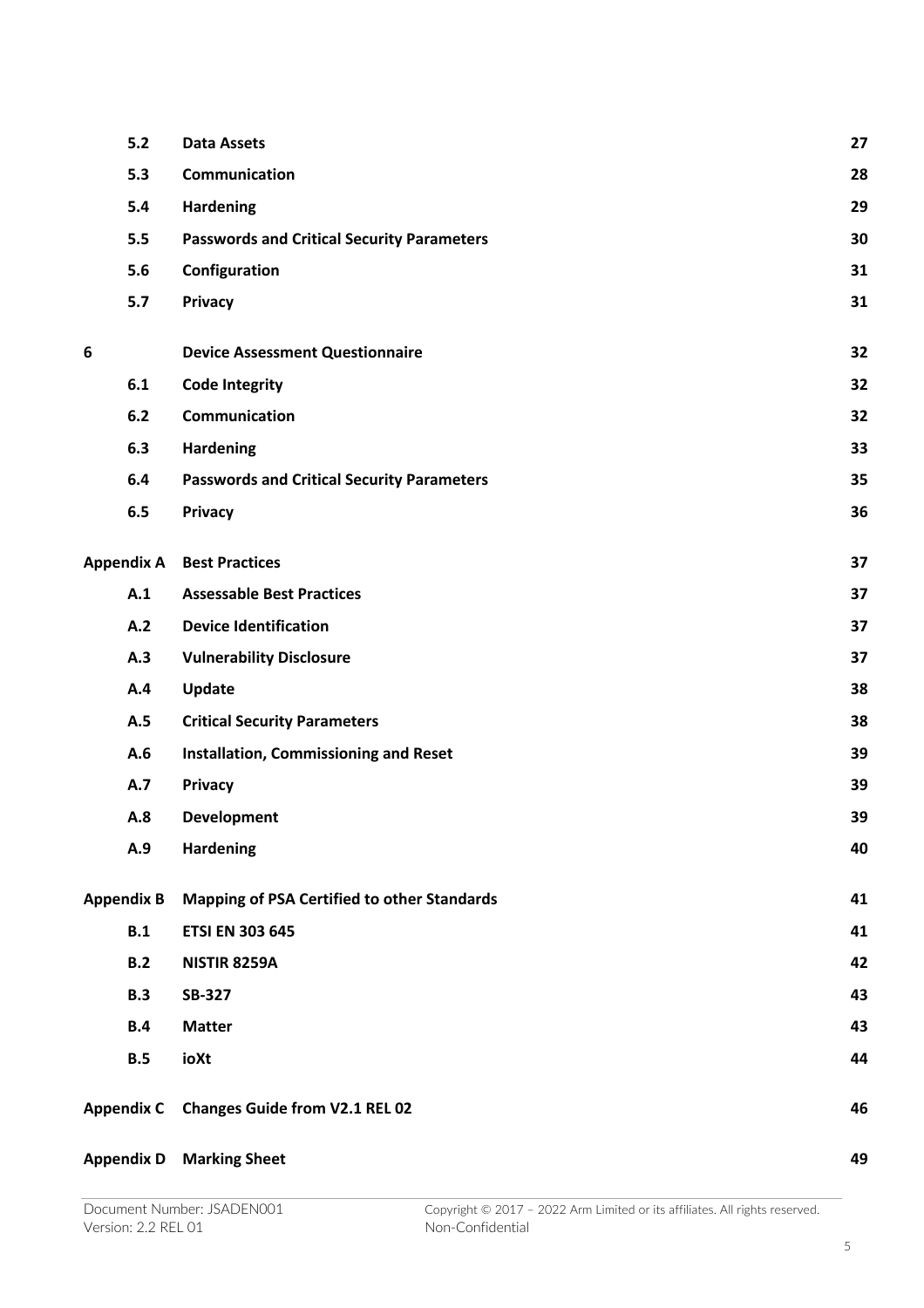| D.1        |       | <b>Chip Assessment Questionnaire</b>            | 49 |
|------------|-------|-------------------------------------------------|----|
|            | D.1.1 | PSA Certified Level 1                           | 49 |
|            | D.1.2 | ETSI EN 303 645 v2.1.0 Mapping                  | 49 |
|            | D.1.3 | NISTIR 8259A Mapping                            | 49 |
| <b>D.2</b> |       | <b>System Software Assessment Questionnaire</b> | 50 |
|            | D.2.1 | PSA Certified Level 1                           | 50 |
|            | D.2.2 | ETSI EN 303 645 v2.1.0 Mapping                  | 50 |
|            | D.2.3 | NISTIR 8259A Mapping                            | 51 |
| <b>D.3</b> |       | <b>Device Assessment Questionnaire</b>          | 52 |
|            | D.3.1 | PSA Certified Level 1                           | 52 |
|            | D.3.2 | ETSI EN 303 645 v2.1.0 Mapping                  | 52 |
|            | D.3.3 | NISTIR 8259A Mapping                            | 53 |
|            | D.3.4 | SB-327 Mapping                                  | 53 |
|            | D.3.5 | <b>Marking Sheet Summary</b>                    | 53 |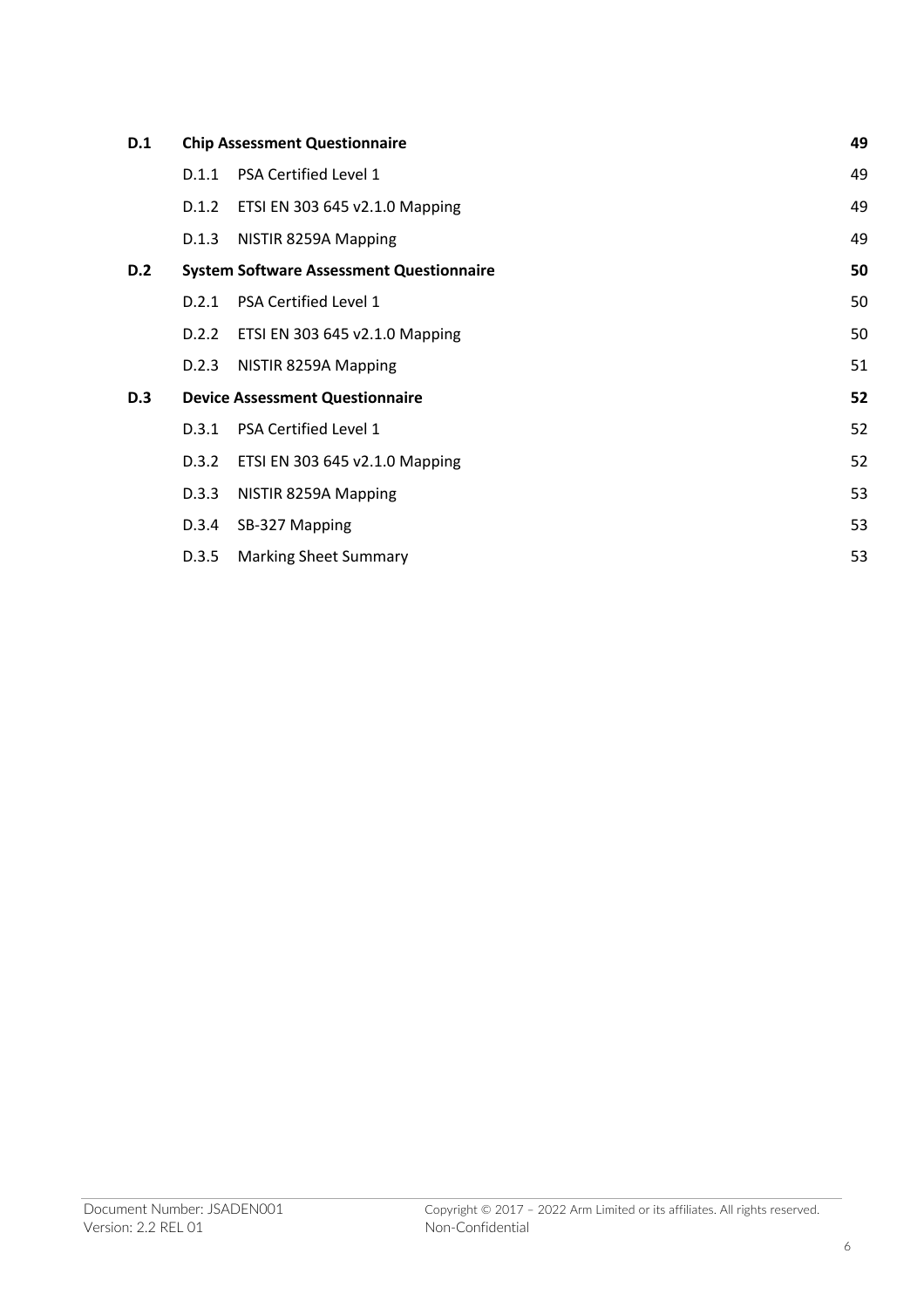## **1 About this document**

#### 1.1 Current Status and Anticipated Changes

Current Status: V2.2 Release 01

#### 1.2 Release Information

The change history table lists the changes that have been made to this document.

| Date       | Version   | Confidentiality  | Change                                                                                                                                                                                         |
|------------|-----------|------------------|------------------------------------------------------------------------------------------------------------------------------------------------------------------------------------------------|
| 18/05/2022 | 2.2 REL01 | Non-confidential | Clarifications and enhancements. Draft alignment with<br>Matter and joXt.                                                                                                                      |
| 30/09/2021 | 2.1 RELO2 | Non-confidential | Clarification on questionnaire reuse, minor<br>clarifications, some now optional, removal of<br>examples, alignment with web version.                                                          |
| 22/02/2021 | 2.1 REL01 | Non-confidential | Minor refinements and clarifications based on<br>evaluation submission feedback.                                                                                                               |
| 21/08/2020 | 2.1 Beta  | Non-confidential | Updates and alignment with ETSI 303 645 and NISTIR<br>8259A. Addresses devices using application type<br>processors. Change in compositional model for devices<br>on system software on chips. |
| 10/02/2020 | 2.0 Beta  | Non-confidential | Updates and alignment with ETSI 303 645, NISTIR 8259<br>and SB-327 standards                                                                                                                   |
| 30/10/2019 | 1.2       | Non-confidential | Clarifications for possible evaluation scopes and<br>alignments with PSA Certified Level 2                                                                                                     |
| 01/04/2019 | 1.1       | Non-confidential | Clarifications on PSA Functional API Certification and<br><b>PSA Functional APIs</b>                                                                                                           |
| 13/02/2019 | 1.0       | Non-confidential | Public release based on BET03 version                                                                                                                                                          |

#### 1.3 References

This document refers to the following informative documents.

| Ref   | Doc No                        | Author(s)               | Title                                                               |
|-------|-------------------------------|-------------------------|---------------------------------------------------------------------|
| $[1]$ | <b>DEN 0079</b>               | ARM                     | Device Security Model                                               |
| $[2]$ | EN 303 645                    | <b>ETSI</b>             | Cyber Security for Consumer Internet of Things;<br>V2.1.0 (2020-04) |
| [3]   | NISTIR 8259A                  | NIST                    | IoT Device Cybersecurity Capability Core Baseline;<br>May 2020      |
| [4]   | Bill No. 327;<br>Chapter 886. | California State Senate | Information privacy: connected devices                              |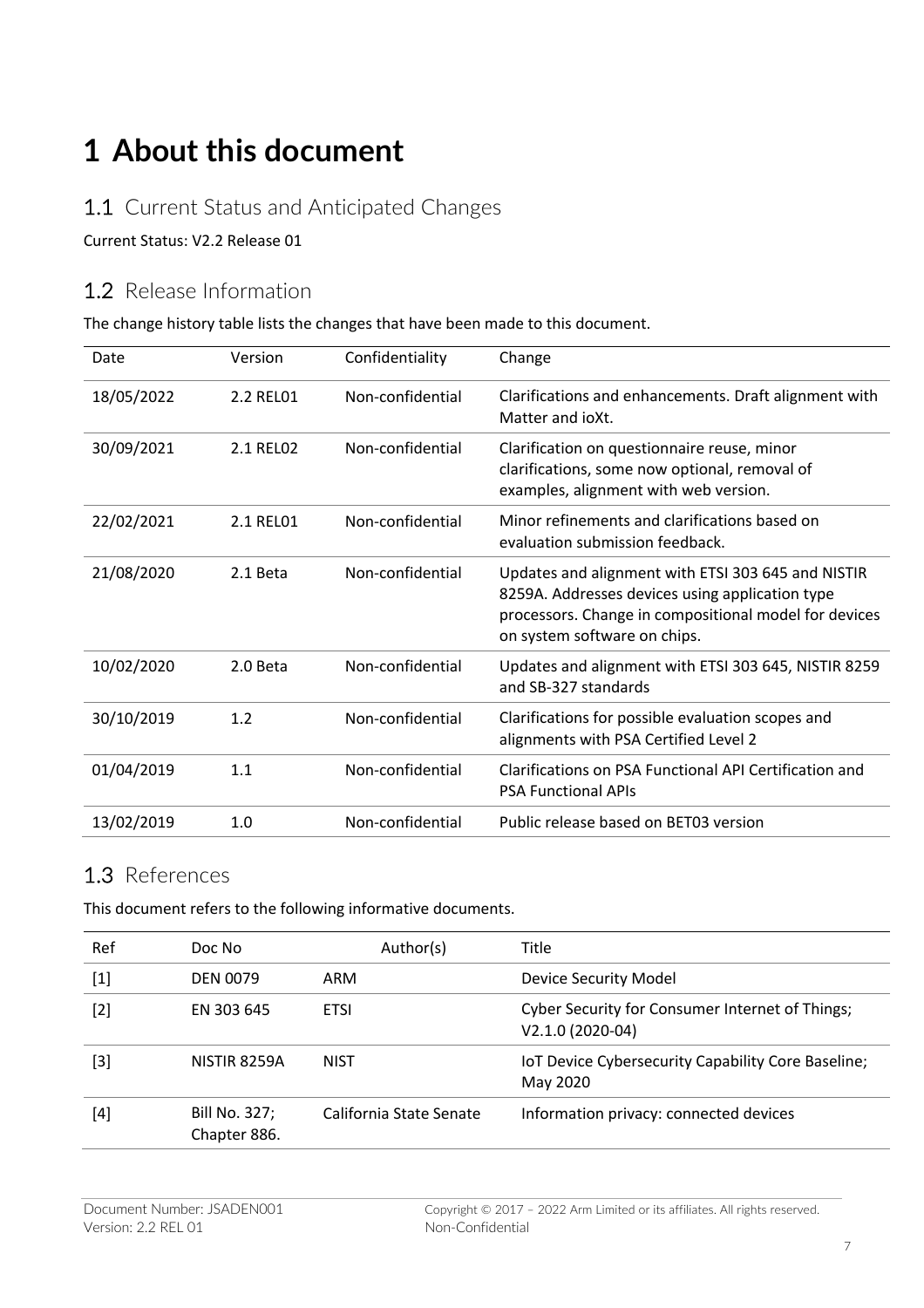| [UK DCMS] |                | UK Department for<br>Digital, Culture & Sport | Proposals for regulating consumer smart product<br>cyber security <sup>1</sup> . |
|-----------|----------------|-----------------------------------------------|----------------------------------------------------------------------------------|
| [6]       | 0.8 2202-05-01 | CSA Matter                                    | Connected Home over IP Specification                                             |
| [7]       |                | joXt alliance                                 | ioXt 2021 Base Profile, version 2                                                |

#### 1.4 Terms and Abbreviations

This document uses the following terms and abbreviations

| <b>Term</b>                                               | <b>Meaning</b>                                                                                                                                                                                                                                                                   |
|-----------------------------------------------------------|----------------------------------------------------------------------------------------------------------------------------------------------------------------------------------------------------------------------------------------------------------------------------------|
| <b>Application Root of Trust</b><br>Service(s)            | Application specific security service(s) that are not defined by PSA. Such<br>services execute in the Secure Processing Environment and are required to<br>be in Secure Partitions.                                                                                              |
| <b>Application Specific Software</b>                      | Software that provides the functionality required of the specific device.<br>This software runs in the Non-Secure Processing Environment, making use<br>of the System software, Application RoT Services and PSA-RoT Services.                                                   |
| <b>Critical Security Parameter</b>                        | Secret information, with integrity and confidentiality requirements, used to<br>maintain device security, such as authentication data (passwords, PIN,<br>certificates), secret cryptographic keys, etc In some contexts these are<br>classed as assets.                         |
| <b>Evaluation Laboratory</b>                              | Laboratory or facility that performs the technical review of questionnaires<br>submitted for Level 1 PSA certification. The list of evaluation laboratories<br>participating to PSA Certified can be found on www.psacertified.org                                               |
| <b>Hardware Unique Key (HUK)</b>                          | Secret and unique to the device symmetric key that must not be accessible<br>outside the PSA Root of Trust. It is a critical security parameter.                                                                                                                                 |
| <b>Non-secure Processing</b><br><b>Environment (NSPE)</b> | The processing environment that executes the non-secure System software<br>and Application Specific Software. PSA requires the NSPE to be isolated<br>from the SPE. Isolation between partitions within the NSPE is not required<br>by PSA though is encouraged where supported. |
| <b>Partition</b>                                          | The logical boundary of a software entity with intended interaction only via<br>defined interfaces, but not necessarily isolated from software in other<br>partitions. Note that both the NSPE and SPE may host partitions.                                                      |
| <b>PSA</b>                                                | <b>Platform Security Architecture</b>                                                                                                                                                                                                                                            |
| <b>PSA Certification Body</b>                             | The entity that receives applications for PSA security certification, issues<br>certificates, maintains the security certification scheme, and ensures<br>consistency across all the evaluation laboratories.                                                                    |
| <b>PSA Functional APIs</b>                                | PSA defined Application Programming Interfaces on which security services<br>can be built. APIs defined so far include Crypto, Secure Storage and<br>Attestation.                                                                                                                |

<sup>1</sup> https://www.gov.uk/government/publications/proposals-for-regulating-consumer-smart-product-cybersecurity-call-for-views/proposals-for-regulating-consumer-smart-product-cyber-security-call-for-views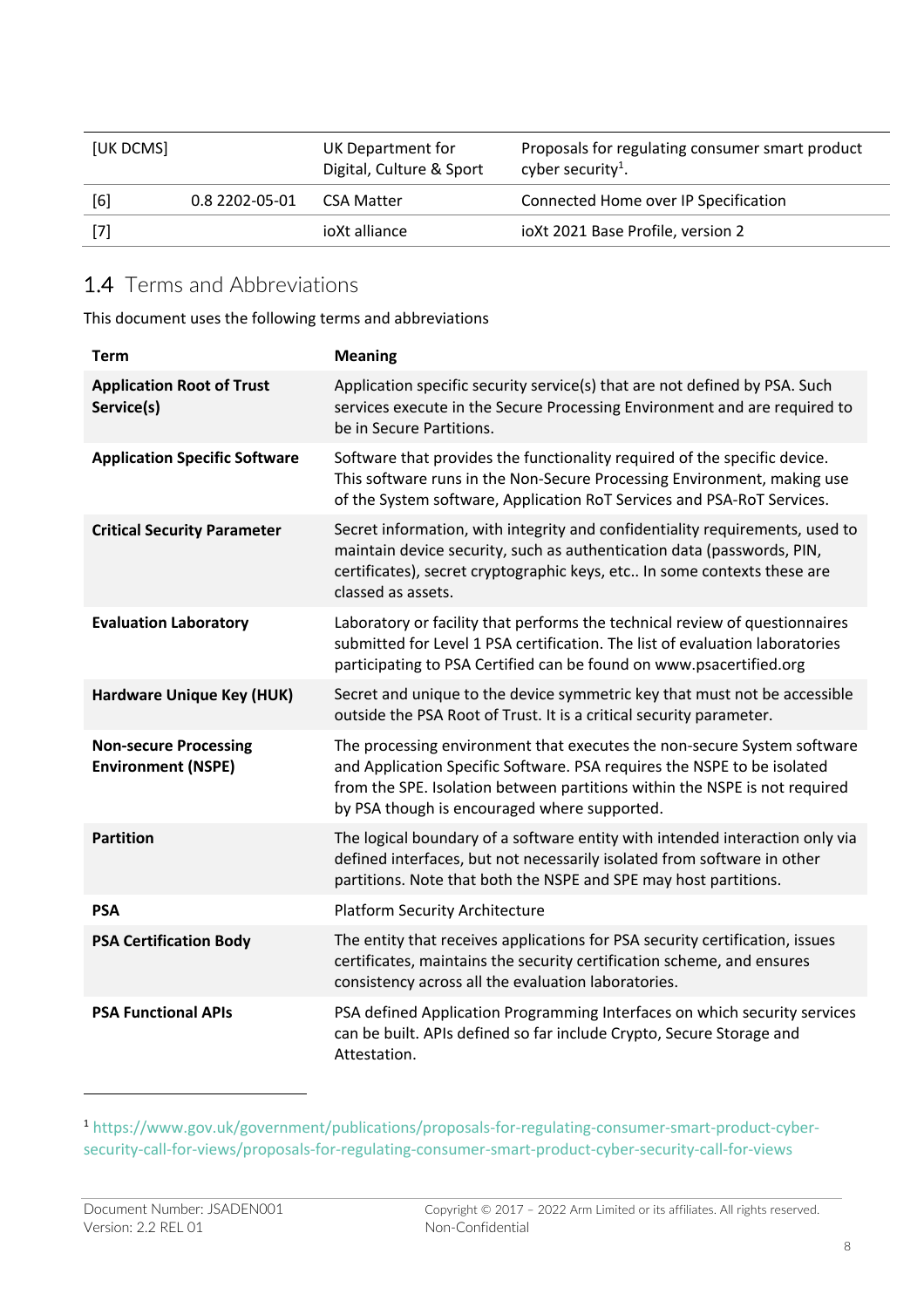| <b>PSA Functional API Certification</b>                             | Functional certification confirms that the device implements the PSA<br>Functional APIs correctly by passing the PSA Functional certification test<br>suites.                                                                                                                                                                                   |
|---------------------------------------------------------------------|-------------------------------------------------------------------------------------------------------------------------------------------------------------------------------------------------------------------------------------------------------------------------------------------------------------------------------------------------|
| PSA Root of Trust (PSA-RoT)                                         | The PSA defined combination of the Immutable Platform RooT of Trust and<br>the Updateable Platform Root of Trust, and considered to be the most<br>trusted security component on the device. See [1].                                                                                                                                           |
| <b>Immutable Platform Root of</b><br><b>Trust</b>                   | The minimal set of hardware, firmware and data of the PSA-RoT, which is<br>inherently trusted because it cannot be modified following manufacture.<br>There is no software at a deeper level that can verify that it as authentic<br>and unmodified.                                                                                            |
| <b>Updateable Platform Root of</b><br><b>Trust</b>                  | The firmware, software and data of the PSA-RoT that can be securely<br>updated following manufacture.                                                                                                                                                                                                                                           |
| <b>Platform Root of Trust</b><br>Service(s)                         | PSA defined security services for use by PSA-RoT, Application RoT Service(s)<br>and by the NSPE. Executes in the Secure Processing Environment and may<br>use Trusted Subsystems. This includes the services offered by the PSA<br><b>Functional APIs.</b>                                                                                      |
| <b>Secure Partition</b>                                             | A Partition in the Secure Processing Environment.                                                                                                                                                                                                                                                                                               |
| <b>Secure Processing Environment</b><br><b>Partition Management</b> | Management of the execution of software in Secure Partitions. Typical<br>implementations will provide scheduling and inter-partition<br>communication mechanisms. Implementations may also enforce isolation<br>between the managed Secure Partitions.                                                                                          |
| <b>Secure Processing Environment</b><br>(SPE)                       | The processing environment that executes the PSA-RoT, the PSA-RoT<br>Services, and any Application RoT Service(s).                                                                                                                                                                                                                              |
| <b>Secure Boot</b>                                                  | The process of verifying and validating the integrity and authenticity of<br>updateable firmware and software components as a pre-requisite to their<br>execution. This must apply to all the firmware and software in the SPE. It<br>should also apply to the first NSPE image loaded, which may extend the<br>NSPE secure boot chain further. |
| <b>System Software</b>                                              | NSPE software that may comprise an operating system or some run-time<br>executive, together with any middleware, standard stacks and libraries,<br>chip specific device drivers, etc., but not the application specific software.                                                                                                               |
| <b>Trusted subsystem</b>                                            | A security subsystem that the PSA-RoT relies on for protection of its critical<br>security parameters, or that implement some of its services.                                                                                                                                                                                                  |
|                                                                     |                                                                                                                                                                                                                                                                                                                                                 |

## 1.5 Feedback

The PSA JSA Members welcome feedback on its documentation.

If you have comments on the content of this documentation, send an e-mail to psacertified@arm.com. Give:

- The title (PSA Certified Level 1 Questionnaire).
- The number (JSADEN-001) and version.
- The page numbers to which your comments apply.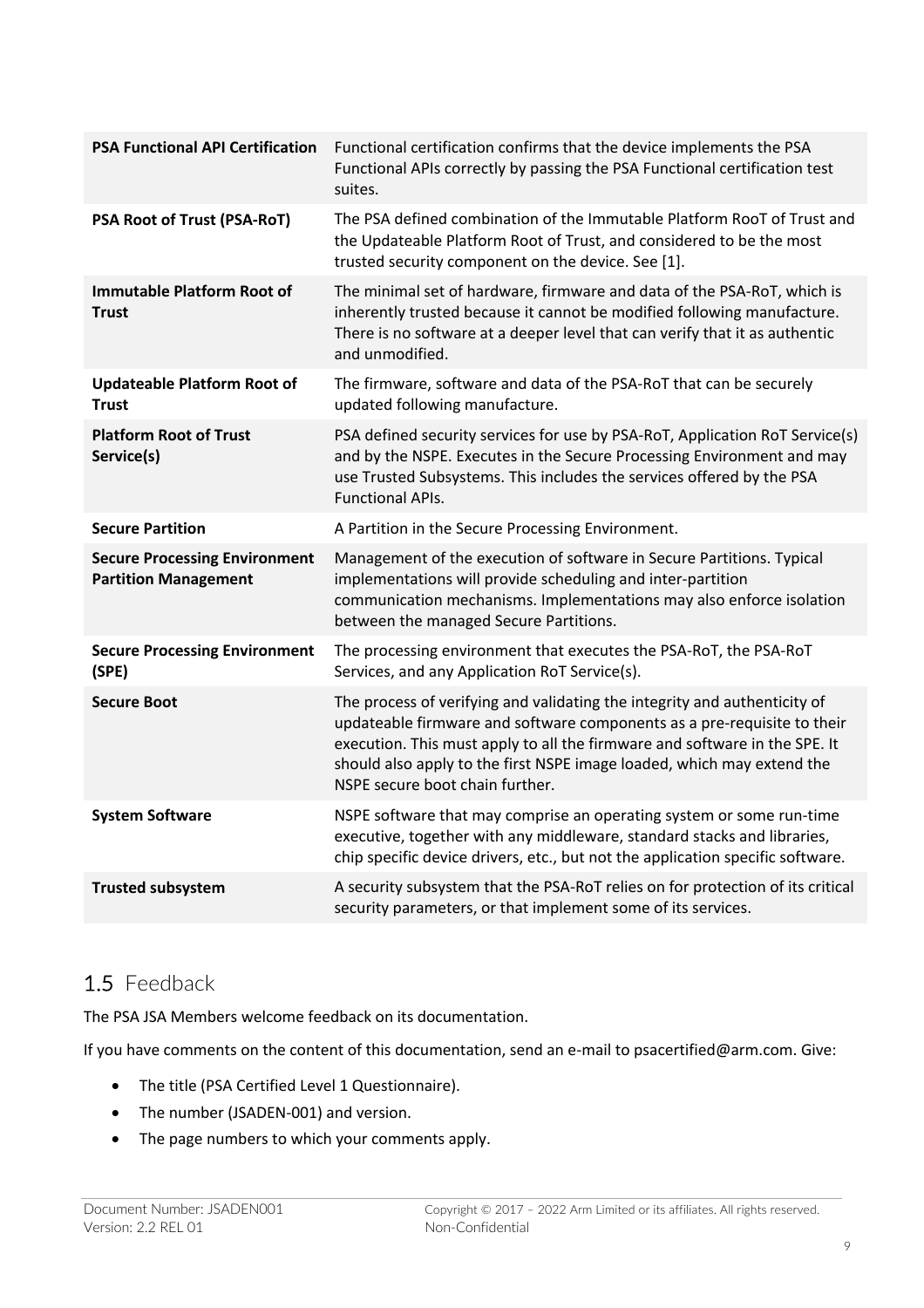- The rule identifiers to which your comments apply, if applicable.
- A concise explanation of your comments.

PSA JSA Members also welcome general suggestions for additions and improvements.

**Note:** PDFs are tested only in Adobe Acrobat and Acrobat Reader and cannot guarantee the appearance or behavior of any document when viewed with any other PDF reader.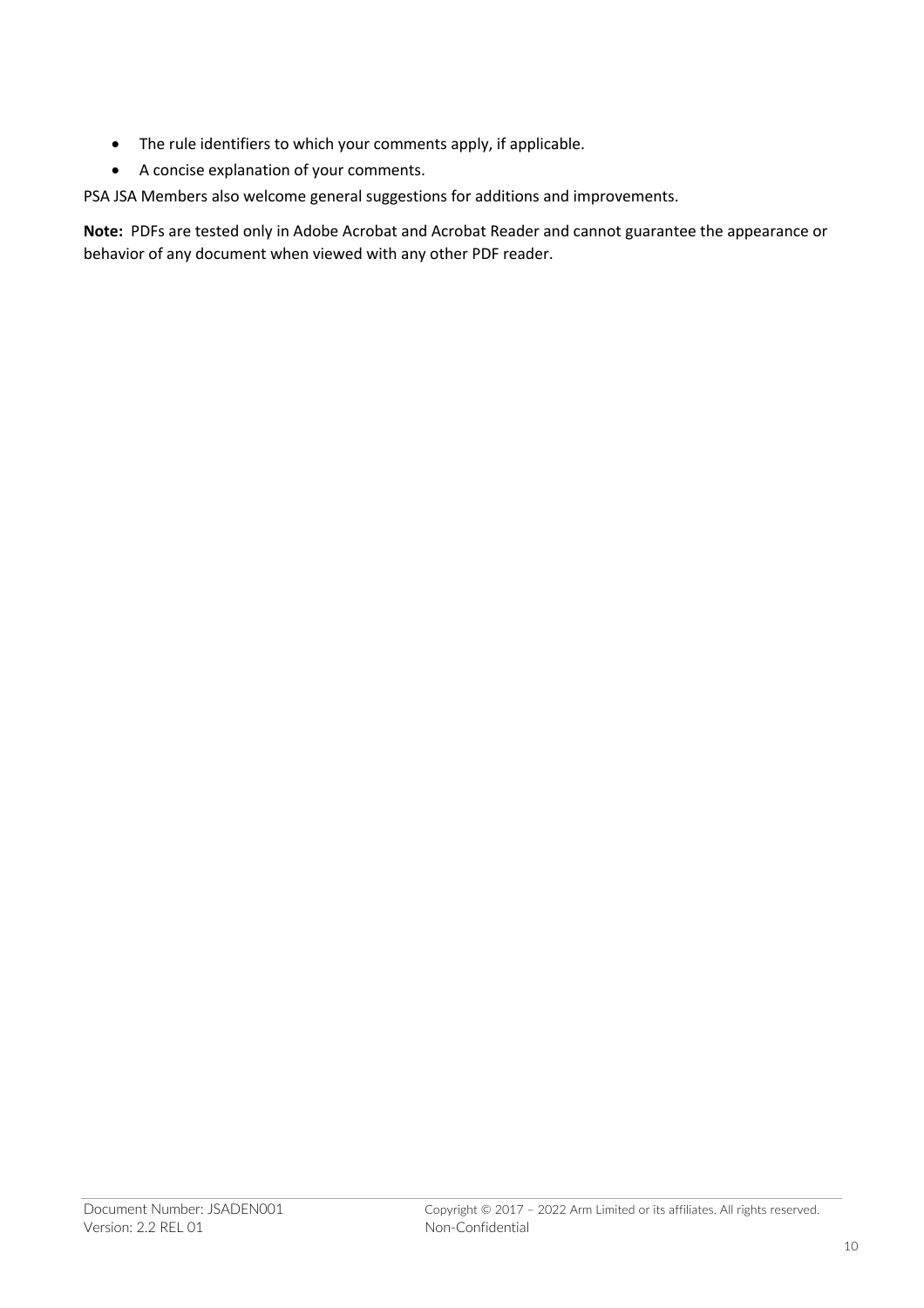# **2 PSA Certified Overview**

### 2.1 PSA Overview

PSA defines a common hardware and software security platform, providing a generic security foundation allowing secure products and features to be deployed.

The terms PSA Certified, and PSA Functional API Certification are used here with the following meanings:

#### *PSA Certified*

The PSA Certified scheme involves the evaluation of a device against a set of security requirements by an Evaluation Laboratory. The evaluation laboratory examines security measures to ensure that the device, including its critical security parameters, is not vulnerable to identified threats.

Example answers for the questions can be found in the web based version of this document, which can be found at **certify.psacertified.org.**

In the case of a successful evaluation a digital certificate is issued by the PSA Certification Body (or a third-party on behalf of the PSA Joint Stakeholder Members) for that device and can optionally be published on **www.psacertified.org**. The certificate number is a globally unique EAN-13 number that can be supplied by the Evaluation Laboratory or by the company seeking certification. PSA devices that support, for example, an IETF Entity Attestation Token<sup>2</sup> can include the EAN-13 to inform relying parties that the chip, System software or device has been evaluated and is PSA Certified.

#### *PSA Functional API Certification*

PSA Functional API Certification means that a device has implemented the **PSA Functional APIs**<sup>3</sup> and passed the PSA Functional API Certification test suites. The PSA Functional APIs cover three security functions: Attestation, Cryptography and Secure Storage. A step by step guide for getting a product PSA Functional API certified is available on **www.psacertified.org/resources**.

The PSA Certified scheme recognizes that there will be different security requirements and different cost and security trade-offs for different applications and ecosystems. This is reflected in specifications by introducing a range of *assurance levels*.

PSA Certified Level 1 assurance, the target of this document, relies on questionnaires filled out by the Chip vendor, the System software vendor or the Device OEM. The questionnaires defined in this document cover the baseline security requirements to mitigate common threats and security requirements for PSA based products. The Evaluation Laboratory relies on this questionnaire to examine the device security measures.

### 2.2 Scope for Security Evaluation

There are three evaluation scopes: the chip, the system software and the device. The security evaluation covers the combination of the hardware and software components. Figure 1 illustrates the typical components in the

**<sup>2</sup>** https://datatracker.ietf.org/doc/draft-tschofenig-rats-psa-token/

<sup>3</sup> https://developer.arm.com/architectures/security-architectures/platform-security-architecture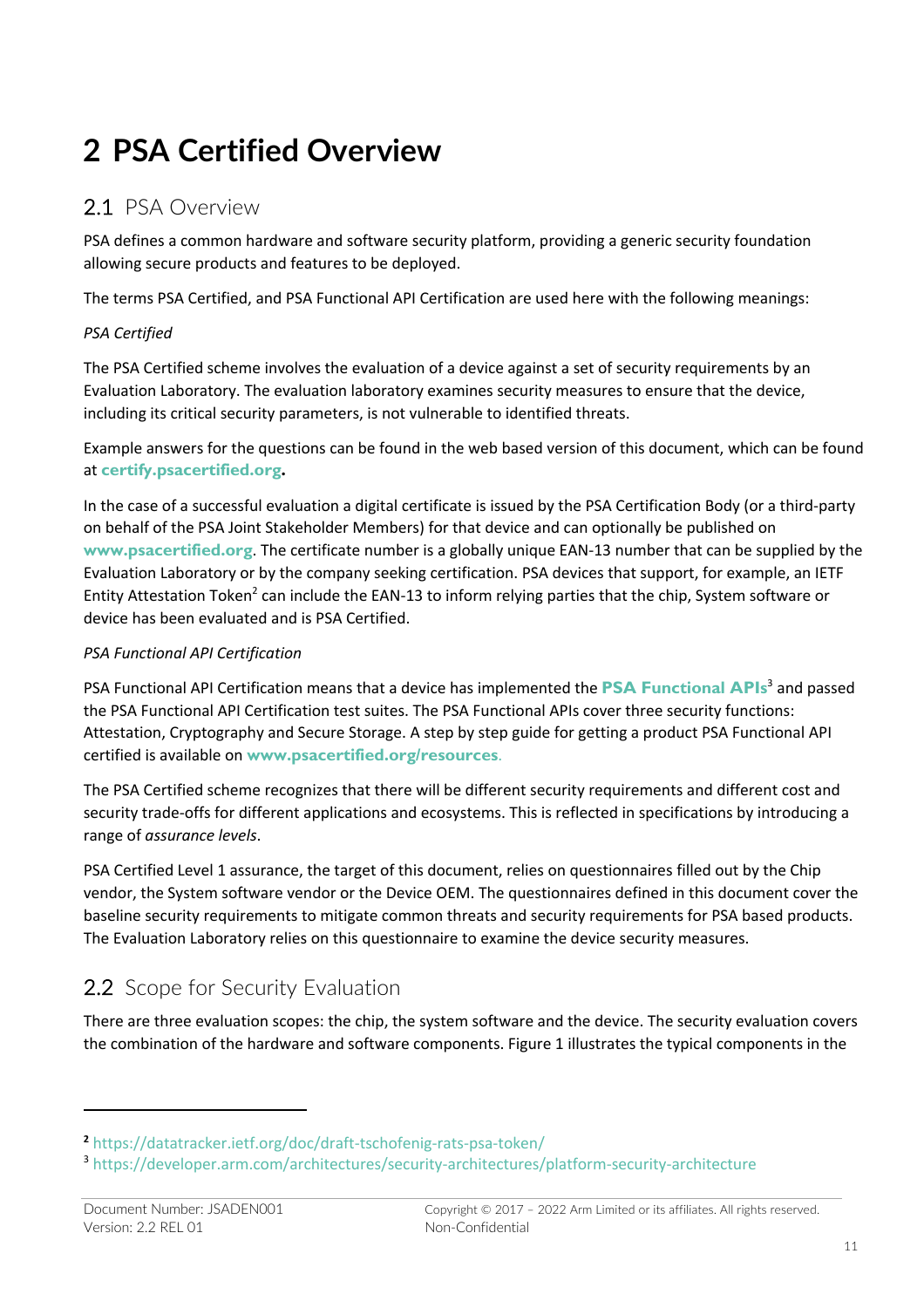PSA architecture and the related evaluation scopes. This figure distinguishes a Non-secure Processing Environment (NSPE) and a Secure Processing Environment (SPE), for which the Chip level shall provide isolation<sup>4</sup>.



**Figure 1: Logical Scope of Chip, System Software and Device Levels**

The Chip security evaluation scope includes the following Secure Processing Environment PSA-RoT elements, see also [1]:

- Immutable Platform Root of Trust, for example, the Boot ROM, any root parameters, the NSPE/SPE isolation hardware, and any hardware based security lifecycle management and enforcement.
- Updateable Platform Root of Trust, for example, a main bootloader, the code that implements the SPE Partition Management function, the code that implements the PSA defined services<sup>5</sup> such as attestation, secure storage, and cryptography.
- Any Trusted subsystems that the PSA-RoT relies on for protection of its assets, or that implement some of its services.

The Chip scope hardware may be a System-on-Chip or a System-in-Package, possibly supported by board level trusted subsystem components, for example, a Secure Element or Subscriber Identification Module.

<sup>4</sup> The isolation between the Non-Secure Processing Environment and the Secure Processing Environment can be implemented using, for example, TrustZone, using dual cores, or via processor privilege levels.

<sup>5</sup> The Updateable Platform Root of Trust may also execute any Application specific Root-of-Trust services, but these are not in the scope of a Chip certification.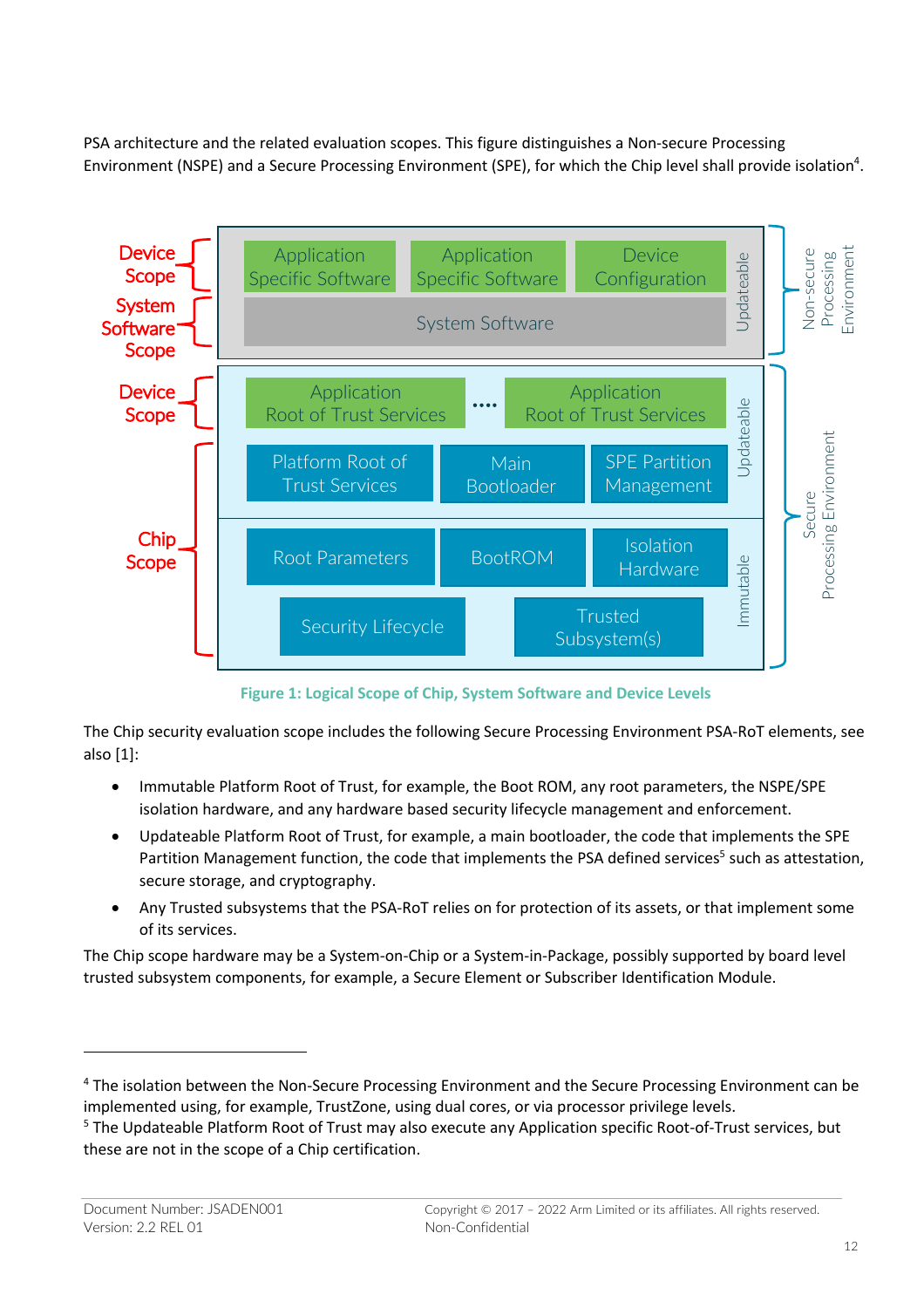The System software in the scope of the security evaluation executes in the Non-secure Processing Environment. System software evaluation dependencies on the Chip layer are detailed in section 2.4.

For the Device, the scope of the security evaluation includes the following software components:

- Applications and any other software developed by the OEM. These may execute in the Non-Secure Processing Environment or as Application Root of Trust Services in the Secure Processing Environment
- Configuration of the System software for the device.

Device evaluation dependencies on the System software and Chip layers are detailed in section 2.4.

### 2.3 Roles for PSA Certified Level 1

PSA Certified Level 1 involves the following roles:

- Chip Vendor: Develops the chip, the immutable and updateable parts of the PSA-RoT (including any trusted subsystems).
- System software Vendor: Develops the system software for the Non-secure Processing Environment.
- Device OEM: Conceives and develops a device based on the PSA specifications.
- Evaluation Laboratory: Performs the technical review of questionnaire(s) submitted for PSA Certified Level 1 and if successful provides a digital certificate reference number (EAN-13) for the applicable evaluation scope.
- Certification Body: The entity that receives applications for PSA certification, issues certificates, maintains the security certification scheme, and ensures consistency across the evaluation laboratories.

### 2.4 Options for Evaluation and Layer Composition

The purpose of PSA Certified Level 1 is to assess the security foundation of a device. The certification scheme is organized in layers: device, on top of the system software, on top of the chip. The certificate for a given layer is only applicable if the lower layers have either been separately evaluated and hold a PSA L1 certificate or, if not, are covered in the evaluation that lead to the considered certificate. The evaluation options are as follows;

- 1) Chip evaluation can proceed independently of the other layers. Section 4 must be filled in.
- 2) System software evaluation can proceed with one of the following;
	- a) with a PSA Certified chip. Section 5 must be filled in and section 3.3 must give the chip EAN-13.
	- b) with an uncertified chip the evaluation must also include the chip part. Sections 4 and 5 must be filled in. Note that an independent certificate for the chip will not be issued.
- 3) Device evaluation can proceed with one of the following;
	- a) on PSA Certified system software with either;
		- i) a valid PSA Certified chip other than that declared in the system software certificate; see section 2.4.2 on validity. Section 6 must be filled in and section 3.3 must give the system software EAN-13 and the PSA Certified chip EAN-13. Section 3.8 also must be filled in.
		- ii) the chip declared in the system software certificate. Section 6 must be filled in and section 3.3 must give the system software EAN-13, and the named chip. If the named chip is PSA Certified, section 3.3 must give the chip EAN-13.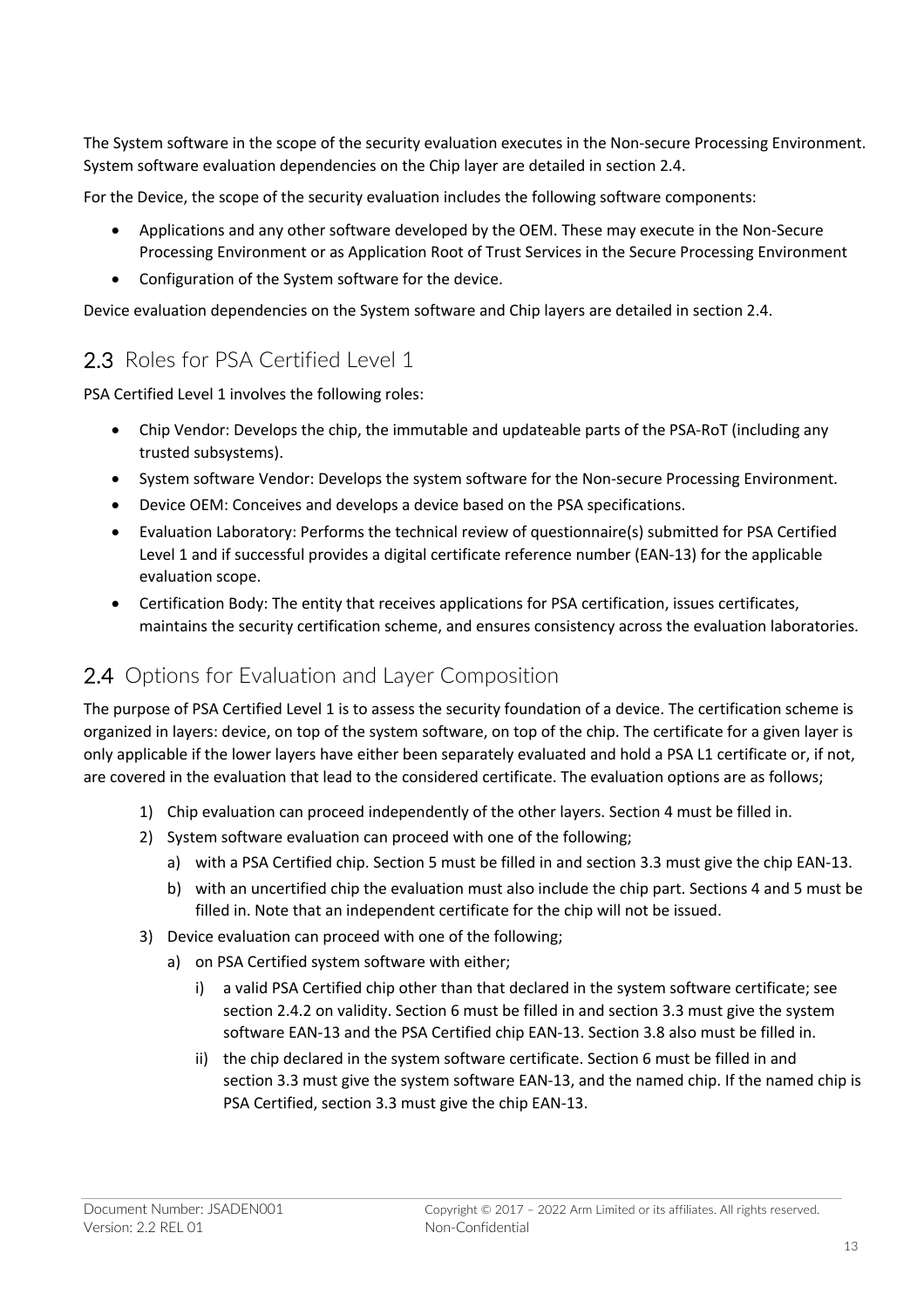- b) on uncertified system software with a PSA Certified chip. The evaluation must include the system software part. Sections 5 and 6 must be filled in and section 3.3 must give the EAN-13 of the PSA Certified chip. An independent certificate for the system software will not be issued.
- c) if the chip is neither a valid PSA Certified chip (it does not have its own certificate) nor the chip named in any certificate for the System software<sup>6</sup> then the evaluation must include both the system software and the chip parts. Sections 4, 5 and 6 must be filled in. Note that independent certificates for the system software and for the chip will not be issued.

Certification of a device requires the device vendor to confirm that the device and any device vendor configuration of the system software results in the correct use of the PSA-RoT. Confirmation is accessed via the device Developer responses in section 6. PSA Functional API certification can help in this process. Device evaluation is performed with a specific system software and chip combination, and the resulting device certificate is valid for that combination only.

#### 2.4.1 Options for submission directly to the PSA Certification Body

Where a product is developed from one already PSA Certified and the exact same questionnaire answers and declarations are applicable, then section 3.7 can be completed instead of the sections stated above and submitted directly to the PSA Certification Body. Checking for acceptablity with the PSA Certification Body or chosen Evaluation Laboratory is recommended. Section 3.7 can be used in the following situations;

- a new Chip uses the same certified PSA-RoT implemention,
- updated certified System Software on the same Chip declared in the referenced certification,
- a new device using the same System Software and Chip declared in the referenced certification.

#### 2.4.2 Valid Alternative PSA Certified Chips

Flexible composition via 3)a)i) above relies on the interchangeability of the chip level PSA-RoT. Typically, this means that the alternate PSA Certified chip must support at least the same PSA-RoT functionality as the chip named in the System software certificate. In practice, this likely means that all the requirements in section 4 must be met. PSA API Functional API Certification can be used as evidence of interchangeability.

If the PSA Certified System software relies on chip-level security functionality in addition to that required for the PSA-RoT then the alternative chip must provide at least the same additional functionality. In practice, this is likely to mean that such compositions may be difficult.

The full rules on validity can be found **here.**

## 2.5 Process for PSA Certified Level 1

The process for Level 1 certification is the following:

1. The Chip Vendor, the System software Vendor or the Device OEM (all named Developer below) complete the relevant questionnaire provided in sections 4, 5 or 6 as specified in section 2.4. It is recommended that the Developer also complete the assessible organisational best practices questions in Appendix A.1.

 $6$  A System software certificate is only applicable with a valid PSA Certified chip or the chip named in the certificate.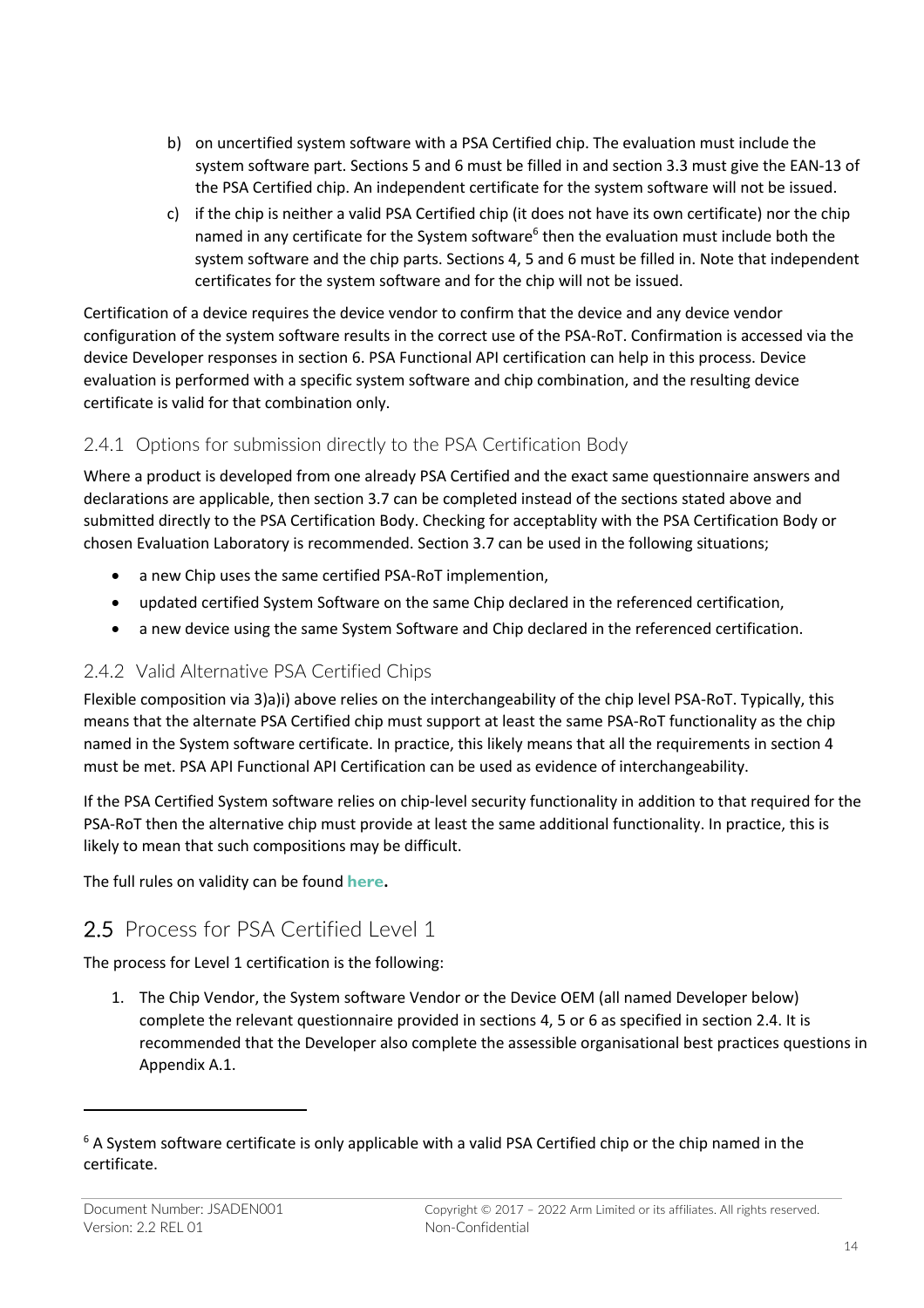- 2. For each requirement in the relevant section, a single box corresponding to the fulfilment of the requirement is ticked (or marked in an equivalent way) as follows, note that a gray box means that answer is not acceptable. All guidance given in italic should be deleted.
	- Yes: for full compliance with the requirement, the Developer describes how this requirement is met according to any guidance given *in italic*.
	- Partial: for partial compliance with the requirement, the Developer describes how the requirement is partially met according to any guidance given *in italic* and what impact that has on the security.
	- N/A: where the requirement is not applicable for one of the following reasons, the Developer must in all cases provide a rationale;
		- $\circ$  the required feature is not supported (typically those requirements that start with "if"), or
		- o is an Optional requirement and is not included.
- 3. The Developer fills the assessment information part in Section 3 and submits the applicable questionnaire(s), according to the selected scope of evaluation, to an Evaluation Laboratory.
- 4. The Evaluation Laboratory performs the technical review by checking that the rationale given for each requirement is consistent with the statement of the requirement. The Evaluation Laboratory may ask for clarification. The Evaluation Laboratory submits an application to the PSA Certification Body on behalf of the Developer.
- 5. If the result of the review by the Evaluation Laboratory is Pass, the Evaluation Laboratory will provide an EAN-13 for the relevant Chip, System software or Device certification (see section 2.4), if not already provided by the Developer.
- 6. The PSA Certification Body proceeds to the certification of the product and the EAN-13 is published along with product reference on the Body's website.

The pass threshold for each section of Chip, System software or Device is at most 1 (one) question not answered in conformance with the "Expected answer" on the marking sheet of Appendix D with a rationale of why security is unaffected. Requirements marked as Optional must not be considered in the count.

For a variant of an existing certified product, the Developer can reuse the questionnaire that was reviewed by the Evaluation Laboratory provided exactly the same answers and declarations apply (see section 3.7). In that case, no action from an Evaluation Laboratory is required and the Developer only has to submit an application to the PSA Certification Body and outline how the changes do not impact the security relative to the original certified product. The EAN-13 for the new product will differ from the product already certified.

## 2.6 Operational Environment Assumptions

The following assumptions hold regarding the operational environment of the device target of the evaluation:

- The device manufacturing process ensures integrity and authenticity of the hardware design and any software components.
- Generation, storage, distribution, destruction, injection of secret data in the device enforces integrity and confidentiality of these data. In particular, private keys are not shared among devices.
- The device and related software, including third-party libraries, is subject to a vulnerability watch and a responsible disclosure program. Vulnerabilities are subject to timely security patches and customers notified.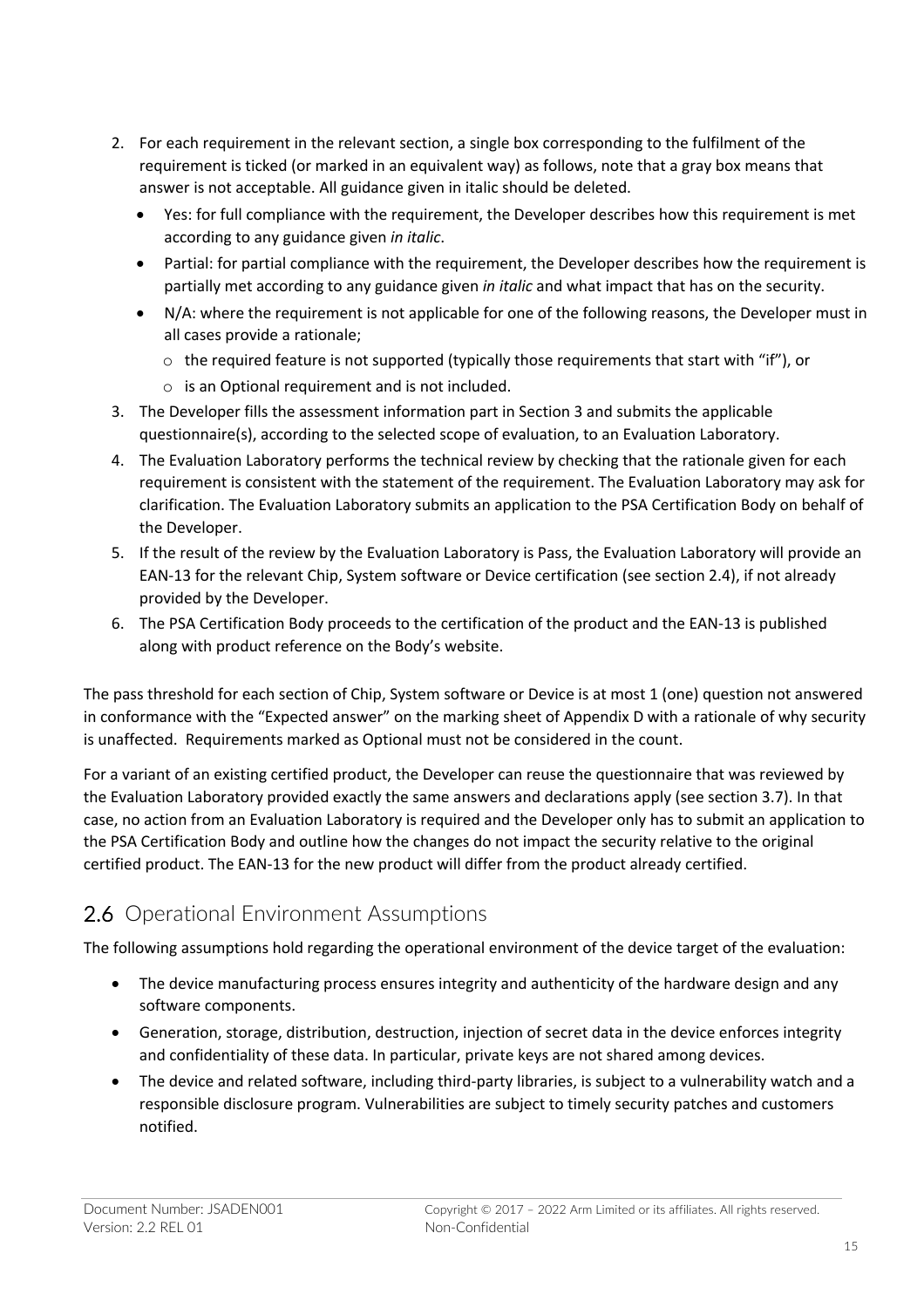• The OEM has performed a risk assessment for the applications supported by the device to identify and protect assets used by the device, has followed coding best practices and has performed functional testing.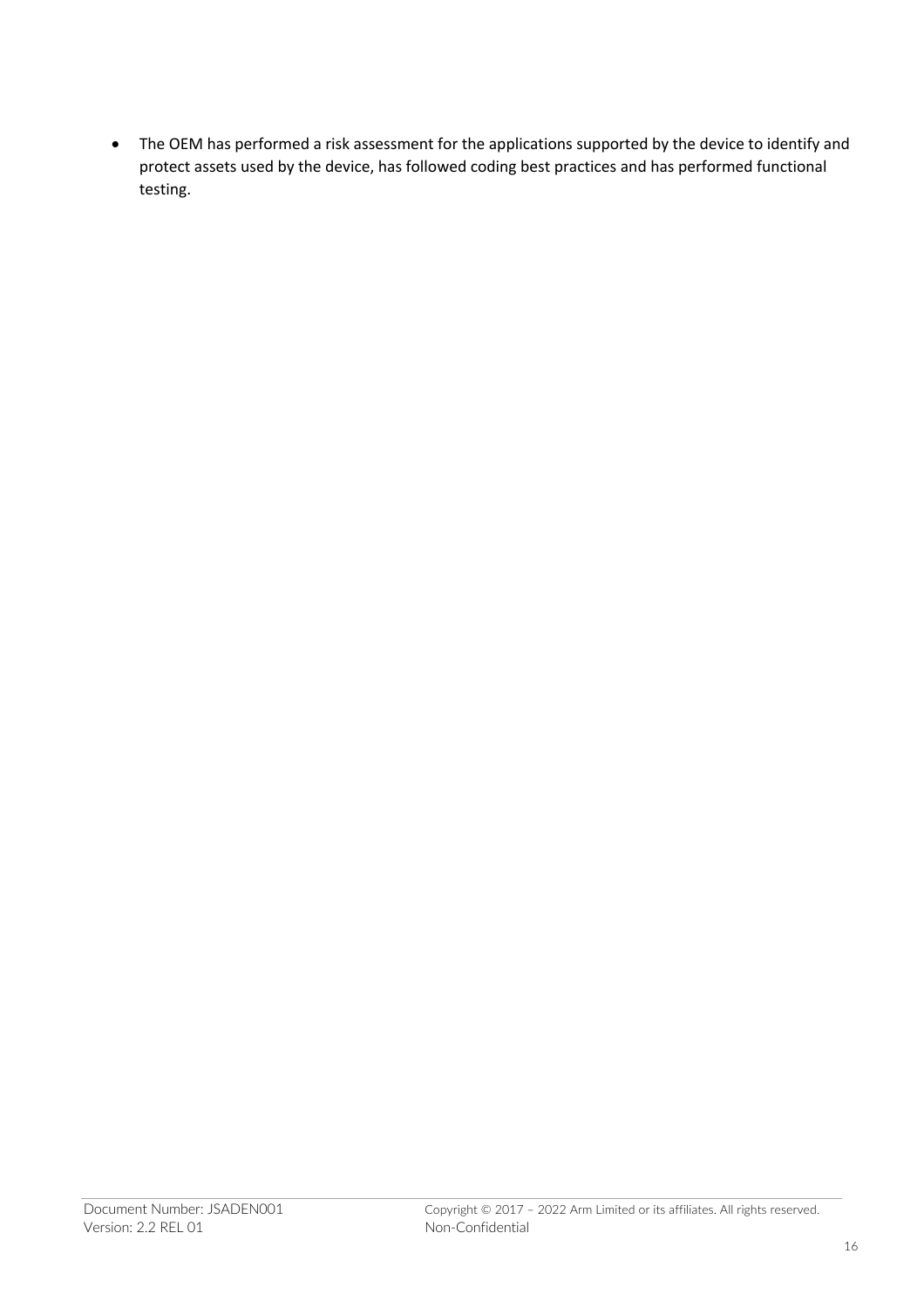## **3 Assessment Information**

The vendor applying for PSA certification shall fill all applicable parts of this section.

#### 3.1 Contact

| <b>Company activity:</b> | (State whether OEM, System software Vendor or Chip Vendor) |
|--------------------------|------------------------------------------------------------|
| <b>Company name:</b>     |                                                            |
| <b>Contact name:</b>     |                                                            |
| <b>Contact title:</b>    |                                                            |
| <b>Contact email:</b>    |                                                            |
| <b>Contact address:</b>  |                                                            |
| <b>Contact phone:</b>    |                                                            |

### 3.2 Scope of Evaluation

Check the box for the scope for this evaluation (see section 2.4):

- $\square$  Chip.
- ¨ System software on a PSA Certified chip*.*
- $\square$  System software on an uncertified chip.
- $\Box$  Device on PSA Certified system software but with a valid PSA Certified chip other than that named in the system software certificate. The declaration in section 3.8 must be completed.
- $\Box$  Device on PSA Certified system software with the chip named in the system software certificate.
- $\square$  Device on an uncertified system software on a PSA Certified chip.
- □ Device on system software and on an uncertified chip.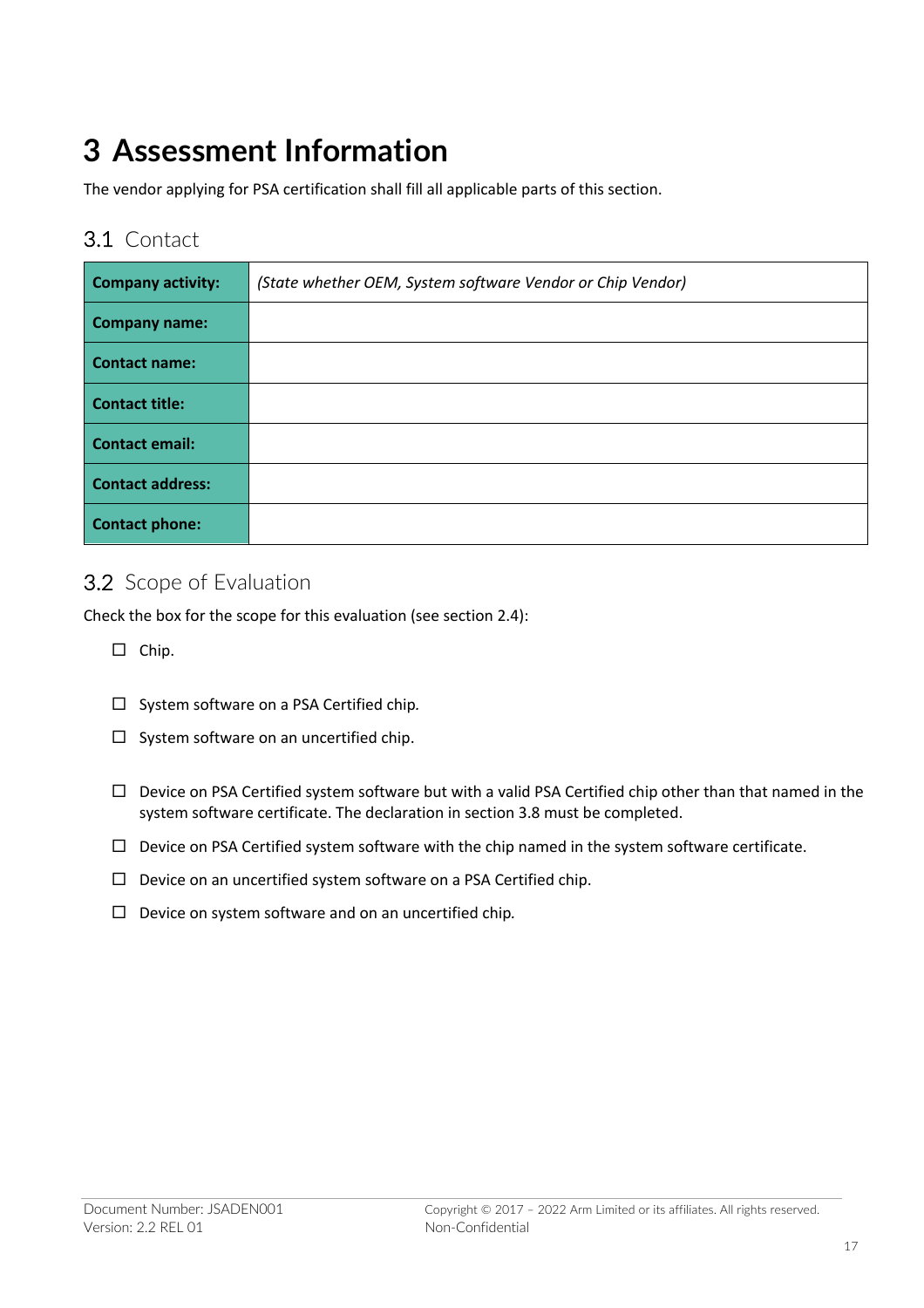## 3.3 Product Reference

This declaration is applicable to the Chip;

| <b>Commercial name:</b>                 | (e.g. Product family)                                                                                                                                                                                                                                             |
|-----------------------------------------|-------------------------------------------------------------------------------------------------------------------------------------------------------------------------------------------------------------------------------------------------------------------|
| Chip part number:                       |                                                                                                                                                                                                                                                                   |
| <b>Chip version:</b>                    | (e.g. Chip silicon revision)                                                                                                                                                                                                                                      |
| <b>SPE name:</b>                        | (e.g. Firmware Framework-M)                                                                                                                                                                                                                                       |
| <b>SPE</b> version:                     |                                                                                                                                                                                                                                                                   |
| <b>Chip EAN-13:</b>                     | (If this version of the chip is already PSA Certified, specify the EAN-13 of the certificate)                                                                                                                                                                     |
| <b>Chip reference</b><br>documentation: | (If this version of the chip is not PSA Certified, provide identification of the reference<br>documentation used to fill the questionnaire, such as chip datasheet, detailed fact<br>sheet or reference manual. It may be requested by the Evaluation Laboratory) |
| Vulnerability<br>disclosure policy:     | (If a vulnerability disclosure policy is available for this product, provide the URL it can<br>be retrieved. See Appendix A.1.)                                                                                                                                   |

Additionally, for System software or Device evaluation this declaration is required;

| <b>System software</b><br>name:                             | (e.g. Mbed OS, Linux)                                                                                                                                                                                                       |
|-------------------------------------------------------------|-----------------------------------------------------------------------------------------------------------------------------------------------------------------------------------------------------------------------------|
| <b>System software</b><br>version:                          | The version number or an identifier for the build of the system software.                                                                                                                                                   |
| <b>System software</b><br><b>EAN-13:</b>                    | (If this version of the System software is already PSA Certified, specify the EAN-13 of<br>the certificate)                                                                                                                 |
| <b>System software</b><br>reference<br>documentation:       | (If this version of the System software is not PSA Certified, provide identification of the<br>reference documentation used to fill the System software questionnaire. It may be<br>requested by the Evaluation Laboratory) |
| <b>System Software</b><br>use of chip security<br>features: | (Please indicate what use, if any, is made of chip-level security functionality in addition<br>to that required for the PSA-RoT. See section 2.4.2)                                                                         |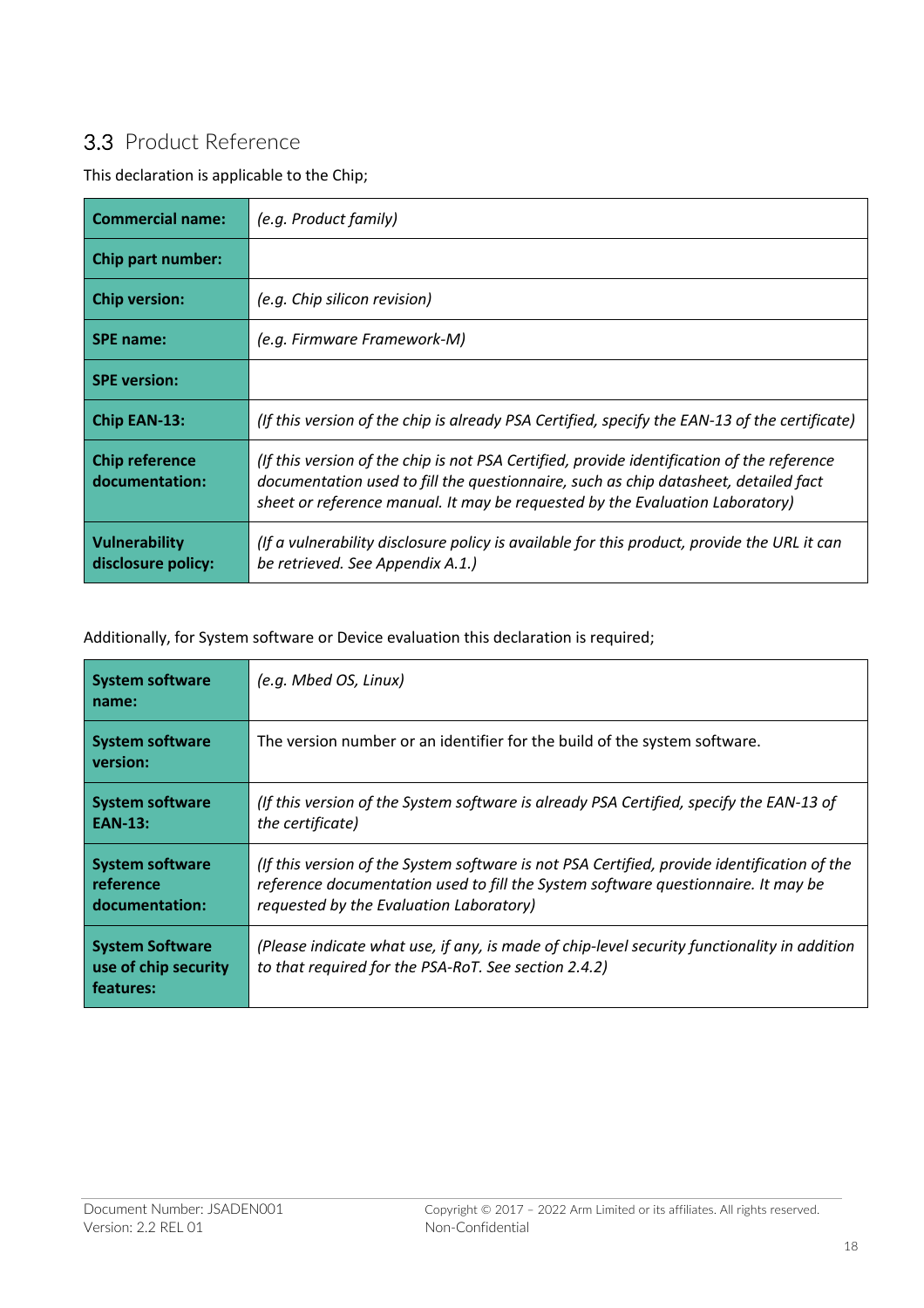## 3.4 Device Product Description

This declaration applies for a Device evaluation.

| <b>Expected usage:</b>                                           |                                                                                                                                    |
|------------------------------------------------------------------|------------------------------------------------------------------------------------------------------------------------------------|
| Features:                                                        | (Describe the functional and security features marketed for the product)                                                           |
| <b>Description of</b><br>expected<br>operational<br>environment: | (Describe if any actors and external resources are required for operation of the<br>product, and the related security assumptions) |

## 3.5 PSA RoT Implementation

For Chip evaluation:

| <b>PSA functional API</b><br>certified:                                                                                                                                                                                                        | PSA Functional API Certification is optional.<br>If PSA API tests have been performed, then provide the output reports to the<br>Evaluation Laboratory.                                                                                                                                                                                                                                                                                                                            |
|------------------------------------------------------------------------------------------------------------------------------------------------------------------------------------------------------------------------------------------------|------------------------------------------------------------------------------------------------------------------------------------------------------------------------------------------------------------------------------------------------------------------------------------------------------------------------------------------------------------------------------------------------------------------------------------------------------------------------------------|
| <b>PSA Security Model</b><br><b>Isolation Boundaries</b>                                                                                                                                                                                       | Isolation of the Secure Processing Environment (SPE) from the Non-secure Processing<br>Environment (NSPE) is a mandatory PSA Certified requirement. The PSA Security<br>Model [1] defines two incremental isolation boundaries; please indicate if these are<br>deployed;<br>П<br>The PSA-RoT is isolated from the Application RoT Service(s).<br>In addition to PSA-RoT isolation from Application RoT Service(s), Application<br>П<br>RoT Services are isolated from each other. |
| <b>PSA-RoT Services:</b>                                                                                                                                                                                                                       | (Describe PSA-RoT services implementation)                                                                                                                                                                                                                                                                                                                                                                                                                                         |
| <b>Trusted subsystem:</b><br>(Describe any trusted subsystems relied upon for operation of PSA Root of Trust, such<br>as a security subsystem or a Secure Element, and how they are used. Declare 'none' if<br>no trusted subsystems are used) |                                                                                                                                                                                                                                                                                                                                                                                                                                                                                    |
| <b>Entropy Source</b>                                                                                                                                                                                                                          | (List any applied random number specification or conformance tests of the entropy<br>source. This information will be included in the certificate.)                                                                                                                                                                                                                                                                                                                                |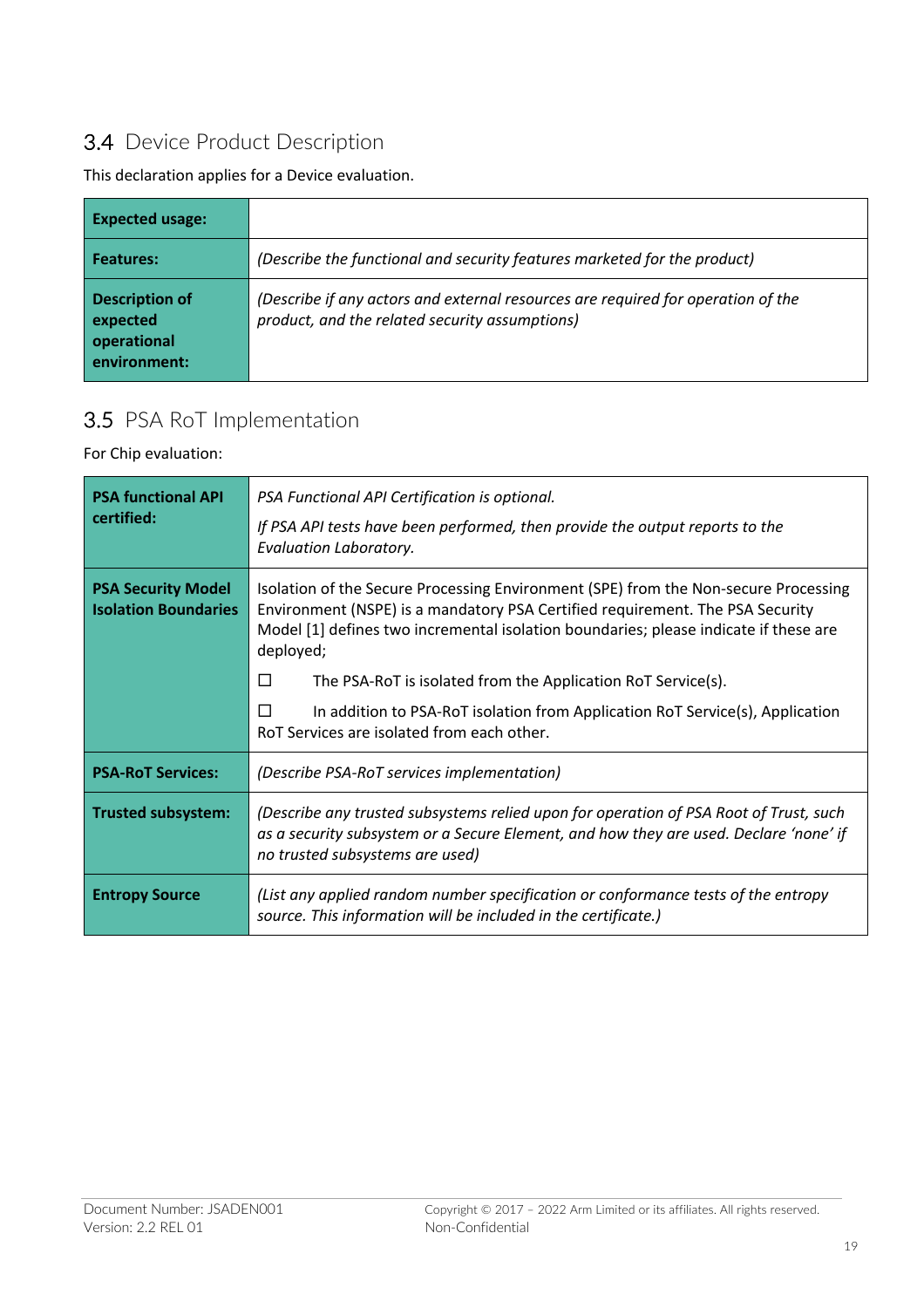### 3.6 Declaration for new questionnaire

This declaration applies for a questionnaire that has not yet been reviewed by an Evaluation Laboratory.

As an authorized representative of the organization stated in section 3.1 of this document, I declare that:

- 1. The information provided in sections 4, 5, or 6, as required, of this questionnaire is valid and correct for the product/service stated in Section 3.3.
- and
	- 2. I acknowledge and accept the instructions, exclusions and other provisions set out in this document.

| Name:      |  |
|------------|--|
| Date:      |  |
| Signature: |  |

#### 3.7 Declaration for reuse of an existing questionnaire

This declaration applies for a product that reuses the exact same questionnaire answers and any declarations that have already been reviewed by an Evaluation Laboratory and for which the related product has passed PSA Certified. In that case, the Vendor does not have to fill again the relevant Section 4, 5, or 6 of this questionnaire and no action from an Evaluation Laboratory is required. The vendor can apply directly to the PSA Certification Body. See section 2.4.1.

|--|

As an authorized representative of the organization stated in section 3.1 of this document, I declare that:

1. The information provided in the questionnaire for the product referenced above that is PSA Certified is also valid and correct for the product/service stated in section 3.3.

and

2. I acknowledge and accept the instructions, exclusions and other provisions set out in this document.

| Name:      |  |
|------------|--|
| Date:      |  |
| Signature: |  |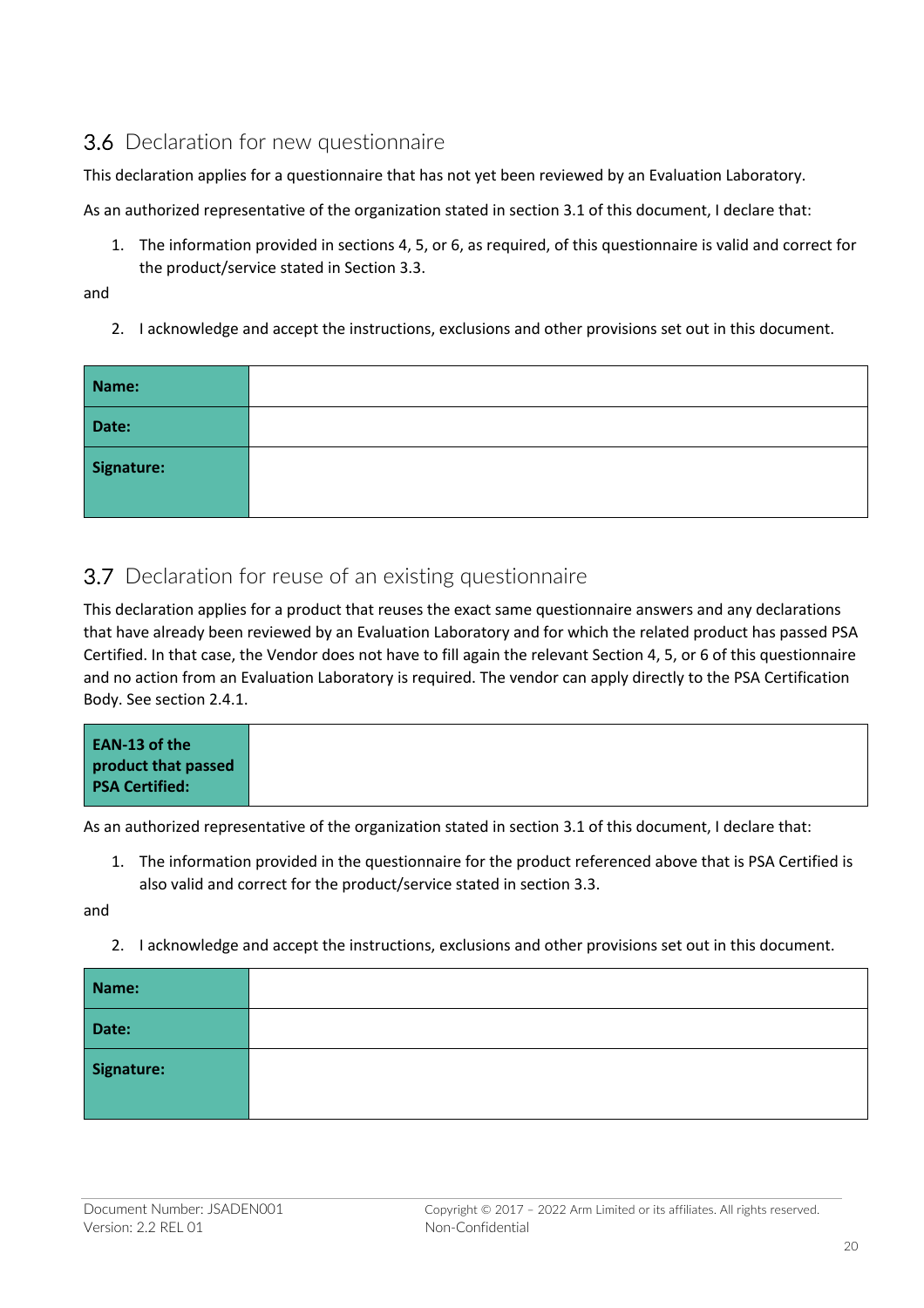## 3.8 Declaration of conformance for a Device level certificate

If the Device developer is reusing a valid PSA Certified chip and PSA Certified system software for composition following 3)a)i) on page 13, the EAN-13 of the certificates should be declared below.

| <b>PSA Certified Chip</b><br><b>EAN-13</b>            |  |
|-------------------------------------------------------|--|
| <b>PSA Certified System</b><br><b>Software EAN-13</b> |  |

As an authorized representative of the organization stated in section 3.1 of this document, I declare that the information provided in this section is valid and correct for the product/service stated in section 3.3.

| Name:      |  |
|------------|--|
| Date:      |  |
| Signature: |  |
|            |  |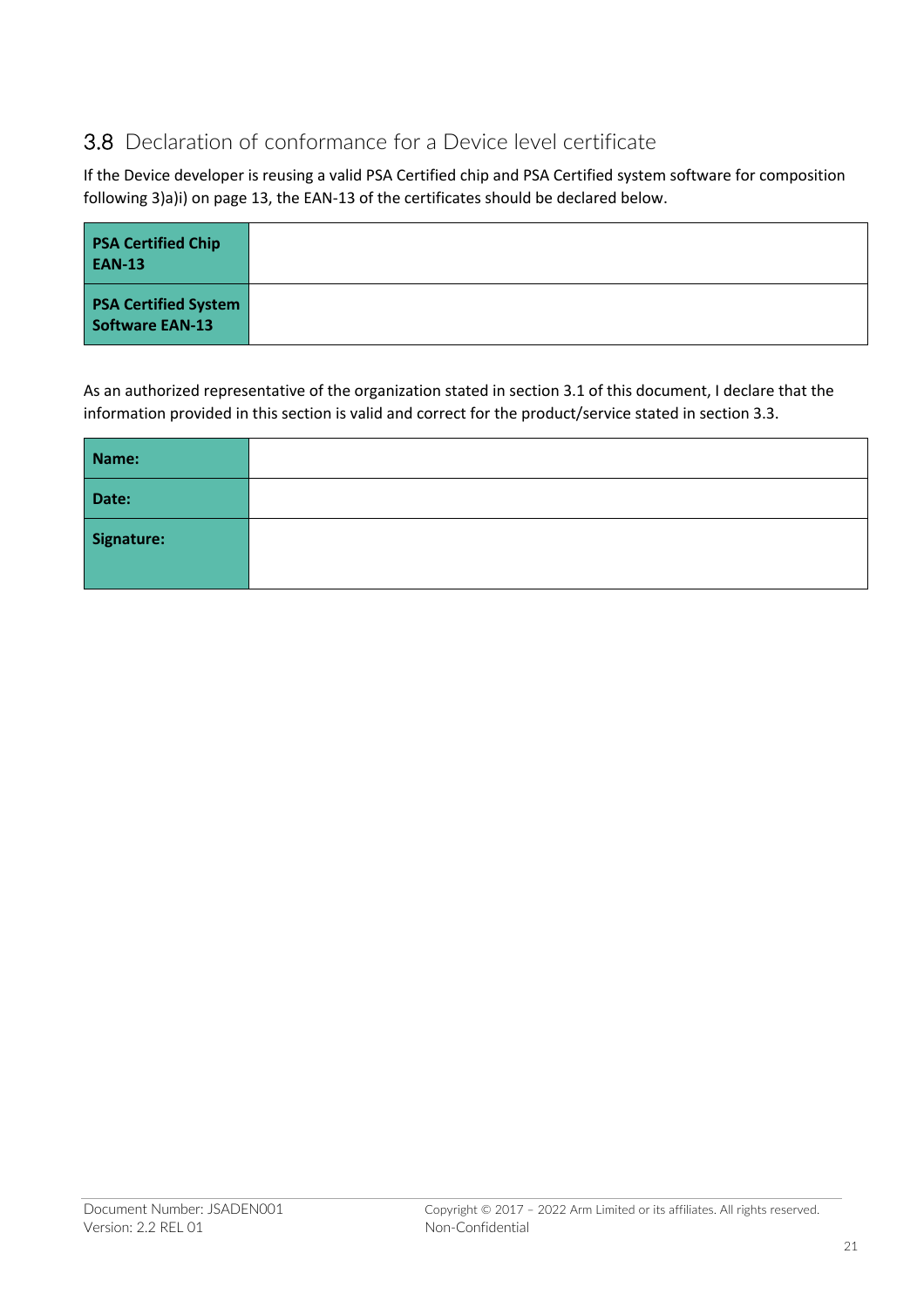# **4 Chip Assessment Questionnaire**

This section applies to the hardware and firmware that comprise the PSA-RoT that forms the Secure Processing Environment (SPE), see section 1.4. Skip this section if the version of the chip referred in Section 3.3 is already PSA Certified. Instructions are given in section 2.5 on selection of one of "Yes", "Partial" or "N/A" as the answer.

When this section is filled by the System software Vendor or OEM, the answers apply only to the context in which the chip is used. For example, the response to C2.4 need list only the cryptographic algorithms used, not all the algorithms supported by the chip.

### 4.1 Immutable Platform Root of Trust

| ID                 | <b>Requirement</b>                                                                                                                                                                                                                                                                                                                                                                                                                                                       | Supported? |                |     |  |
|--------------------|--------------------------------------------------------------------------------------------------------------------------------------------------------------------------------------------------------------------------------------------------------------------------------------------------------------------------------------------------------------------------------------------------------------------------------------------------------------------------|------------|----------------|-----|--|
|                    |                                                                                                                                                                                                                                                                                                                                                                                                                                                                          | <b>Yes</b> | <b>Partial</b> | N/A |  |
| C1.1               | The chip shall support a hardware mechanism(s) to isolate the<br>Secure Processing Environment (SPE) from the Non-secure<br>Processing Environment (NSPE).                                                                                                                                                                                                                                                                                                               |            |                |     |  |
|                    | (Describe how isolation is implemented, for example through TrustZone or dual cores.)                                                                                                                                                                                                                                                                                                                                                                                    |            |                |     |  |
| C1.2               | The chip shall support Secure Boot, initiated from code in the<br>immutable Platform Root of Trust, and which ensures device<br>security in the event of a failure.                                                                                                                                                                                                                                                                                                      |            |                |     |  |
|                    | Note that asymmetric signing is expected, however, symmetric<br>signing can be accepted if the requirement in C1.4 is met.                                                                                                                                                                                                                                                                                                                                               |            |                |     |  |
|                    | (Describe which cryptographic functions and key sizes are used for secure boot, and how the<br>cryptography is implemented, such as use of a hardware cryptographic accelerator or software<br>in immutable code. Also describe how the Immutable code is implemented and if in some form<br>updateable on-chip memory (such as EEPROM or Flash) how that is locked. Describe how a<br>Secure Boot failure is handled and how the security of the device is maintained.) |            |                |     |  |
| C1.3<br>(Optional) | The chip shall support a security lifecycle, i.e. protecting critical<br>security parameters and sensitive data based on device lifecycle<br>state and enforcing the rules for transition between states,<br>including any factory reset. In all cases the requirements of BP5.3<br>must be considered.                                                                                                                                                                  |            |                |     |  |
|                    | Lifecycle states can typically be classed as follows, i) non-secure<br>assembly and test, ii) provisioning, secured provisioned and<br>operational, iii) decommissioned, and iv) debug, if debug of a<br>secured provisioned device is supported.                                                                                                                                                                                                                        |            |                |     |  |
|                    | NB: Security lifecycle is currently not mandatory but will become a<br>requirement in future revisions of PSA Certified.                                                                                                                                                                                                                                                                                                                                                 |            |                |     |  |
|                    | (Describe supported lifecycle states and transition rules, and for each state, which critical<br>Security Parameters, and any other sensitive data, is protected and how it is protected.)                                                                                                                                                                                                                                                                               |            |                |     |  |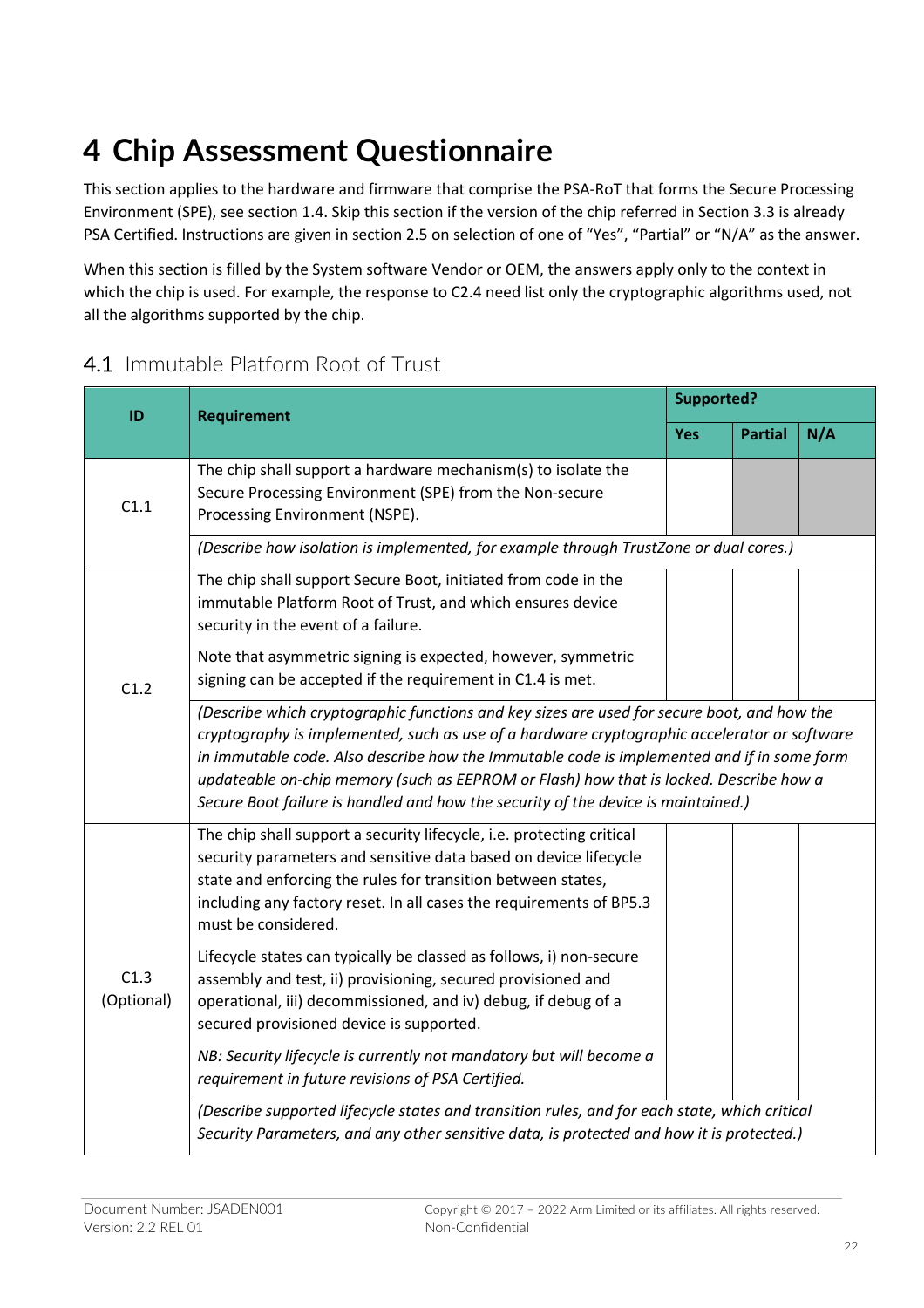| ID   | <b>Requirement</b>                                                                                                                                                                                                                                                                                                                                     | <b>Supported?</b> |                |     |  |
|------|--------------------------------------------------------------------------------------------------------------------------------------------------------------------------------------------------------------------------------------------------------------------------------------------------------------------------------------------------------|-------------------|----------------|-----|--|
|      |                                                                                                                                                                                                                                                                                                                                                        | <b>Yes</b>        | <b>Partial</b> | N/A |  |
|      | The chip shall support the secure storage or derivation of<br>following minimum set, or equivalent, of critical security<br>parameters:                                                                                                                                                                                                                |                   |                |     |  |
|      | A secret Hardware Unique Key (HUK), with at least with<br>٠<br>128-bits of entropy, used for deriving other device secrets<br>A PSA-RoT Public Key, or hash of, used for authenticating<br>$\bullet$<br>the first updateable firmware component code during<br>secure boot. If symmetric signing is unavoidable, the key<br>must be unique per device. |                   |                |     |  |
|      | An identifier or identifers that uniquely identifies the<br>$\bullet$<br>Immutable PSA-RoT of the chip, for example,<br>manufacturer, part number, revision number, and<br>identifies the specific instance.                                                                                                                                           |                   |                |     |  |
|      | If the chip supports attestation the chip shall also support the<br>secure storage or derivation of the following, or equivalent,<br>critical security parameters:                                                                                                                                                                                     |                   |                |     |  |
| C1.4 | A secret attestation key                                                                                                                                                                                                                                                                                                                               |                   |                |     |  |
|      | An identifier that uniquely identifies the attestation key<br>$\bullet$                                                                                                                                                                                                                                                                                |                   |                |     |  |
|      | The chip may support the secure storage of additional critical<br>security parameters and sensitive data.                                                                                                                                                                                                                                              |                   |                |     |  |
|      | All critical security parameters must be protected against                                                                                                                                                                                                                                                                                             |                   |                |     |  |
|      | unauthorised modification, and the secret parameters protected<br>also against unauthorised reading. Protection is required against                                                                                                                                                                                                                    |                   |                |     |  |
|      | software attacks and basic physical attacks such as probing of the<br>external interfaces of the chip.                                                                                                                                                                                                                                                 |                   |                |     |  |
|      | These keys and identifiers may be injected during chip<br>manufacture or during the manufacture of the device, or derived<br>from the HUK. They can also be derived from a Physically Unique<br>Function (PUF).                                                                                                                                        |                   |                |     |  |
|      | (Describe key size for each key, and if applicable the key derivation method for the Attestation<br>Key. If HUK is derived from a PUF, provide a rationale of key uniqueness. Describe the protection<br>of the functions to read the keys. Also describe how the chip data are protected from<br>modification.)                                       |                   |                |     |  |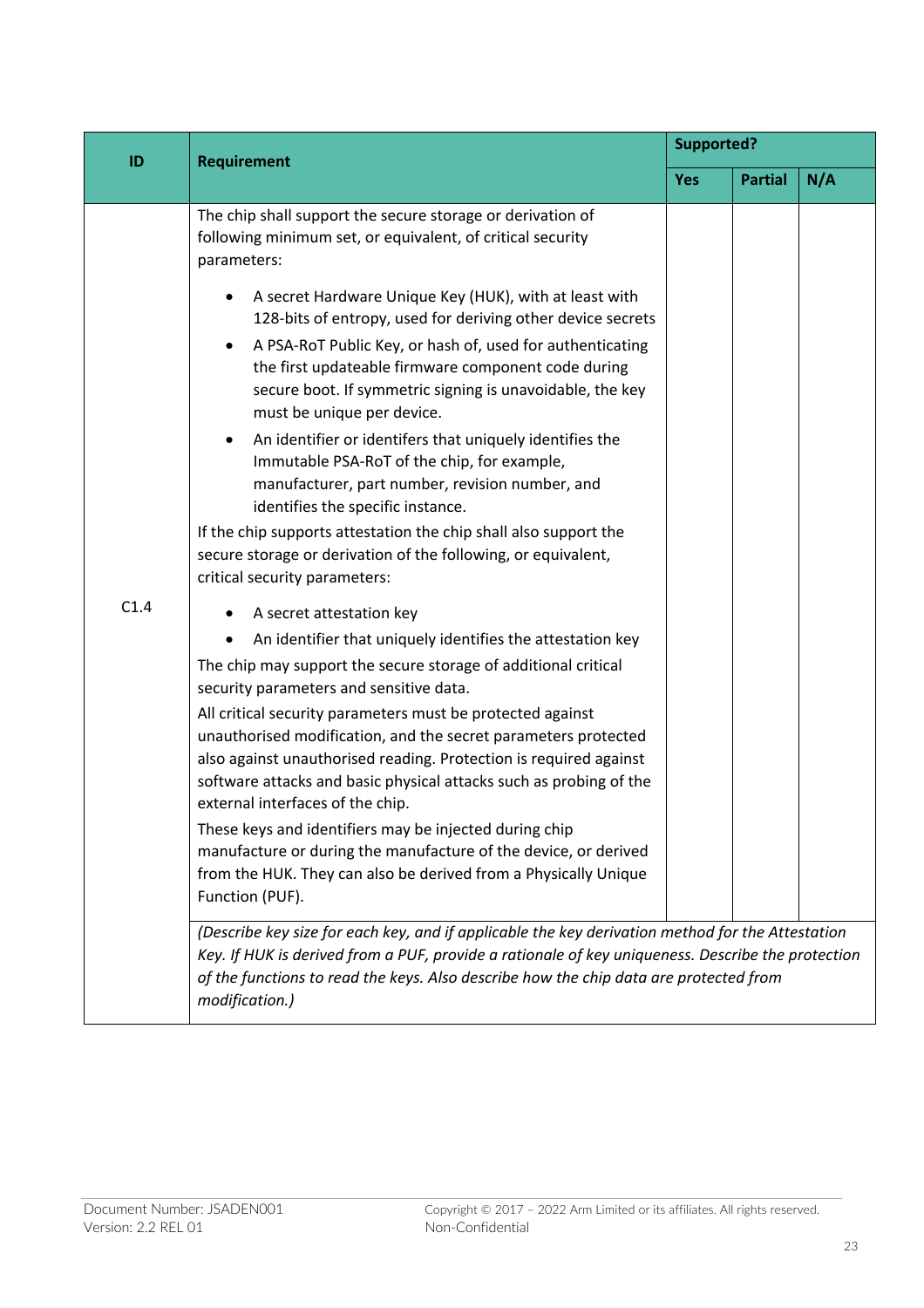## 4.2 PSA RoT

| ID                 | <b>Requirement</b>                                                                                                                                                                                                                                                                                                                                                                                        | <b>Supported?</b> |                |     |
|--------------------|-----------------------------------------------------------------------------------------------------------------------------------------------------------------------------------------------------------------------------------------------------------------------------------------------------------------------------------------------------------------------------------------------------------|-------------------|----------------|-----|
|                    |                                                                                                                                                                                                                                                                                                                                                                                                           | <b>Yes</b>        | <b>Partial</b> | N/A |
| C2.1               | The PSA-RoT shall support update of the PSA-RoT and any<br>Application RoTs. Updates may be delivered either from locally<br>connected devices (such as removable media) or from remote<br>servers.                                                                                                                                                                                                       |                   |                |     |
|                    | Updates shall be validated by the PSA-RoT to check integrity and<br>authenticity immediately prior to execution (see C1.2) and,<br>optionally, at the time of download. This includes the executable<br>code and any related data, such as configuration data, and<br>version numbering.                                                                                                                  |                   |                |     |
|                    | The cryptography used shall comply with requirement C2.4.                                                                                                                                                                                                                                                                                                                                                 |                   |                |     |
|                    | (Describe how updates are validated, including the cryptographic algorithms, the key size and<br>where the keys used for validation are stored. Justification is required if local validation of<br>update from remote servers prior to installation cannot be supported, typically due to resource<br>constraints.)                                                                                      |                   |                |     |
| C2.2<br>(Optional) | The PSA-RoT shall prevent unauthorized rollback of updates (see<br>C2.1) and protect the current reference firmware version<br>number in an anti-rollback counter, in secure storage (for<br>example, protected flash or OTP). A mechanism may be provided<br>to support authorized rollback for recovery reasons.<br>NB: Anti-rollback is strongly recommended but not mandatory in<br>PSA Level 1 V2.1. |                   |                |     |
|                    | (Describe the versioning information used to detect rollback and how it is protected in integrity<br>and against rollback and over or underflow. If supported, describe how authorized rollback is<br>implemented.)                                                                                                                                                                                       |                   |                |     |
| C <sub>2.3</sub>   | The PSA-RoT shall perform authorised access control for<br>modification and use of PSA-RoT critical security parameters and<br>for System software or Device sensitive data managed by the<br>PSA-RoT. For example, the PSA-RoT shall control access to any<br>such data stored using the PSA Secure Storage service (or<br>equivalent).                                                                  |                   |                |     |
|                    | (Describe the System software subjects concerned by access control and how they are identified<br>or authenticated)                                                                                                                                                                                                                                                                                       |                   |                |     |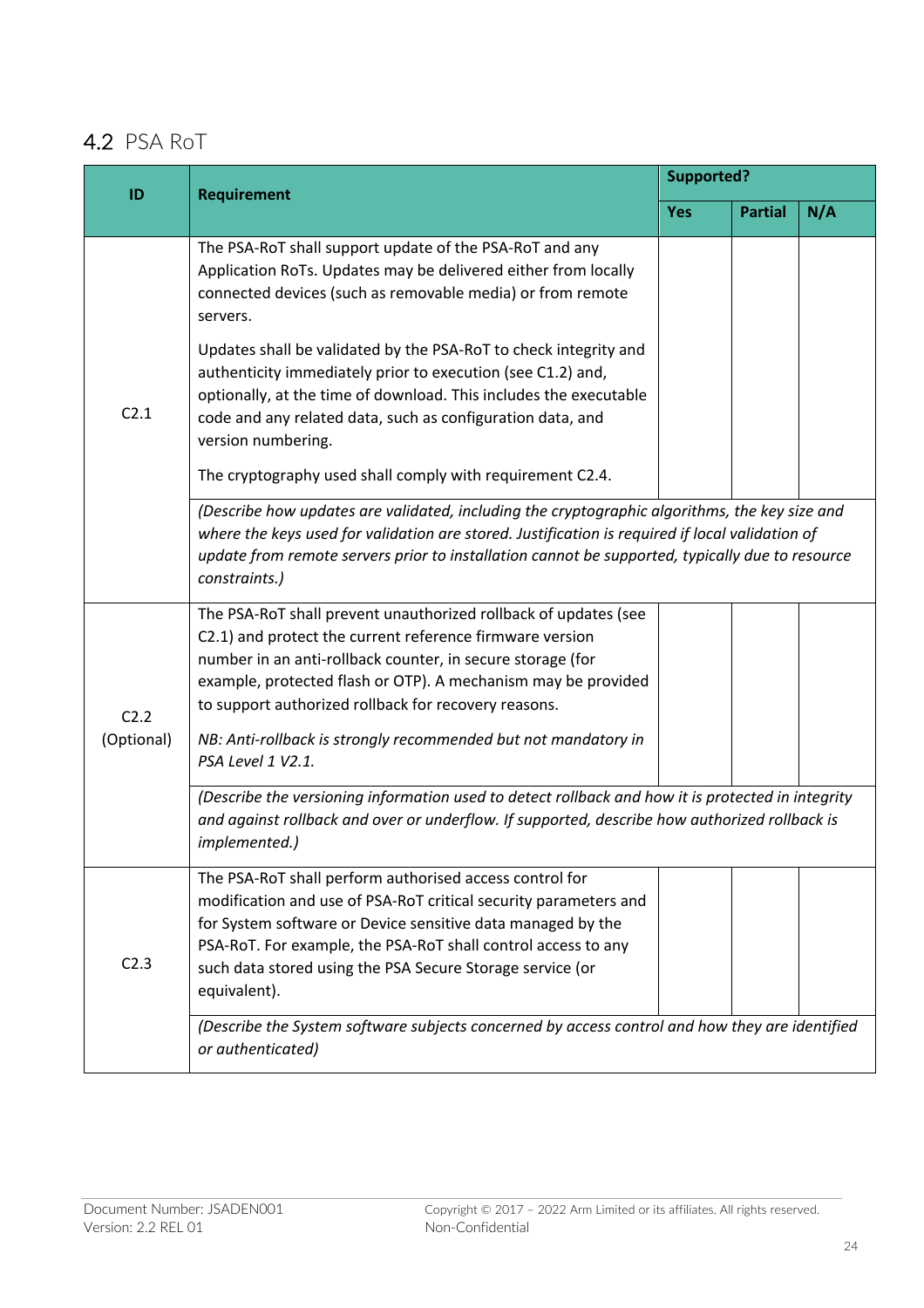| ID   | <b>Requirement</b>                                                                                                                                                                                                                                                                                                                                                                                                                                                                                                                                                                                                                                                                                                                                                                                                                                                                                                                                                                                                                                             | <b>Supported?</b> |                |     |
|------|----------------------------------------------------------------------------------------------------------------------------------------------------------------------------------------------------------------------------------------------------------------------------------------------------------------------------------------------------------------------------------------------------------------------------------------------------------------------------------------------------------------------------------------------------------------------------------------------------------------------------------------------------------------------------------------------------------------------------------------------------------------------------------------------------------------------------------------------------------------------------------------------------------------------------------------------------------------------------------------------------------------------------------------------------------------|-------------------|----------------|-----|
|      |                                                                                                                                                                                                                                                                                                                                                                                                                                                                                                                                                                                                                                                                                                                                                                                                                                                                                                                                                                                                                                                                | <b>Yes</b>        | <b>Partial</b> | N/A |
| C2.4 | The PSA-RoT shall use best practice cryptography for protection<br>of its assets, as recommended, for example, by national security<br>agencies. This includes the provision of a suitable source of<br>random data. There should be no reliance on proprietary<br>cryptographic algorithms or customization of standard<br>cryptographic algorithms. PSA requires equivalence of at least<br>128-bit security level.<br>NB: Weak cryptographic algorithms or key sizes may be available<br>for specific uses (e.g. legacy) and with specific guidance. They<br>shall not be used in any way that reduces the security of the best<br>practice cryptography.<br>NB: A TRNG or a suitably seeded Deterministic Random Bit<br>Generator can be used. The Developer should declare any<br>conformance with random number specifications, for example<br>NIST SP800-90B, for inclusion in the certificate.<br>(List the cryptographic algorithms provided by the PSA-RoT and the supported key sizes. Also<br>describe how random number generation is performed.) |                   |                |     |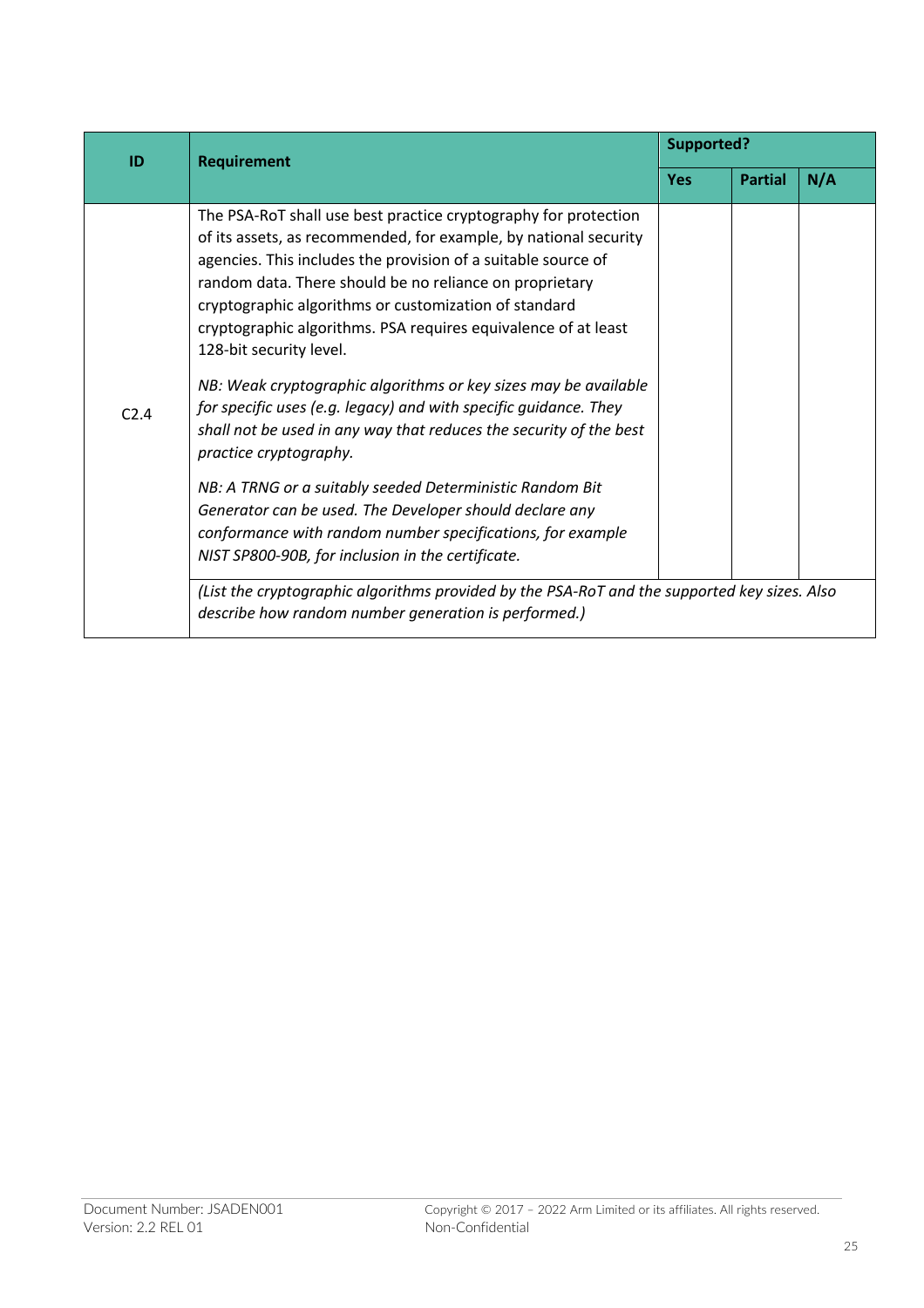# **5 System Software Assessment Questionnaire**

This section applies to the software executing in the Non-secure Processing Environment (NSPE), see section 1.4. Skip this section if the evaluation applies to the Chip only, or if the version of the System software on the chip referenced in Section 3.3 is already PSA-Certified. Instructions are given in section 2.5 on selection of one of "Yes", "Partial" or "N/A" as the answer.

When this section is filled in by the System software vendor, it is acceptable to answer Yes to those requirements where the vendor provides the ability for the OEM to configure the device such that the OEM can meet the requirement. This situation arises where the system OEM, and not the software vendor, is responsible for the deployed configuration. The System software vendor should state that this is the case as the answer to the requirement.

When this section is filled in by the OEM, the provided answers apply only to the context in which the System software is used. For instance, the OEM may only provide in S2.3 the cryptographic algorithms that are used, not all the algorithms supported by the System software.

## 5.1 Code Integrity

| ID   | <b>Requirement</b>                                                                                                                                                                                                                                                                                                                                                                                                                                                                                                                                                           | Supported? |                |     |
|------|------------------------------------------------------------------------------------------------------------------------------------------------------------------------------------------------------------------------------------------------------------------------------------------------------------------------------------------------------------------------------------------------------------------------------------------------------------------------------------------------------------------------------------------------------------------------------|------------|----------------|-----|
|      |                                                                                                                                                                                                                                                                                                                                                                                                                                                                                                                                                                              | <b>Yes</b> | <b>Partial</b> | N/A |
| S1.1 | The System software shall support update of the system software<br>and the application specific software, either from locally<br>connected devices (such as removable media) or from remote<br>servers.<br>Updates shall be validated by the system software or the PSA-RoT<br>to check the integrity and authenticity immediately prior to<br>execution and, optionally, at the time of download. This includes<br>the executable code and any related data, such configuration data<br>and version numbering. The cryptography used shall comply with<br>requirement S2.3. |            |                |     |
|      | (Describe how updates are validated, including the cryptographic algorithms, the key sizes and<br>where the keys used for validation are stored. Justification is required if local validation of an<br>update from remote servers prior to installation cannot be supported, typically due to resource<br>constraints.)                                                                                                                                                                                                                                                     |            |                |     |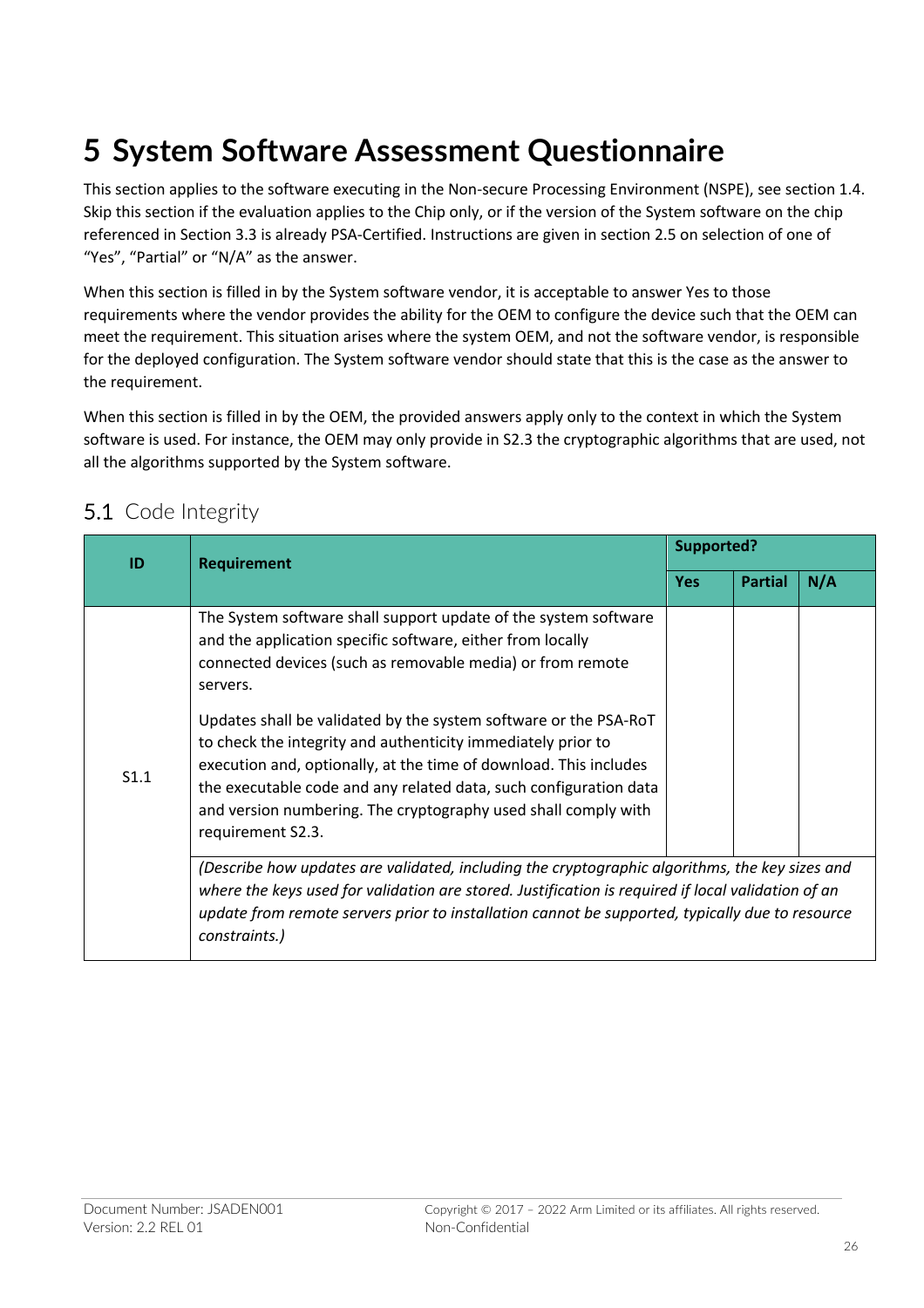| ID                             | <b>Requirement</b>                                                                                                                                                                                                                                                                                                                   | Supported? |                       |  |  |
|--------------------------------|--------------------------------------------------------------------------------------------------------------------------------------------------------------------------------------------------------------------------------------------------------------------------------------------------------------------------------------|------------|-----------------------|--|--|
|                                |                                                                                                                                                                                                                                                                                                                                      | <b>Yes</b> | N/A<br><b>Partial</b> |  |  |
| S <sub>1.2</sub><br>(Optional) | The System software shall prevent unauthorized rollback of<br>updates to system software, any applicable application software<br>and authentication data. A mechanism may be provided to<br>support authorized rollback for recovery reasons.<br>NB: Anti-rollback is strongly recommended but not mandatory in<br>PSA Level 1 V2.2. |            |                       |  |  |
|                                | (Describe the versioning information used to detect rollback and how it is protected in integrity<br>and against rollback and overflow. If supported, describe how authorized rollback is<br>implemented. Note that use should be made of the PSA-RoT for the most secure solution.)                                                 |            |                       |  |  |

## 5.2 Data Assets

| ID                                                                                                                                                                                                                                                                                                                                                                            | <b>Requirement</b>                                                                                                                                | Supported? |                       |  |  |  |
|-------------------------------------------------------------------------------------------------------------------------------------------------------------------------------------------------------------------------------------------------------------------------------------------------------------------------------------------------------------------------------|---------------------------------------------------------------------------------------------------------------------------------------------------|------------|-----------------------|--|--|--|
|                                                                                                                                                                                                                                                                                                                                                                               |                                                                                                                                                   | <b>Yes</b> | N/A<br><b>Partial</b> |  |  |  |
| S2.1                                                                                                                                                                                                                                                                                                                                                                          | The System software shall rely only on the PSA-RoT for all<br>queries of the PSA-RoT (chip) identity (see C1.4).                                  |            |                       |  |  |  |
|                                                                                                                                                                                                                                                                                                                                                                               | (Describe how the PSA-RoT identity is used in preference to other identities that may exist.)                                                     |            |                       |  |  |  |
| The System software shall use secure storage to protect sensitive<br>data and provide this functionality for application data. It shall<br>additionally bind the sensitive data to a specific device instance<br>and, if supported, security lifecycle state (see C1.3 and BP5.6).<br>S2.2<br>The cryptography used for secure storage shall comply with<br>requirement S2.3. |                                                                                                                                                   |            |                       |  |  |  |
|                                                                                                                                                                                                                                                                                                                                                                               | (Describe how secure storage is implemented. Note that use should be made of the PSA-RoT<br>secure storage service for the most secure solution.) |            |                       |  |  |  |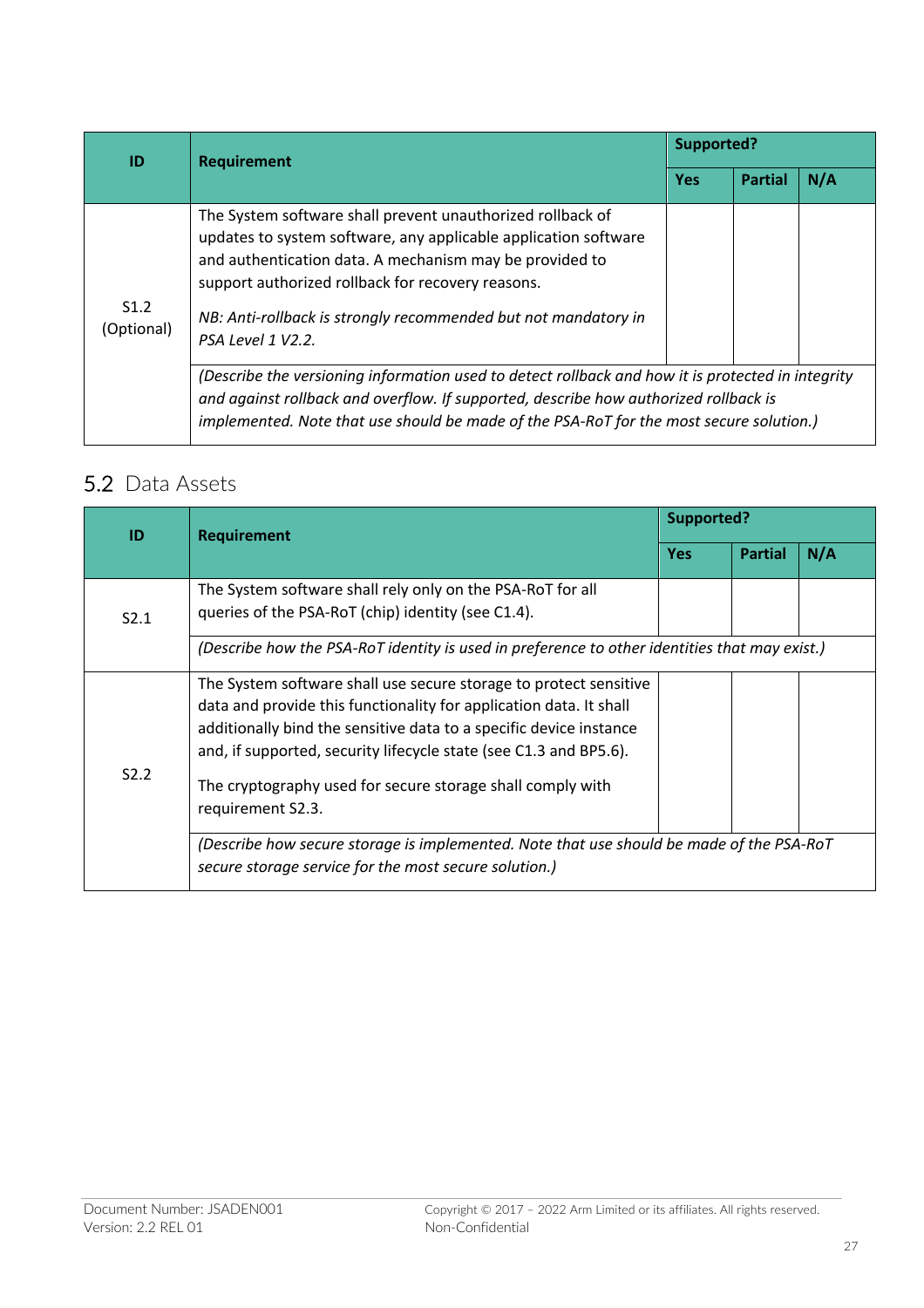| ID   | <b>Requirement</b>                                                                                                                                                                                                                                                                                                                                                                                                                                                                                                                                                                                                                                                                                                                                              | Supported? |                       |  |
|------|-----------------------------------------------------------------------------------------------------------------------------------------------------------------------------------------------------------------------------------------------------------------------------------------------------------------------------------------------------------------------------------------------------------------------------------------------------------------------------------------------------------------------------------------------------------------------------------------------------------------------------------------------------------------------------------------------------------------------------------------------------------------|------------|-----------------------|--|
|      |                                                                                                                                                                                                                                                                                                                                                                                                                                                                                                                                                                                                                                                                                                                                                                 | <b>Yes</b> | N/A<br><b>Partial</b> |  |
| S2.3 | The System software shall use best practice cryptography as<br>required by applicable standards or recommended by national<br>security agencies, covering choice of algorithms, key lengths,<br>random number generation, and generation of critical security<br>parameters from low entropy sources, based on the identified<br>threats.<br>There should be no reliance on proprietary cryptographic<br>algorithms or customization of standard cryptographic<br>algorithms.<br>This PSA Certified level requires equivalence of at least 128-bit<br>security level.<br>(Describe the cryptographic algorithms provided by the System software, supported key sizes<br>and how they are implemented. Note that use should be made of the PSA-RoT cryptographic |            |                       |  |
|      | service for the most secure solution.)                                                                                                                                                                                                                                                                                                                                                                                                                                                                                                                                                                                                                                                                                                                          |            |                       |  |

## 5.3 Communication

| ID   | <b>Requirement</b>                                                                                                                                                                                                                                                                                                                                                                                                                                                                  | <b>Supported?</b> |                |     |
|------|-------------------------------------------------------------------------------------------------------------------------------------------------------------------------------------------------------------------------------------------------------------------------------------------------------------------------------------------------------------------------------------------------------------------------------------------------------------------------------------|-------------------|----------------|-----|
|      |                                                                                                                                                                                                                                                                                                                                                                                                                                                                                     | <b>Yes</b>        | <b>Partial</b> | N/A |
| S3.1 | For two-way communication protocols and for each network<br>interface, the System software shall provide the ability to<br>authenticate remote devices and servers when establishing a<br>connection.                                                                                                                                                                                                                                                                               |                   |                |     |
|      | (Describe how this requirement is met.)                                                                                                                                                                                                                                                                                                                                                                                                                                             |                   |                |     |
| S3.2 | The System software shall provide the ability to encrypt and<br>integrity check data exchanged with remote devices and servers.                                                                                                                                                                                                                                                                                                                                                     |                   |                |     |
|      | (Describe how this requirement is met.)                                                                                                                                                                                                                                                                                                                                                                                                                                             |                   |                |     |
| S3.3 | The System software shall use secure protocols, compliant with<br>requirement S2.3, for authentication and encryption of two-way<br>communication. The selected protocols shall not leak data that<br>would lead to the identification of vulnerable devices.<br>NB: If the System software relies on TLS, the version shall be 1.2 or<br>later, and it shall forbid the fallback to legacy cipher suites publicly<br>known to be unsecure (such as 3DES, DES, IDEA, RC4, or Null). |                   |                |     |
|      | (Describe how this requirement is met. List the protocols used and if they are certified.)                                                                                                                                                                                                                                                                                                                                                                                          |                   |                |     |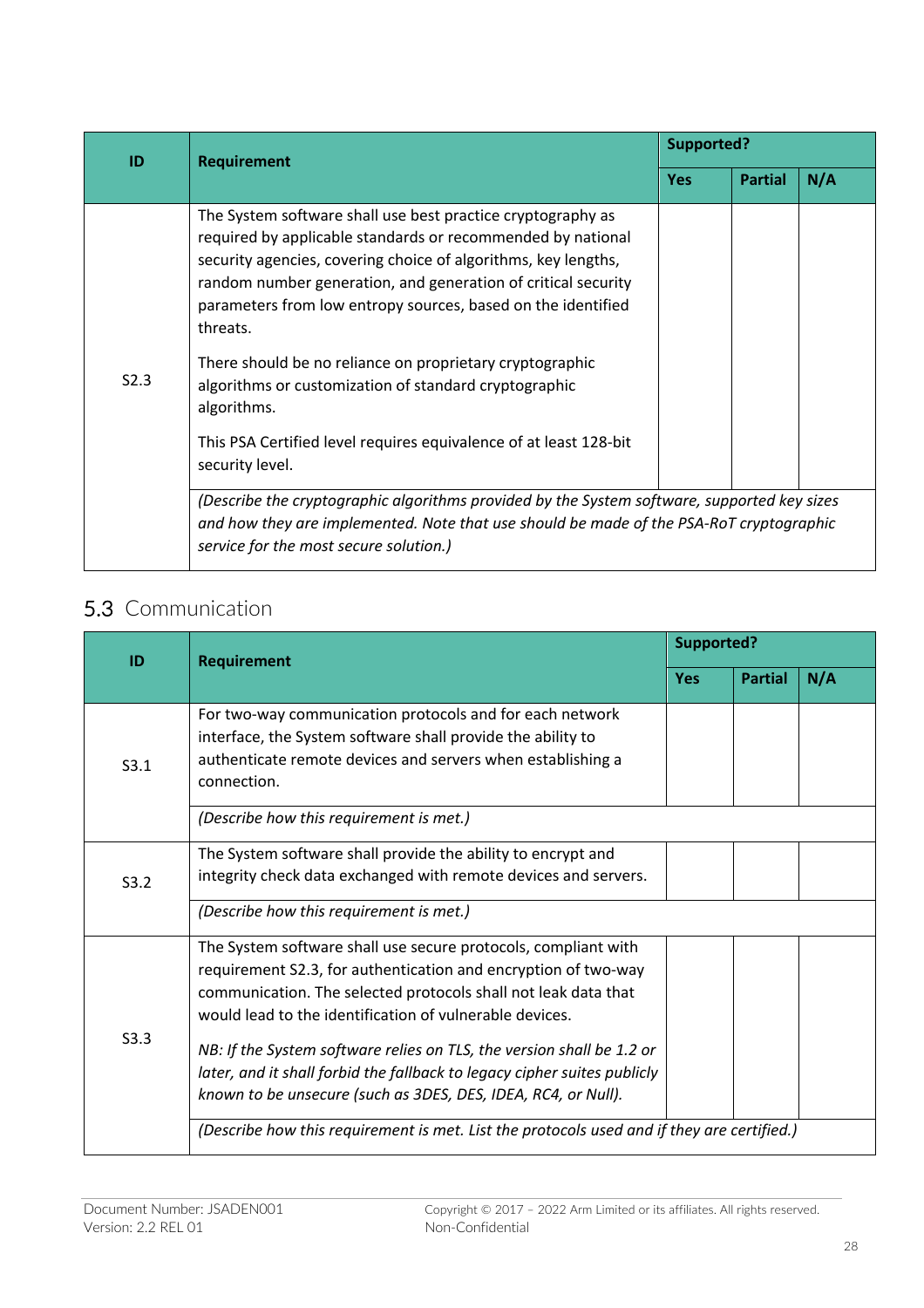## 5.4 Hardening

| ID                 | <b>Requirement</b>                                                                                                                                                                                                                                                                                                                                                                                             | <b>Supported?</b> |                |     |  |
|--------------------|----------------------------------------------------------------------------------------------------------------------------------------------------------------------------------------------------------------------------------------------------------------------------------------------------------------------------------------------------------------------------------------------------------------|-------------------|----------------|-----|--|
|                    |                                                                                                                                                                                                                                                                                                                                                                                                                | <b>Yes</b>        | <b>Partial</b> | N/A |  |
| S4.1<br>(Optional) | The System software shall support an attestation method that can<br>be used to prove the genuineness of the device. If possible, the<br>current security lifecycle state of the device should be included.                                                                                                                                                                                                     |                   |                |     |  |
|                    | (Describe how this requirement is met. Note that use should be made of the PSA-RoT secure<br>attestation service for the most secure solution.)                                                                                                                                                                                                                                                                |                   |                |     |  |
| S4.2               | Functionality that is not needed for the intended use of the<br>System software shall not be installed, or shall be disabled if non-<br>installation is not practical.                                                                                                                                                                                                                                         |                   |                |     |  |
|                    | (Describe how this requirement is met.)                                                                                                                                                                                                                                                                                                                                                                        |                   |                |     |  |
| S4.3<br>(Optional) | The System software should provide logging of security relevant<br>events and errors. The log should include sufficient detail to<br>determine what happened and should be integrity protected.<br>NB: Not all devices may support logging, due to constrained<br>resources for instance. Logging is currently not mandatory but will<br>become a requirement in future revisions of this document.            |                   |                |     |  |
|                    | (Describe how logs are protected and how they can be retrieved if necessary)                                                                                                                                                                                                                                                                                                                                   |                   |                |     |  |
| S4.4<br>(Optional) | If the System software supports logging, it shall restrict access to<br>the log files to authorized users only (refer to S5.3).                                                                                                                                                                                                                                                                                |                   |                |     |  |
|                    | (Describe how this requirement is met.)                                                                                                                                                                                                                                                                                                                                                                        |                   |                |     |  |
| S4.5               | Data input via network and any other interfaces shall be validated<br>defensively against malformed input.<br>NB: System software level validation may be limited because any<br>application specific validation may only be practical at the Device<br>level, so is out of scope.<br>Data transferred via critical system software Application<br>Programming Interfaces (API) shall be validated defensively |                   |                |     |  |
|                    | against malformed input.<br>(Describe how this requirement is met.)                                                                                                                                                                                                                                                                                                                                            |                   |                |     |  |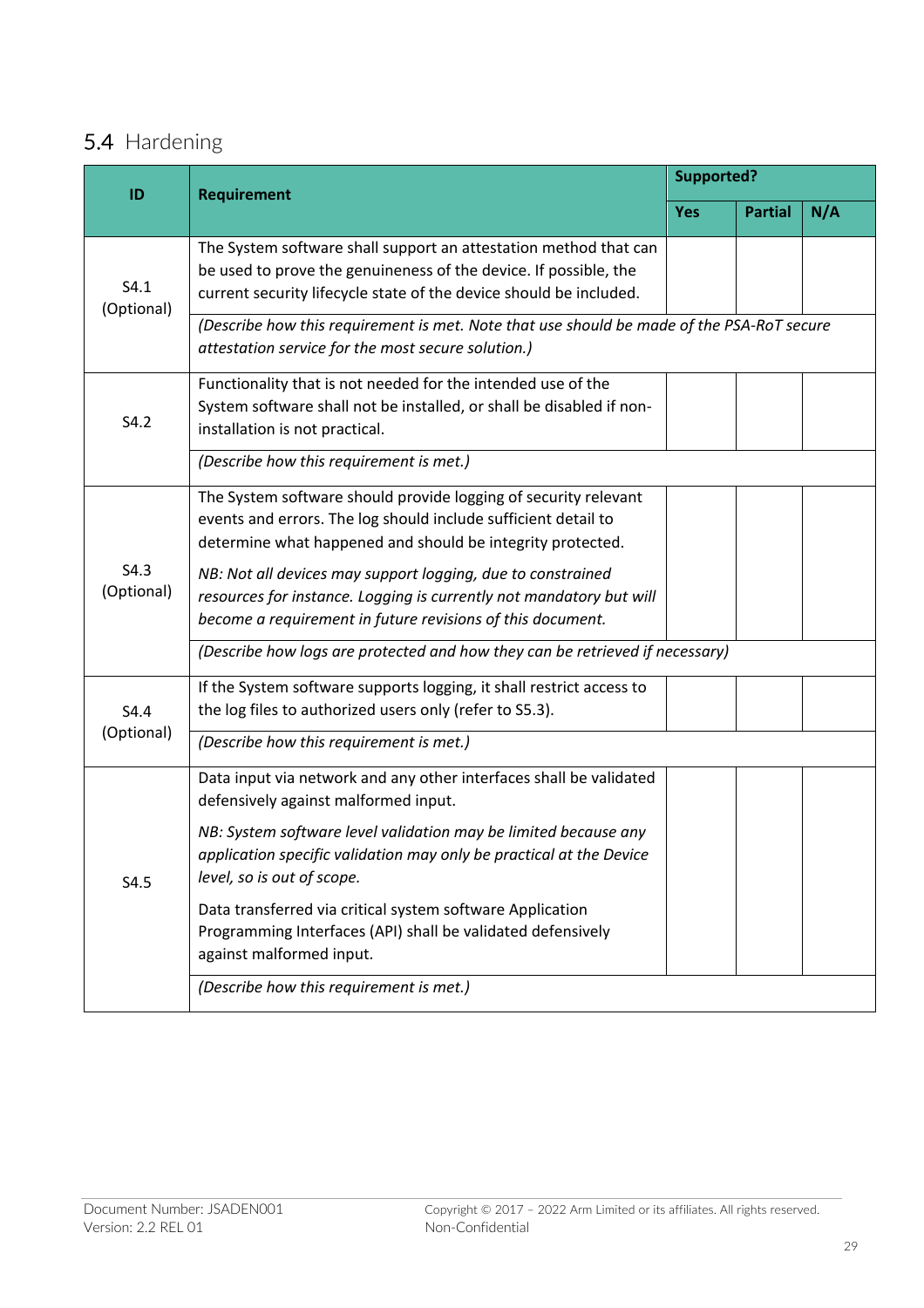| ID   | <b>Requirement</b>                                                                                                                                                                                                                                                                                                                                                                 | Supported? |                |  |
|------|------------------------------------------------------------------------------------------------------------------------------------------------------------------------------------------------------------------------------------------------------------------------------------------------------------------------------------------------------------------------------------|------------|----------------|--|
|      |                                                                                                                                                                                                                                                                                                                                                                                    | <b>Yes</b> | N/A<br>Partial |  |
| S4.6 | If supported, the System software shall enable the execution of<br>application specific software and system software with the lowest<br>level of privilege necessary for the intended function.<br>Where supported, each authenticated user, application, process,<br>etc., shall have limited privileges based on pre-determined and/or<br>securely configurable access controls. |            |                |  |
|      | (Describe how this requirement is met.)                                                                                                                                                                                                                                                                                                                                            |            |                |  |

## 5.5 Passwords and Critical Security Parameters

| ID   | <b>Requirement</b>                                                                                                                                                                                                                                                                                                                                                                                                                                                    | <b>Supported?</b> |                       |  |
|------|-----------------------------------------------------------------------------------------------------------------------------------------------------------------------------------------------------------------------------------------------------------------------------------------------------------------------------------------------------------------------------------------------------------------------------------------------------------------------|-------------------|-----------------------|--|
|      |                                                                                                                                                                                                                                                                                                                                                                                                                                                                       | <b>Yes</b>        | N/A<br><b>Partial</b> |  |
| S5.1 | If the System software has a mechanism to reset passwords and<br>critical security parameters they shall not be resettable to any<br>universal factory default value. Such data must not be easily<br>determined by automated means or obtained from publicly<br>available information.                                                                                                                                                                               |                   |                       |  |
|      | (Describe how this requirement is met.)                                                                                                                                                                                                                                                                                                                                                                                                                               |                   |                       |  |
| S5.2 | If the System software makes use of passwords they should<br>conform with security best practices, in particular, password<br>length and complexity, and the number of failed authentication<br>attempts (refer for instance to NIST SP 800-63B guidelines for<br>memorized secrets).<br>Where default passwords are used, they must be unique per<br>device and must not be easily determined by automated means<br>or obtained from publicly available information. |                   |                       |  |
|      | (Describe how this requirement is met.)                                                                                                                                                                                                                                                                                                                                                                                                                               |                   |                       |  |
| S5.3 | If the System software makes use of critical security parameters<br>for user authentication, the cryptography used for that feature<br>shall comply with requirement S2.3.                                                                                                                                                                                                                                                                                            |                   |                       |  |
|      | (Describe the cryptographic algorithms and key sizes used for user authentication)                                                                                                                                                                                                                                                                                                                                                                                    |                   |                       |  |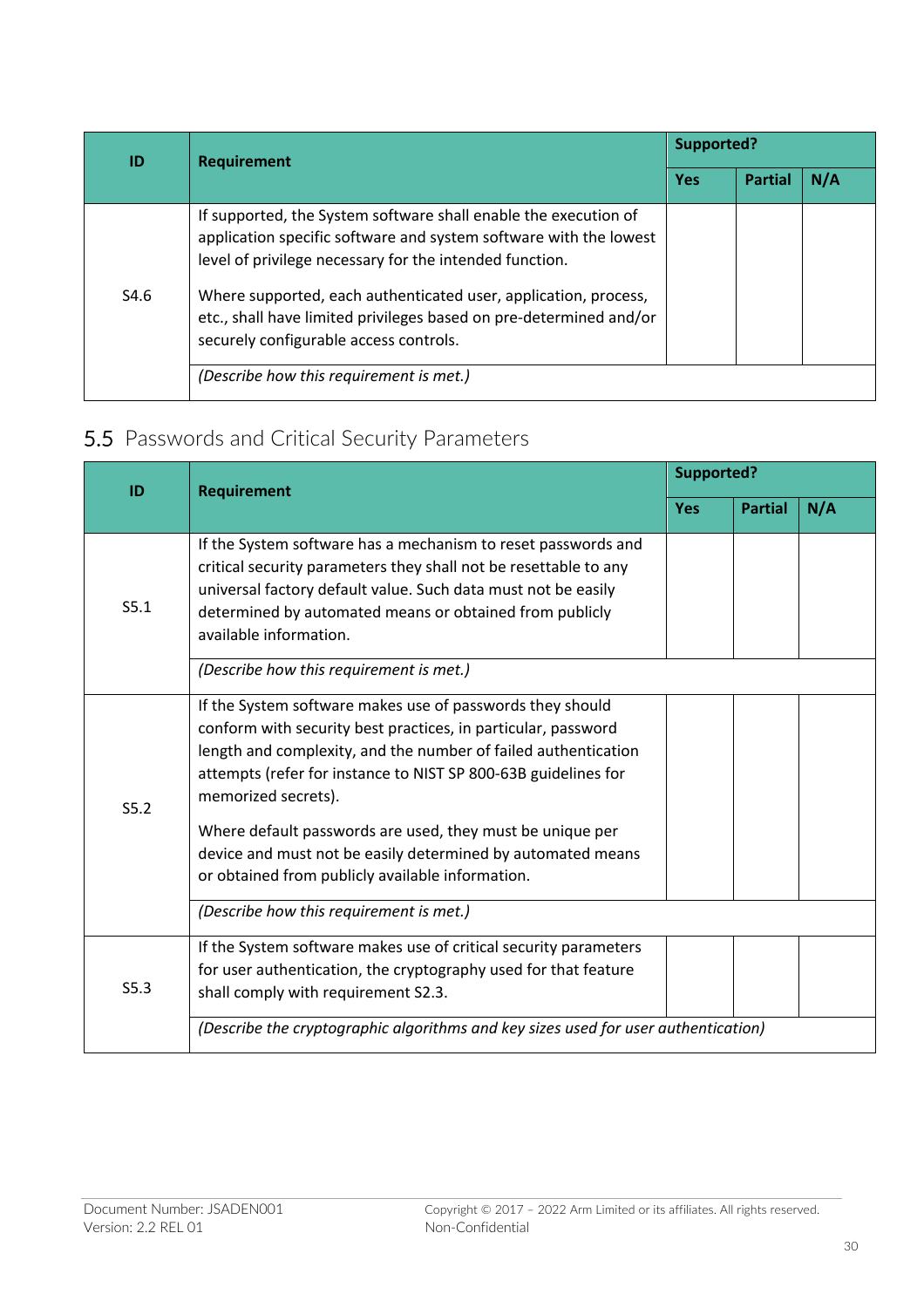## 5.6 Configuration

| ID   | <b>Requirement</b>                                                                                                                                                                                                                                                                                                                                                                                                                                                                                                                                                                                                                                                                                                                      | <b>Supported?</b> |                |     |
|------|-----------------------------------------------------------------------------------------------------------------------------------------------------------------------------------------------------------------------------------------------------------------------------------------------------------------------------------------------------------------------------------------------------------------------------------------------------------------------------------------------------------------------------------------------------------------------------------------------------------------------------------------------------------------------------------------------------------------------------------------|-------------------|----------------|-----|
|      |                                                                                                                                                                                                                                                                                                                                                                                                                                                                                                                                                                                                                                                                                                                                         | <b>Yes</b>        | <b>Partial</b> | N/A |
| S6.1 | If the System software allows security-relevant configuration<br>changes via a network or other interface, the related<br>configuration change shall only be accepted after authentication<br>(see S1.1, S3.1, S3.3 and S5.3).<br>Examples of security-relevant changes include:<br>access control management for remote or local users,<br>configuration of network keys,<br>passwords policy (such as changes or thresholds), update<br>policy (such as query frequency, automatic installation,<br>server address, rollback),<br>configuration of cryptography (such as default key<br>length), access to network interfaces and authentication<br>policy (such as account lock thresholds after failed<br>authentication attempts). |                   |                |     |
|      | (Describe how this requirement is met.)                                                                                                                                                                                                                                                                                                                                                                                                                                                                                                                                                                                                                                                                                                 |                   |                |     |

## 5.7 Privacy

| ID   | <b>Requirement</b>                                                                                                                                                       | Supported?                  |  |  |
|------|--------------------------------------------------------------------------------------------------------------------------------------------------------------------------|-----------------------------|--|--|
|      |                                                                                                                                                                          | <b>Yes</b><br>N/A<br>Partia |  |  |
| S7.1 | If the System software allows persistent storage of personal<br>configuration data it shall allow only the owner or an authorized<br>entity to read and erase this data. |                             |  |  |
|      | (Describe how this requirement is met.)                                                                                                                                  |                             |  |  |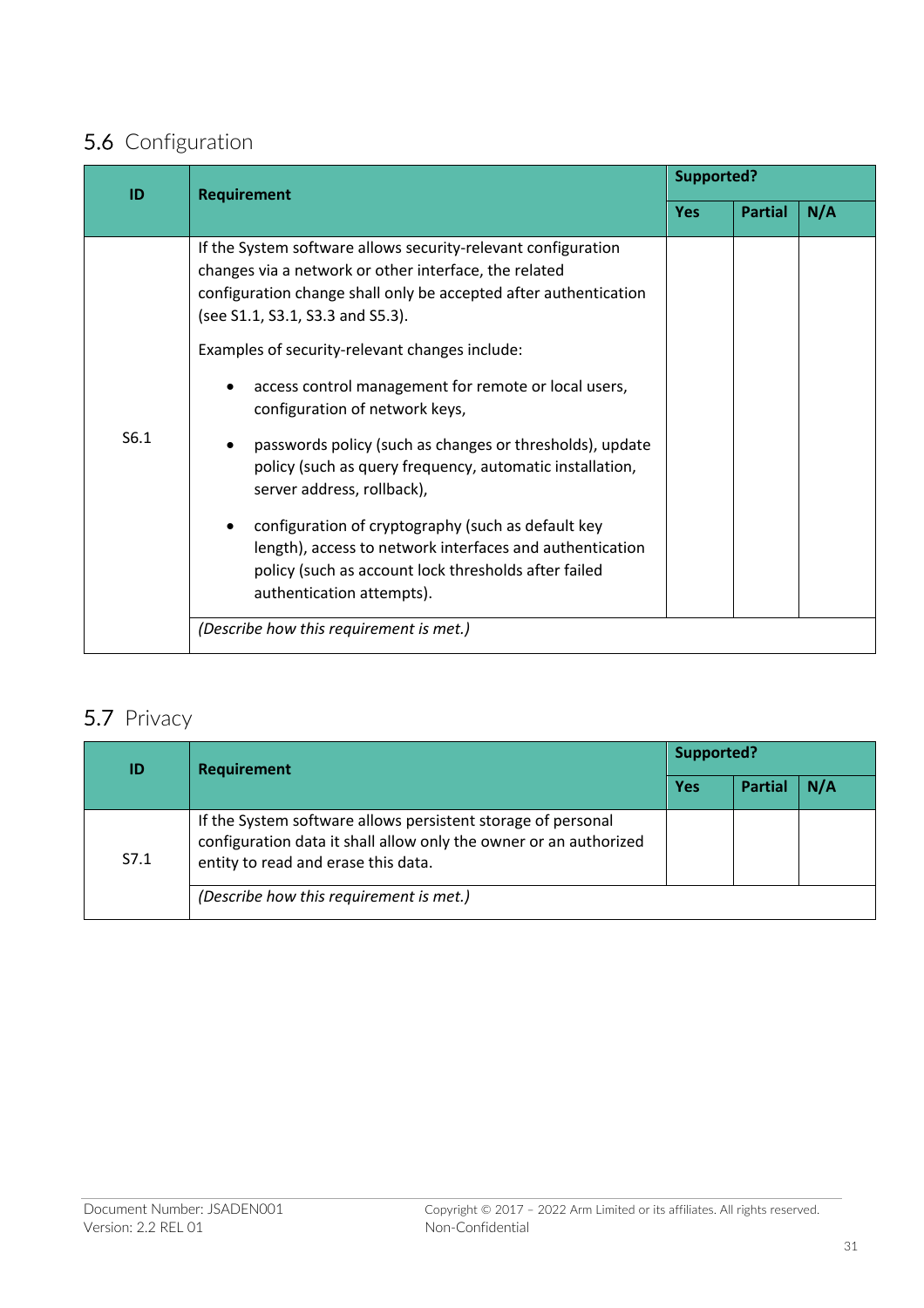# **6 Device Assessment Questionnaire**

This section applies to a device built on the System software (section 5) built on the Chip PSA-RoT (section 4). Skip this section if the scope of evaluation does not include the device. Instructions are given in section 2.5 on selection of one of "Yes", "Partial" or "N/A" as the answer.

## 6.1 Code Integrity

| ID   | <b>Requirement</b>                                                                                                                                                                                                                                                                                                                                                                                                                                                                                                                                 | <b>Supported?</b> |                |     |
|------|----------------------------------------------------------------------------------------------------------------------------------------------------------------------------------------------------------------------------------------------------------------------------------------------------------------------------------------------------------------------------------------------------------------------------------------------------------------------------------------------------------------------------------------------------|-------------------|----------------|-----|
|      |                                                                                                                                                                                                                                                                                                                                                                                                                                                                                                                                                    | <b>Yes</b>        | <b>Partial</b> | N/A |
| D1.1 | The device shall be configured to enforce Secure Boot for the<br>PSA-RoT, any Application RoT Services and at least the first<br>executable code of the NSPE System software, and which ensures<br>device security in the event of a failure.                                                                                                                                                                                                                                                                                                      |                   |                |     |
|      | (Describe how this requirement is met. Describe how a Secure Boot failure is handled and how<br>the security of the device is maintained.)                                                                                                                                                                                                                                                                                                                                                                                                         |                   |                |     |
| D1.2 | The device shall be configured to ensure that the PSA-RoT and<br>any Application RoT Services updates are performed in<br>accordance with C2.1, and that any anti-rollback checks are<br>performed in accordance with C2.2.<br>The device shall be configured to ensure that any system<br>software and application software updates are performed, in<br>accordance with S1.1, and that any anti-rollback checks are<br>performed in accordance with S1.2.<br>NB: Anti-rollback is strongly recommended but not mandatory in<br>PSA Level 1 V2.2. |                   |                |     |
|      | (Describe how this requirement is met.)                                                                                                                                                                                                                                                                                                                                                                                                                                                                                                            |                   |                |     |

### 6.2 Communication

| ID   | <b>Requirement</b>                                                                                                                                                                                 | Supported? |                |  |
|------|----------------------------------------------------------------------------------------------------------------------------------------------------------------------------------------------------|------------|----------------|--|
|      |                                                                                                                                                                                                    | <b>Yes</b> | N/A<br>Partial |  |
| D2.1 | The device shall close all logical interfaces not necessary for the<br>intended use of the device.<br>Examples include, network TCP/UDP ports and/or sockets relating<br>to services not required. |            |                |  |
|      | (Describe how this requirement is met.)                                                                                                                                                            |            |                |  |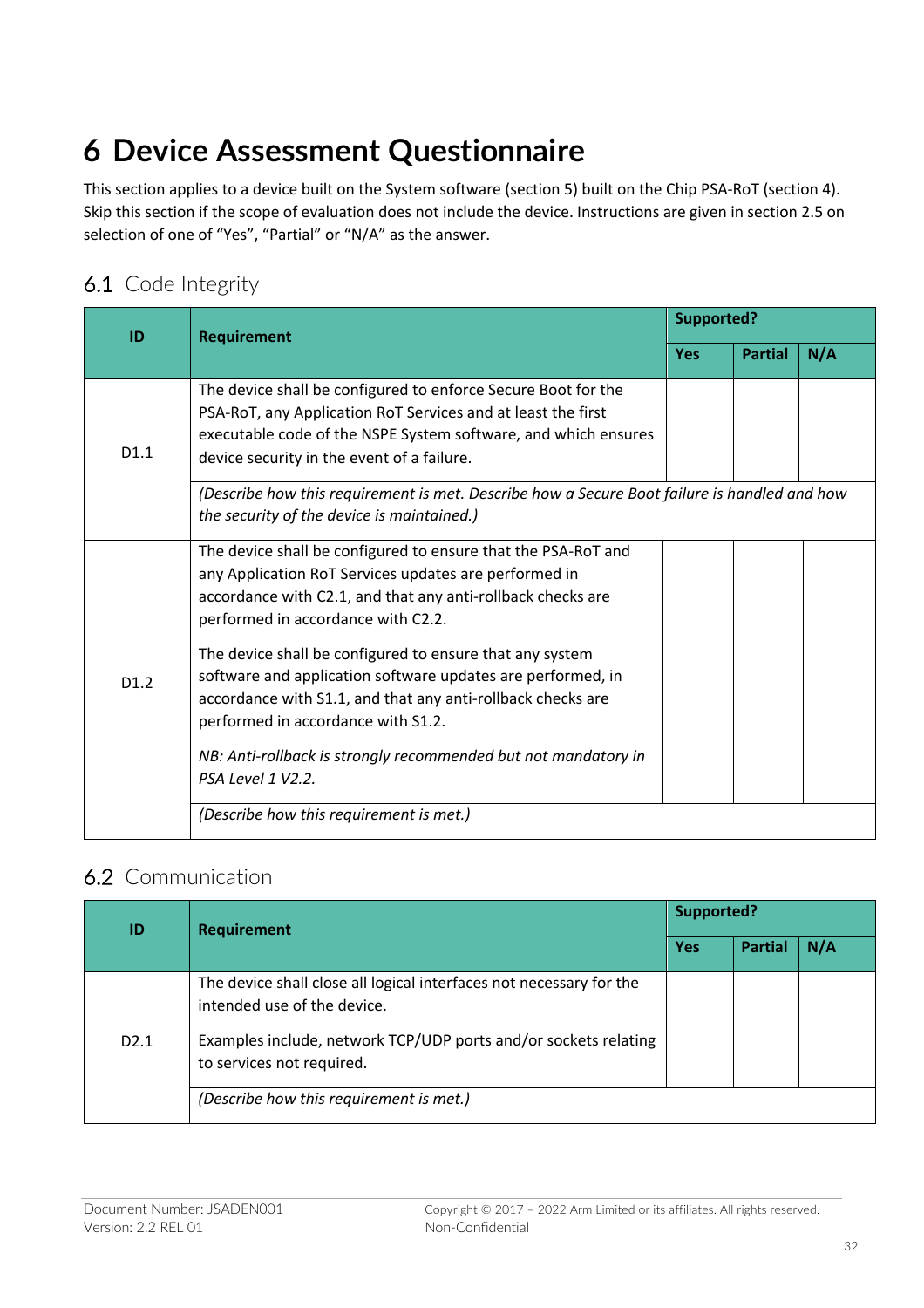| ID               | <b>Requirement</b>                                                                                                                                                                                                             | Supported? |                |     |
|------------------|--------------------------------------------------------------------------------------------------------------------------------------------------------------------------------------------------------------------------------|------------|----------------|-----|
|                  |                                                                                                                                                                                                                                | <b>Yes</b> | <b>Partial</b> | N/A |
|                  | For two-way communication protocols, the device shall provide<br>the ability to authenticate remote devices and servers when<br>establishing a connection.                                                                     |            |                |     |
| D <sub>2.2</sub> | NB: Protocols should be selected such that the process of<br>authentication does not leak data that would lead to the<br>identification of vulnerable devices.                                                                 |            |                |     |
|                  | (Describe how this requirement is met.)                                                                                                                                                                                        |            |                |     |
| D <sub>2.3</sub> | The device shall encrypt by default all data exchanged with<br>remote devices and servers. Critical security parameters and any<br>service or personal sensitive data shall always be encrypted.                               |            |                |     |
|                  | (Describe how this requirement is met.)                                                                                                                                                                                        |            |                |     |
|                  | The device shall use secure protocols, compliant to requirement<br>S2.3, for authentication and encryption of two-way<br>communication.                                                                                        |            |                |     |
| D2.4             | NB: If the device relies on TLS, the version shall be 1.2 or later, and<br>it shall forbid the fallback to legacy cipher suite publicly known to<br>be unsecure (such as cipher suites with 3DES, DES, IDEA, RC4, or<br>Null). |            |                |     |
|                  | (Describe how this requirement is met.)                                                                                                                                                                                        |            |                |     |

## 6.3 Hardening

| ID               | <b>Requirement</b>                                                                                                                                                                                                                                                                                                                                                                                                   | <b>Supported?</b> |                |     |
|------------------|----------------------------------------------------------------------------------------------------------------------------------------------------------------------------------------------------------------------------------------------------------------------------------------------------------------------------------------------------------------------------------------------------------------------|-------------------|----------------|-----|
|                  |                                                                                                                                                                                                                                                                                                                                                                                                                      | <b>Yes</b>        | <b>Partial</b> | N/A |
| D <sub>3.1</sub> | Deployed (production) devices shall be protected against<br>unauthorised use of debug or test features, possibly with rules<br>depending on device lifecycle state. Where debug is not<br>permitted, debug symbols shall not be present in the code<br>images on the device.<br>The device shall make inaccessible or erase sensitive user assets<br>and credentials when these debug and test features are enabled. |                   |                |     |
|                  | (Describe which technical measures disable or deactivate debug)                                                                                                                                                                                                                                                                                                                                                      |                   |                |     |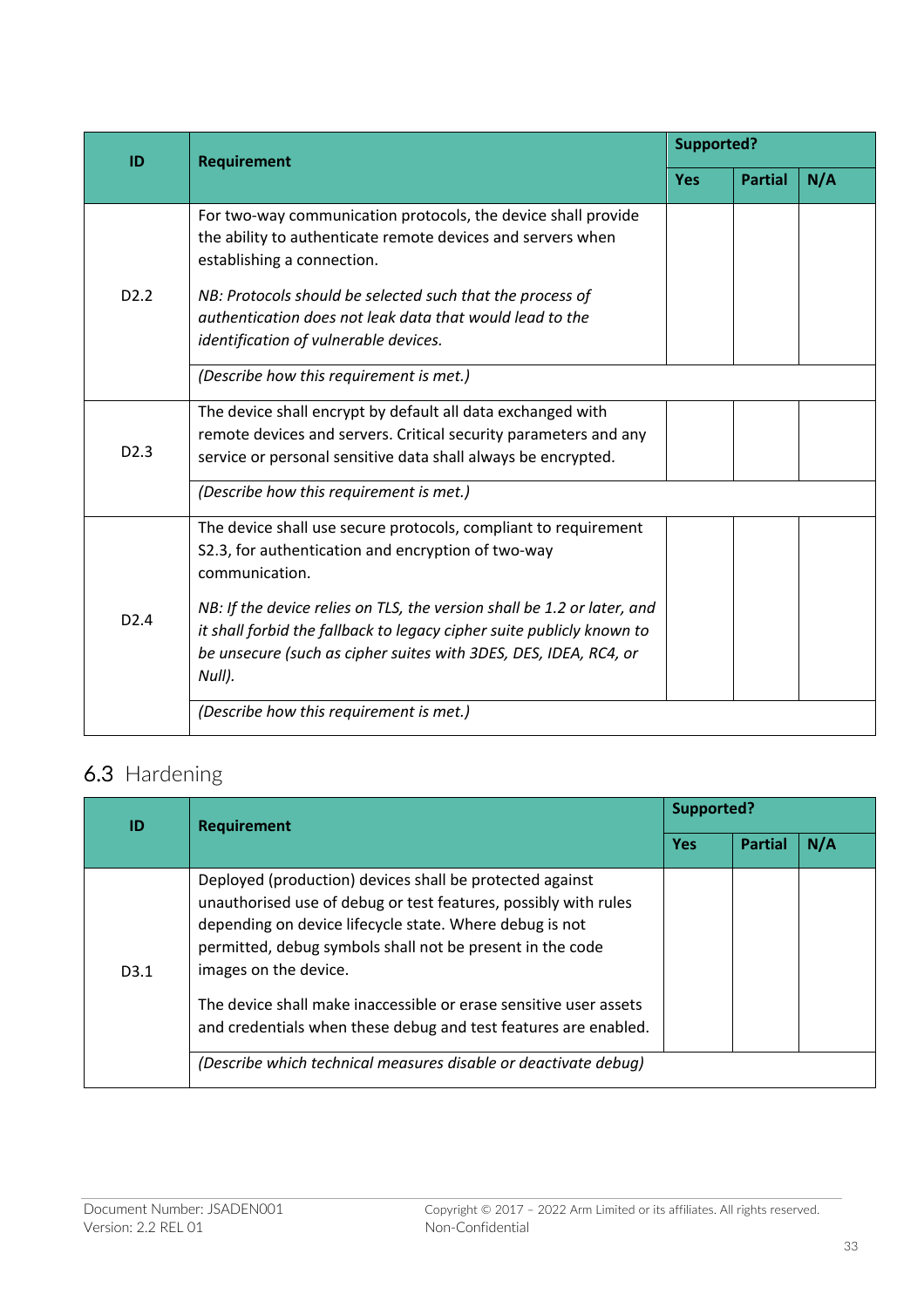| ID                 | Requirement                                                                                                                                                                                                                                                                                                                                                                                               | <b>Supported?</b> |                |     |  |
|--------------------|-----------------------------------------------------------------------------------------------------------------------------------------------------------------------------------------------------------------------------------------------------------------------------------------------------------------------------------------------------------------------------------------------------------|-------------------|----------------|-----|--|
|                    |                                                                                                                                                                                                                                                                                                                                                                                                           | <b>Yes</b>        | <b>Partial</b> | N/A |  |
| D3.2<br>(Optional) | The current security lifecycle state of the device shall be<br>attestable, using, for example, an entity attestation token.                                                                                                                                                                                                                                                                               |                   |                |     |  |
|                    | (Describe how this requirement is met.)                                                                                                                                                                                                                                                                                                                                                                   |                   |                |     |  |
| D3.3               | Functionality that is not needed for the intended usage of the<br>device shall not be installed or shall be disabled if non-installation<br>is not practical. This can include software functionality as well as<br>hardware features such as interfaces and test-points.                                                                                                                                 |                   |                |     |  |
|                    | (Describe how this requirement is met.)                                                                                                                                                                                                                                                                                                                                                                   |                   |                |     |  |
|                    | The device should support audit logging of security relevant<br>events and errors and ensure only authorised read and/or write<br>access to the logs.                                                                                                                                                                                                                                                     |                   |                |     |  |
| D3.4<br>(Optional) | The log should include enough details to determine what<br>happened.                                                                                                                                                                                                                                                                                                                                      |                   |                |     |  |
|                    | NB: Not all devices may support logging, for example, due to<br>constrained resources. Logging is currently not mandatory but will<br>become a requirement in future revisions of this document.                                                                                                                                                                                                          |                   |                |     |  |
|                    | (Describe how logs are protected and how they can be retrieved if necessary)                                                                                                                                                                                                                                                                                                                              |                   |                |     |  |
| D3.5<br>(Optional) | If the device supports logging, it shall restrict access to log files to<br>authorized users only.                                                                                                                                                                                                                                                                                                        |                   |                |     |  |
|                    | (Describe how this requirement is met.)                                                                                                                                                                                                                                                                                                                                                                   |                   |                |     |  |
| D3.6               | To ensure that the device has the necessary security properties, it<br>and the System software shall make use of the PSA-RoT security<br>functionality for at least one of the PSA-RoT secure storage,<br>cryptography, and attestation services as necessary to meet the<br>requirements in sections 4, 5 and 6. This is in addition to secure<br>boot (see D1.1), and updates and anti-rollback (D1.2). |                   |                |     |  |
|                    | (Describe how the PSA-RoT functionality is used on this device.)                                                                                                                                                                                                                                                                                                                                          |                   |                |     |  |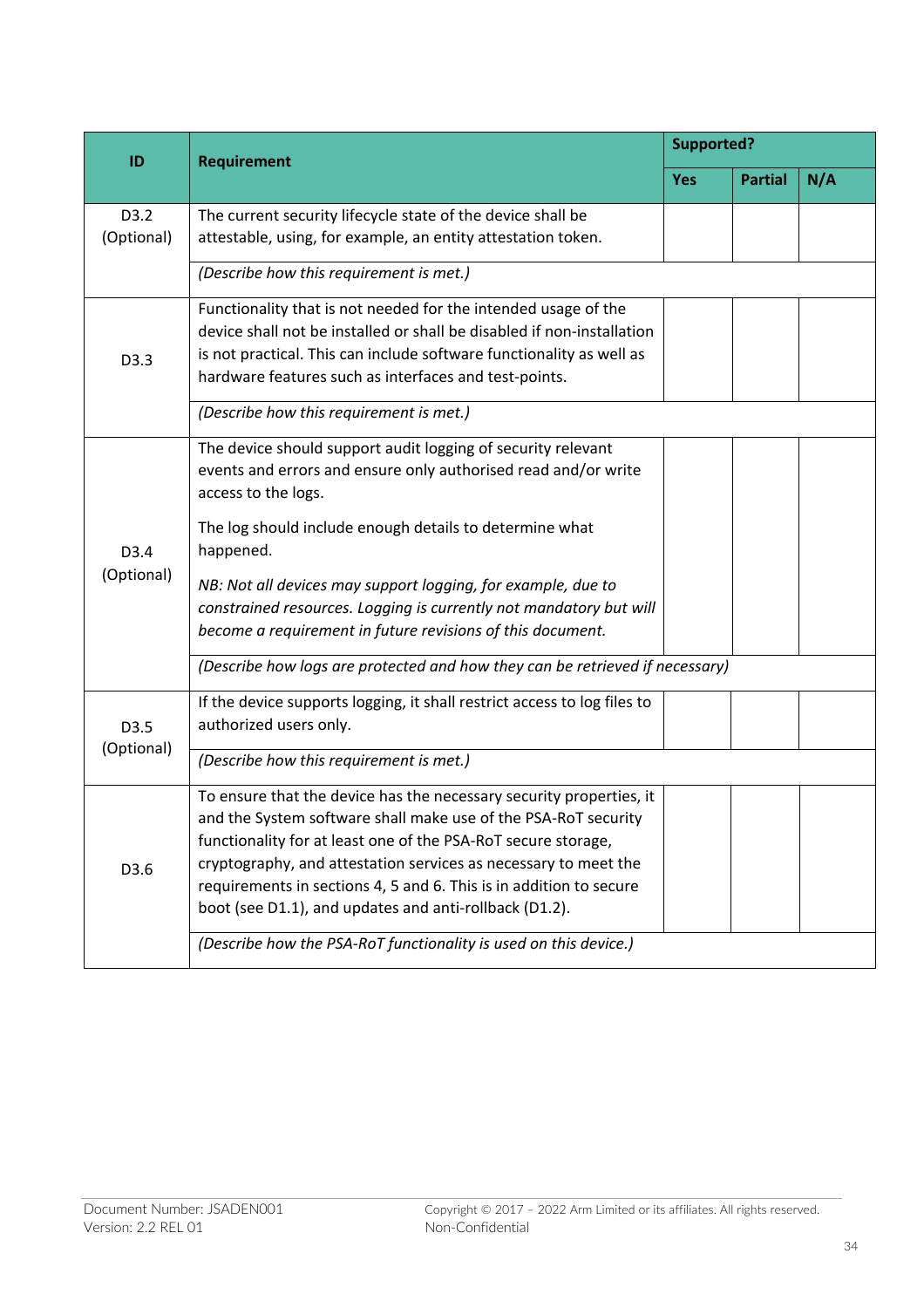| ID               |                                                                                                                                                                                                                                                                                                                                                                                                                       | <b>Supported?</b> |                |     |
|------------------|-----------------------------------------------------------------------------------------------------------------------------------------------------------------------------------------------------------------------------------------------------------------------------------------------------------------------------------------------------------------------------------------------------------------------|-------------------|----------------|-----|
|                  | <b>Requirement</b>                                                                                                                                                                                                                                                                                                                                                                                                    | <b>Yes</b>        | <b>Partial</b> | N/A |
| D4.1             | If the device makes use of critical security parameters, they shall<br>be unique per device or defined by the user. They shall not be<br>resettable to any universal factory default value and must not be<br>easily determined by automated means or obtained from publicly<br>available information.                                                                                                                |                   |                |     |
|                  | (Describe how this requirement is met.)                                                                                                                                                                                                                                                                                                                                                                               |                   |                |     |
| D <sub>4.2</sub> | If the device makes use of passwords, they should conform with<br>security best practices, including, password length, complexity,<br>generation of keys from passwords (in accordance with S2.3), and<br>storage (for example, see NIST SP 800-63B guidelines for<br>memorized secrets).<br>Where default passwords are used, they must be unique per<br>device and must not be easily determined by automated means |                   |                |     |
|                  | or from publicly available information.                                                                                                                                                                                                                                                                                                                                                                               |                   |                |     |
|                  | (Describe how this requirement is met.)                                                                                                                                                                                                                                                                                                                                                                               |                   |                |     |
| D4.3             | If the device makes use of passwords, the device shall either<br>disable passwords or apply a timeout after a threshold of<br>unsuccessful authentication attempts before another<br>authentication attempt is allowed.                                                                                                                                                                                               |                   |                |     |
|                  | (Describe how this requirement is met.)                                                                                                                                                                                                                                                                                                                                                                               |                   |                |     |
| D4.4             | If the device makes use of critical security parameters for<br>authorization, it shall implement an inactivity time-out or other<br>appropriate mechanism to prevent perpetual authorization.                                                                                                                                                                                                                         |                   |                |     |
|                  | (Describe how this requirement is met.)                                                                                                                                                                                                                                                                                                                                                                               |                   |                |     |
| D4.5             | If the device makes use of critical security parameters, it shall use<br>secure storage to protect them.                                                                                                                                                                                                                                                                                                              |                   |                |     |
|                  | (Describe how this requirement is met. Note that use should be made of the PSA-RoT secure<br>storage service for the most secure solution.)                                                                                                                                                                                                                                                                           |                   |                |     |

## 6.4 Passwords and Critical Security Parameters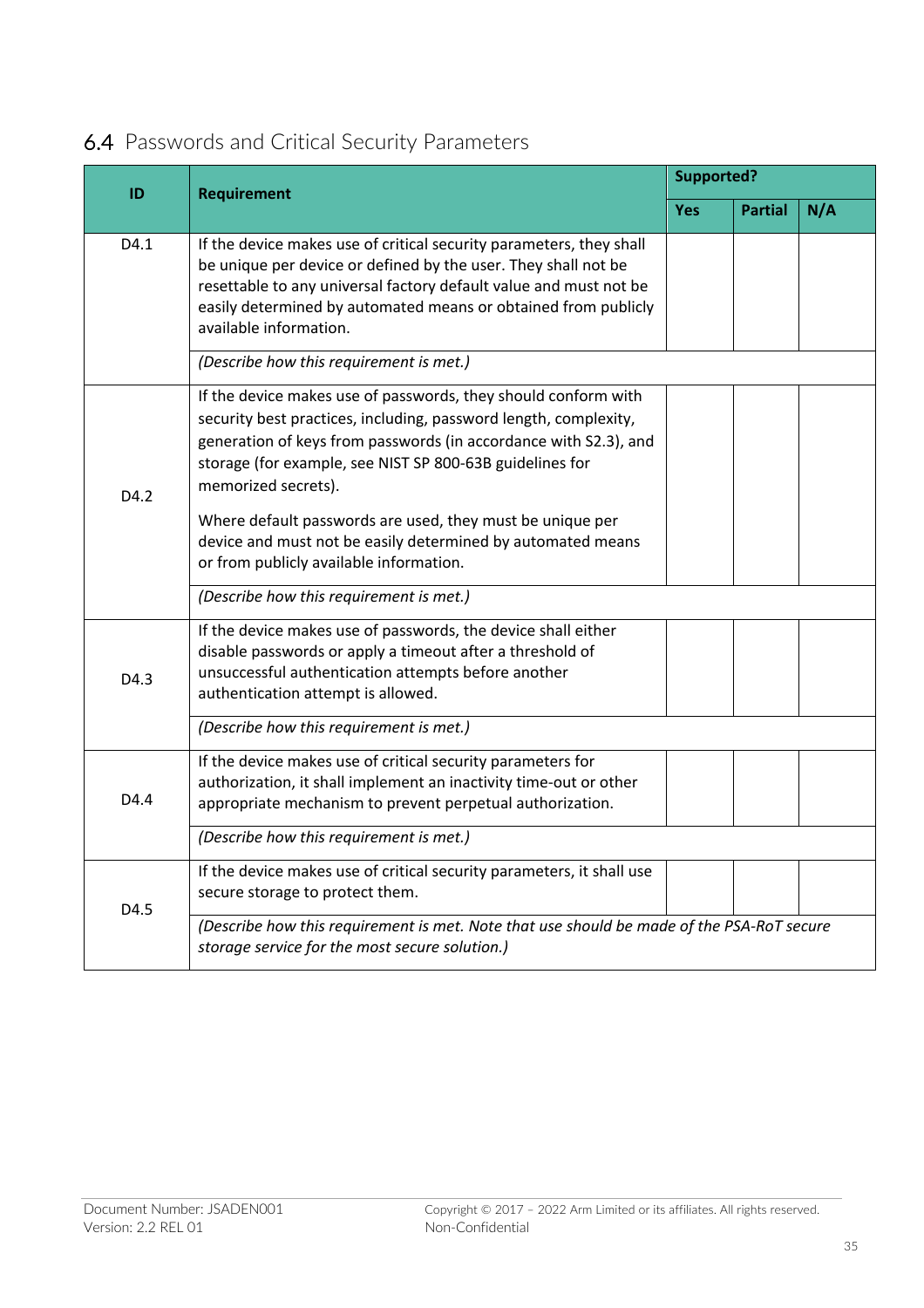## 6.5 Privacy

| ID                             | <b>Requirement</b>                                                                                                                                                        | <b>Supported?</b> |                |     |
|--------------------------------|---------------------------------------------------------------------------------------------------------------------------------------------------------------------------|-------------------|----------------|-----|
|                                |                                                                                                                                                                           | <b>Yes</b>        | <b>Partial</b> | N/A |
| D5.1                           | If the device stores personal data, access to (and erasure of) that<br>data, including that in any log files, should be to authorized users<br>only (see S7.1 and BP5.6). |                   |                |     |
|                                | (Describe how this requirement is met.)                                                                                                                                   |                   |                |     |
| D <sub>5.2</sub><br>(optional) | Personal data shall be stored using PSA RoT secure storage.                                                                                                               |                   |                |     |
|                                | (Describe how this requirement is met. Note that use should be made of the PSA-RoT secure<br>storage service for the most secure solution.)                               |                   |                |     |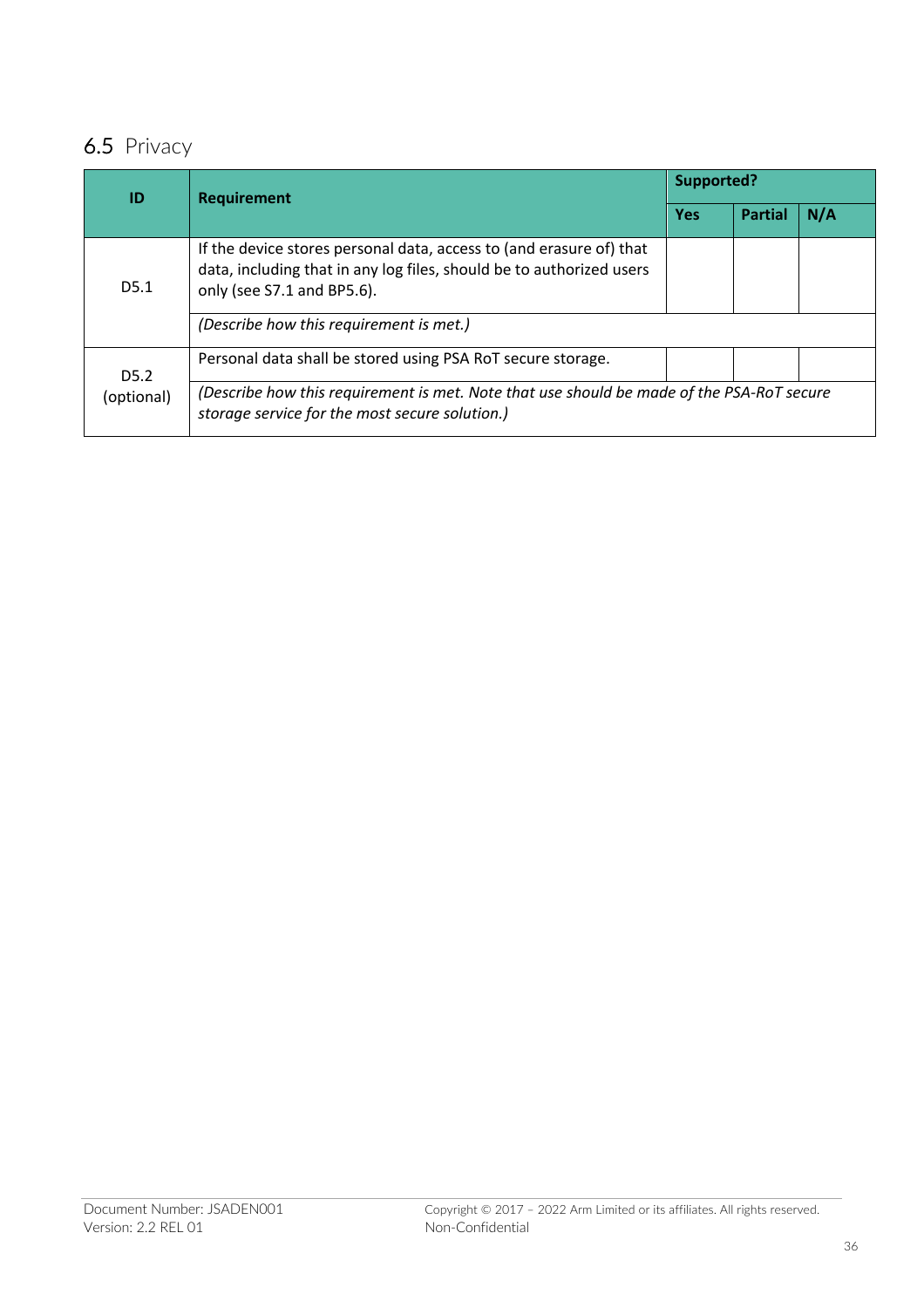## **Appendix A Best Practices**

In addition to the technical security measures that are in the scope of Level 1 PSA certification covered in the requirements expressed in sections 4 to 6, this appendix lists many organizational, development and other best practices that contribute to comprehensive device security. These are collated from references ETSI 303645 [2], NIST8259A [3], SB-327 [4], UK DCMS [5], and Matter [6], and ioXt [7].

The best practices given in Appendix A.1 reflect common requirements that appear in many standards and are, or are likely to become, legal requirements in many territories. Verification of compliance to these organizational best practices by the Evaluation Laboratory during a PSA certification Level 1 evaluation is optional but recommended.

Appendices A.2 onwards categorise the best practices. Other than those in Appendix A.1, assessment is not performed by the Evaluation Laboratory during a PSA certification Level 1 evaluation.

| ID                         |                                                                                                                                                                                                                               | <b>Supported?</b> |                |     |
|----------------------------|-------------------------------------------------------------------------------------------------------------------------------------------------------------------------------------------------------------------------------|-------------------|----------------|-----|
|                            | <b>Requirement</b>                                                                                                                                                                                                            | <b>Yes</b>        | <b>Partial</b> | N/A |
| BP2.2<br>(Optional)        | The Developer should provide a public point of contact as part of<br>its vulnerability disclosure policy, enabling externally identified<br>vulnerabilities to be reported.<br>(Optional notes)                               |                   |                |     |
| <b>BP3.3</b><br>(Optional) | The Developer should explicitly state the minimum length of time<br>for which the device will receive security updates, or provide an<br>expiration date after which security updates will not be issued.<br>(Optional notes) |                   |                |     |

#### A.1 Assessable Best Practices

### A.2 Device Identification

| ID    | <b>Best practice</b>                                                       |
|-------|----------------------------------------------------------------------------|
| BP1.1 | The device model designation should be easily visible to the end-user.     |
| BP1.2 | The device identification number should be easily visible to the end-user. |

### A.3 Vulnerability Disclosure

| ID    | <b>Best practice</b>                                                                                                                         |
|-------|----------------------------------------------------------------------------------------------------------------------------------------------|
| BP2.1 | The Developer should publish their vulnerability disclosure policy and response plan, which<br>should be easily accessible from its website. |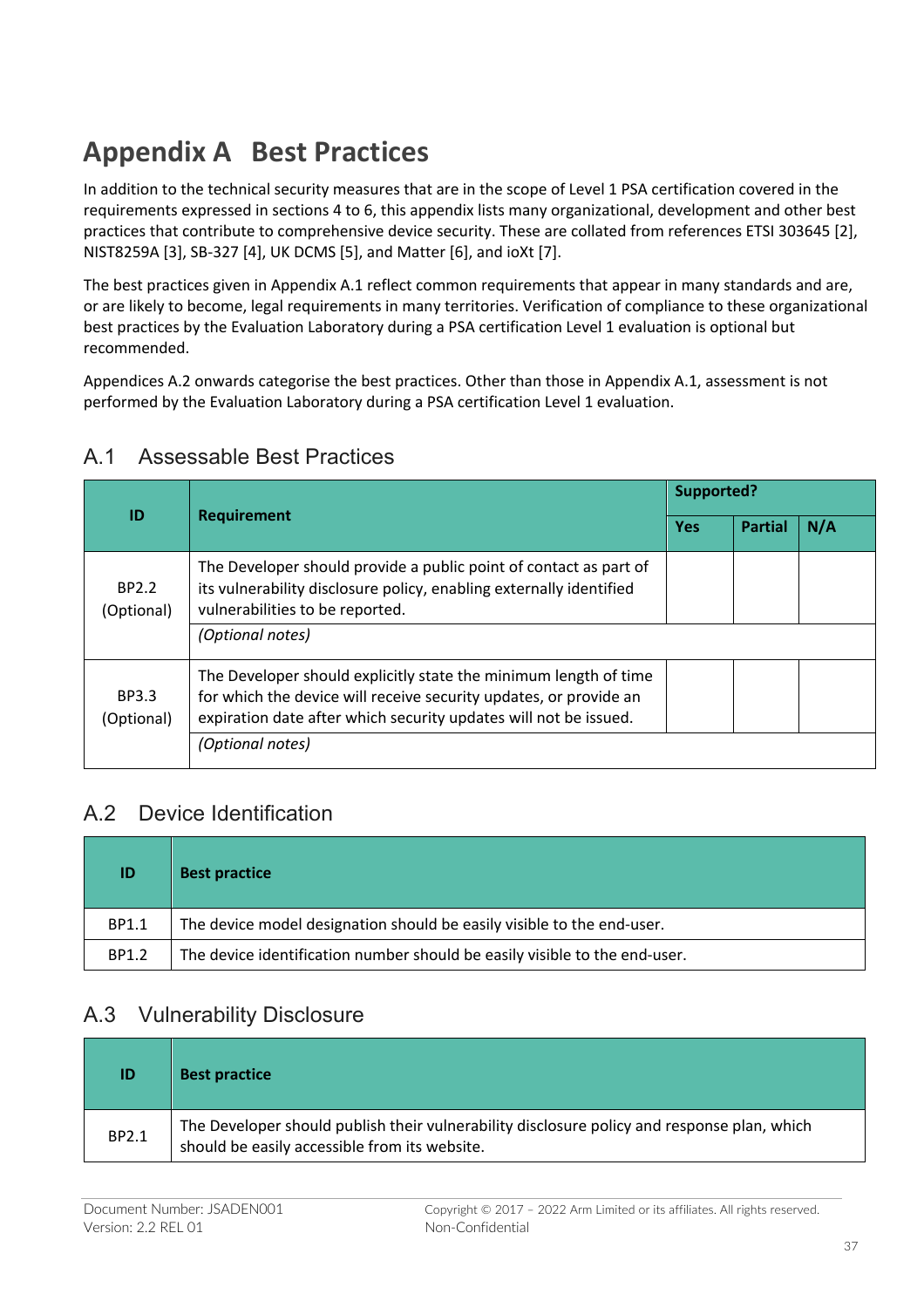| ID    | <b>Best practice</b>                                                                                                                                                                         |
|-------|----------------------------------------------------------------------------------------------------------------------------------------------------------------------------------------------|
| BP2.2 | The Developer should provide its public point of contact as part of its vulnerability disclosure<br>policy, enabling externally identified vulnerabilities to be reported. See Appendix A.1. |
| BP2.3 | The Developer should act in a timely manner after discovery of a vulnerability, provide security<br>updates and make them available to affected devices.                                     |
| BP2.4 | The Developer should actively monitor for vulnerabilities likely to affect the security of its device<br>and have a defined maintenance plan.                                                |
| BP2.5 | The Developer should notify the end-user of known vulnerabilities, update availability and other<br>possible mitigations.                                                                    |

## A.4 Update

| ID           | <b>Best practice</b>                                                                                                                                                                                                        |
|--------------|-----------------------------------------------------------------------------------------------------------------------------------------------------------------------------------------------------------------------------|
| BP3.1        | The device should install by default available updates.                                                                                                                                                                     |
| <b>BP3.2</b> | The device should check after initialization for available updates.                                                                                                                                                         |
| <b>BP3.3</b> | The Developer should explicitly state the minimum length of time for which the device will<br>receive security updates, or provide an expiration date after which security updates will not be<br>issued. See Appendix A.1. |

## A.5 Critical Security Parameters

| ID    | <b>Best practice</b>                                                                                                                     |
|-------|------------------------------------------------------------------------------------------------------------------------------------------|
| BP4.1 | The Developer should ensure uniqueness for pre-installed Critical Security Parameters.                                                   |
| BP4.2 | The Developer should ensure that pre-installed Critical Security Parameters are generated with<br>sufficient entropy.                    |
| BP4.3 | The Developer should follow a secure management process for the protection of Critical Security<br>Parameters stored outside the device. |
| BP4.4 | The Developer should follow a secure management process for the generation and issuance of<br><b>Critrical Security Parameters.FioXT</b> |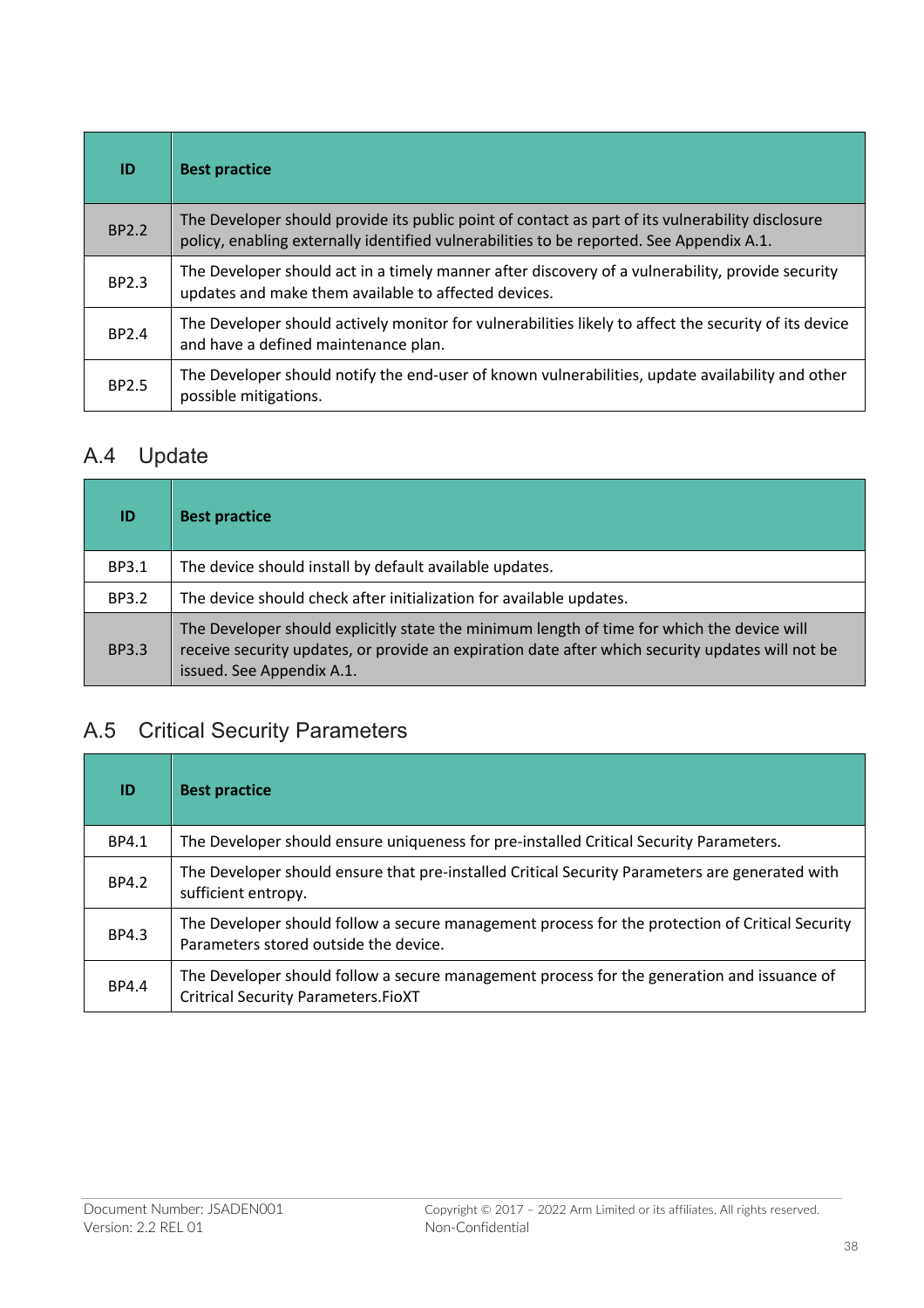| ID           | <b>Best practice</b>                                                                                                                                                                                                                                                                                              |
|--------------|-------------------------------------------------------------------------------------------------------------------------------------------------------------------------------------------------------------------------------------------------------------------------------------------------------------------|
| BP5.1        | The Developer should design device installation and maintenance processes to employ minimal<br>steps while ensuring security.                                                                                                                                                                                     |
| <b>BP5.2</b> | The Developer should provide clear guidance to the end-user for device installation and<br>maintenance.                                                                                                                                                                                                           |
| <b>BP5.3</b> | If the device requires any user installation or commissioning operation then that mode should<br>automatically end if not completed within a specific time, or after a specific number of failed<br>attempts.                                                                                                     |
| <b>BP5.4</b> | Information required for a user to install or commission a device should be hidden or removable<br>from the device, or if performed electronically, for example over a wireless link, then that link<br>must be protected in accordance with D2.4, in order to prevent an attacker performing an<br>installation. |
| <b>BP5.5</b> | Initiation of user installation or commissioning should require physical proximity and action by<br>the user, such as pressing a button, that cannot be achieved remotely.                                                                                                                                        |
| BP5.6        | Where a factory reset is is supported, all local data, including any keys and personal data, created<br>through use by the end user must be erased, unless explicitly required to persist.                                                                                                                        |

## A.6 Installation, Commissioning and Reset

## A.7 Privacy

| ID    | <b>Best practice</b>                                                                                                                 |
|-------|--------------------------------------------------------------------------------------------------------------------------------------|
| BP6.1 | The Developer should inform the end-user when personal data is processed, by who and for<br>which purpose, and obtain clear consent. |
| BP6.2 | The Developer should allow the end-user to withdraw at any time its content for processing of its<br>personal data                   |
| BP6.3 | The Developer should provide clear instructions to the end-user on how to delete their personal<br>data.                             |
| BP6.4 | The Developer should minimize and anonymize whenever possible the data collected from end-<br>user logs.                             |

## A.8 Development

| ID    | <b>Best practice</b>                                                                                                              |
|-------|-----------------------------------------------------------------------------------------------------------------------------------|
| BP7.1 | The Developer should make use of development tools, for example, static code analysis, as part<br>of a Security Design Lifecycle. |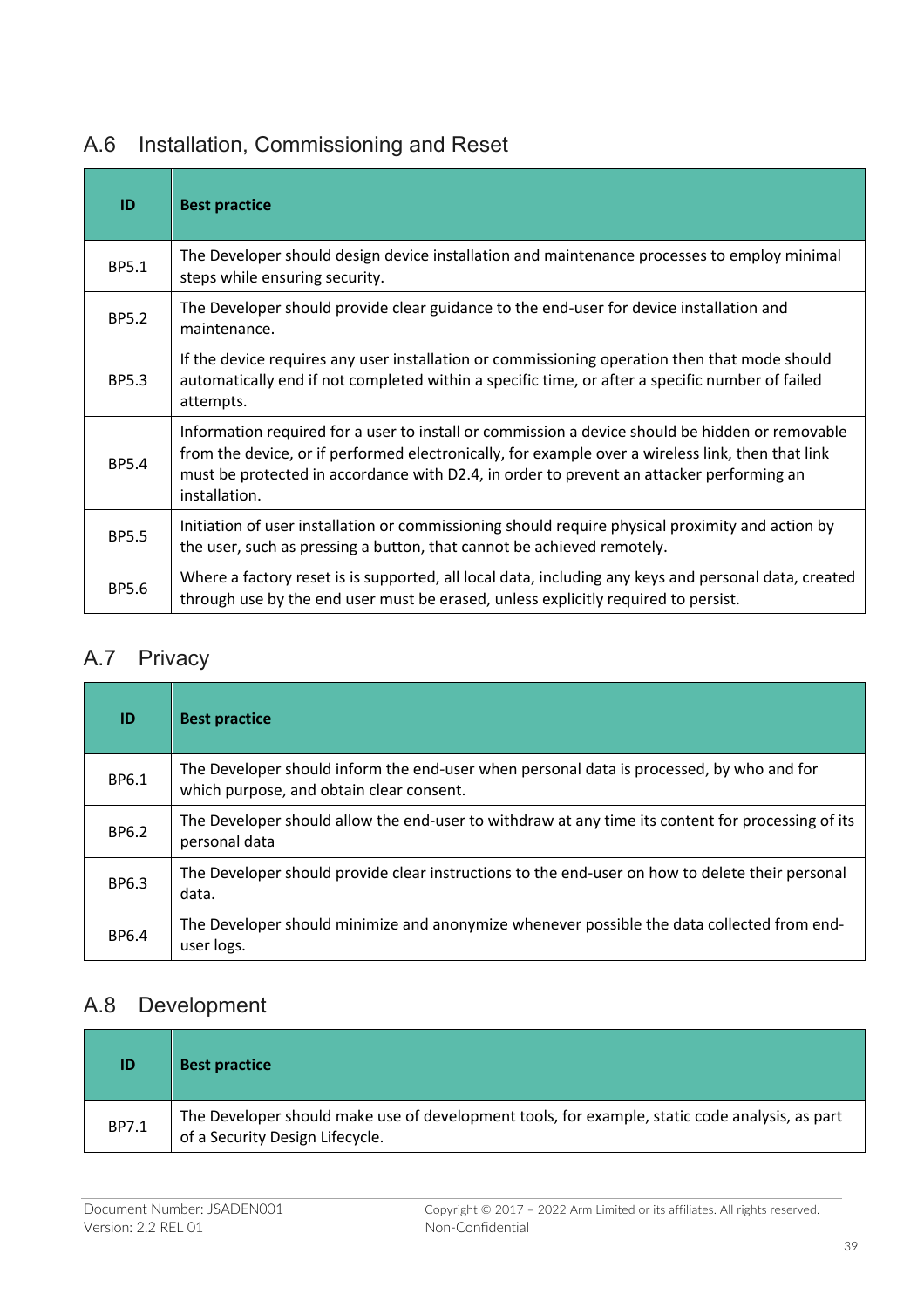| ID    | <b>Best practice</b>                                                                                                                                                                                                                                            |  |
|-------|-----------------------------------------------------------------------------------------------------------------------------------------------------------------------------------------------------------------------------------------------------------------|--|
|       | The Developer should make use of available in-processor code hardening technologies that aim,<br>for example, and not limited to;                                                                                                                               |  |
| BP7.2 | provide protection against stack smashing or overflow attacks,<br>$\bullet$                                                                                                                                                                                     |  |
|       | enhance control flow integrity making it difficult for an attacker to mount call/jump and<br>$\bullet$<br>return orientated programming attacks,                                                                                                                |  |
|       | make it difficult for an attacker to gain or escalate privilege<br>$\bullet$                                                                                                                                                                                    |  |
|       | guard against memory safety violations, and so on.<br>٠                                                                                                                                                                                                         |  |
| BP7.3 | The Developer should ensure that the manufacturing process correctly and completely<br>establishes and confirms that all the required security related controls and configuration have<br>been set and the correct Critical Security Parameters have been used. |  |

## A.9 Hardening

| ID           | <b>Best practice</b>                                                                                                                                                       |
|--------------|----------------------------------------------------------------------------------------------------------------------------------------------------------------------------|
| <b>BP8.1</b> | Battery powered devices should minimise the impact on battery life through excessive queries<br>by rate limiting, possibly limiting the rate to zero, for periods of time. |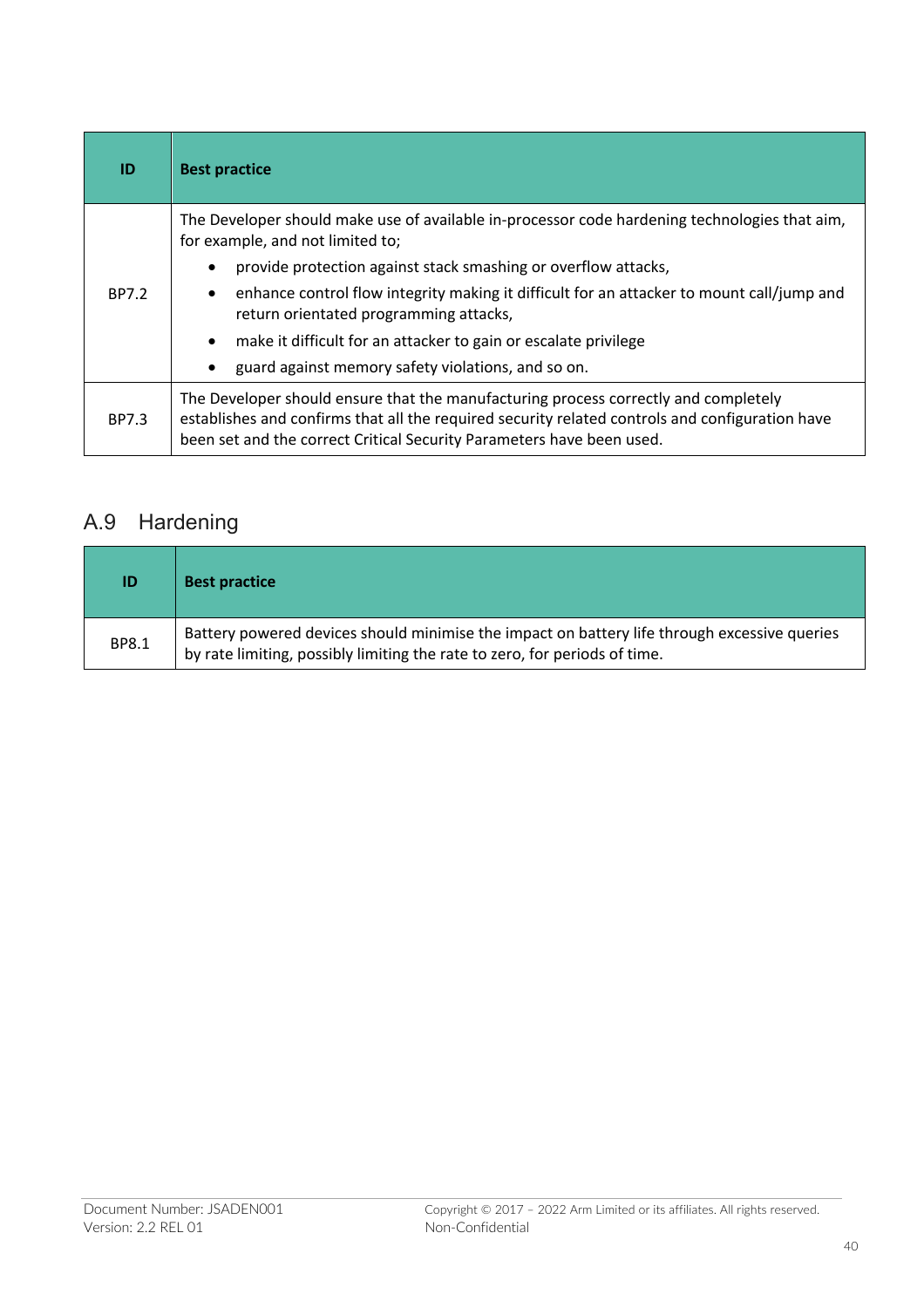## **Appendix B Mapping of PSA Certified to other Standards**

The internet connected device and IoT domains are subject to several initiatives to improve device cybersecurity, from industry guidance to national regulation. While the scope of these initiatives is different from the one targeted for PSA Certified Level 1, this appendix aims at building a bridge between them. More precisely, for initiatives deemed relevant for PSA Certified Level 1, this appendix provides a mapping between other standards requirements and corresponding PSA Certified Level 1 requirements.

## B.1 ETSI EN 303 645

The following table only considers the mandatory requirements from ETSI EN 303 645 v2.1.0 standard, as per Table B.1 of [2], that have to be enforced by the device. Requirements that have be enforced by the environment of the device are not in the scope of PSA Certified Level 1.

| ETSI EN 303 645 V2.1.0 (2020-04) Provisions                   | <b>PSA Level 1 Requirements</b>                              |  |
|---------------------------------------------------------------|--------------------------------------------------------------|--|
| 5.1-1: Unique per device passwords                            | D4.1: Critical Security Parameters                           |  |
| 5.1.2: Automated password attacks                             | D4.2: Automated password attacks                             |  |
| 5.1-3: Cryptography for user authentication                   | S5.3: User authentication                                    |  |
| 5.1-4: Change of authentication value                         | S6.1: Security configuration                                 |  |
| 5.1-5: Authentication mechanism attack resilience             | D4.2: Password best practices<br>D4.3: Password threshold    |  |
| 5.3-2: Mechanisms for secure updates                          | S1.1: Firmware update<br>S1.2: Anti-rollback                 |  |
| 5.3-7: Best practice cryptography for updates                 | S1.1: Firmware update                                        |  |
| 5.3-10: Trust relationship for updates                        | S1.1: Firmware update<br>D2.2: Client-Server Authentication  |  |
| 5.4-1: Sensitive parameter secure storage                     | S2.2: Secure storage                                         |  |
| 5.4-2: Secure storage of ID                                   | C1.4: ID storage                                             |  |
| 5.4-3: Configurable security parameters                       | D4.1: Critical security parameter                            |  |
| 5.4-4: CSP unique per device resistant to automated<br>attack | S5.1: CSP unique per device resistant to automated<br>attack |  |
| 5.5-1: Secure communication                                   | <b>S3.3: TLS</b>                                             |  |
| 5.5-5: Authentication parameters configuration                | S6.1: Configuration                                          |  |
| 5.5-7: Sensitive data encryption over network                 | D2.3: Communication encryption                               |  |
| 5.6-1: Disable unused ports                                   | D2.1: No unused port                                         |  |
| 5.6-2: Minimize unauth disclosure                             | S3.3: Secure protocols that do not leak                      |  |
| 5.6-4: Software disable of debug interface                    | S4.2: Unneeded functionalities                               |  |
| 5.11-1: User data erasure                                     | S7.1: Erase user data                                        |  |
| 5.13-1: Input validation                                      | S4.5: Input validation                                       |  |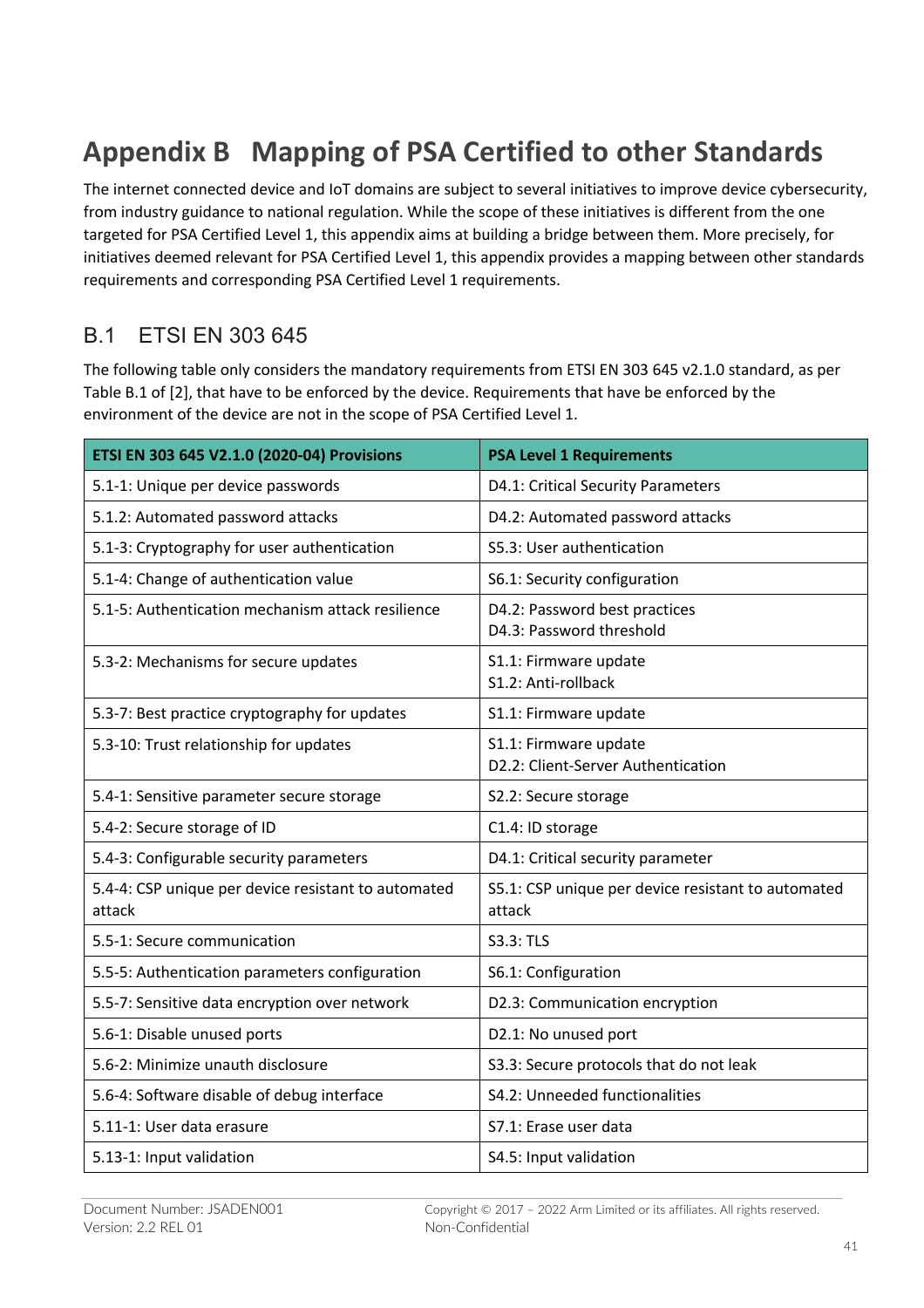## B.2 NISTIR 8259A

The following table considers the NIST cybersecurity baseline [3].

| <b>NISTIR 8259A Capabilities</b> | <b>PSA Level 1 Requirements</b>   |  |
|----------------------------------|-----------------------------------|--|
| Device identification            | C1.4 ID storage                   |  |
|                                  | S2.1 Device ID                    |  |
| Device configuration             | C2.3 Access control PSA-RoT       |  |
|                                  | S6.1 Configuration                |  |
|                                  | S7.1 Factory settings             |  |
| Data protection                  | C1.1 Isolation                    |  |
|                                  | C1.4 Secure storage               |  |
|                                  | C2.4 Cryptography                 |  |
|                                  | S2.2 Secure storage               |  |
|                                  | S2.3 Cryptography                 |  |
|                                  | S6.1 Configuration                |  |
|                                  | S7.1 Erase user data              |  |
|                                  | D5.2 Personal data                |  |
| Logical access to interfaces     | C2.3 Access control PSA-RoT       |  |
|                                  | S3.1 Connection authentication    |  |
|                                  | S3.2 Communication encryption     |  |
|                                  | <b>S3.3 TLS</b>                   |  |
|                                  | S4.2 Unneeded functionalities     |  |
|                                  | S4.5 Input validation             |  |
|                                  | S6.1 Configuration                |  |
|                                  | D2.1 No unused port               |  |
|                                  | D2.2 Communication authentication |  |
|                                  | D2.3 Communication encryption     |  |
|                                  | <b>D2.4 TLS</b>                   |  |
|                                  | D3.1 Debug                        |  |
|                                  | D3.3 Unneeded functionalities     |  |
| Software and firmware update     | C2.1 Firmware update              |  |
|                                  | C2.2 Rollback                     |  |
|                                  | S1.1 Firmware update              |  |
|                                  | S1.2 Rollback                     |  |
|                                  | S6.1 Configuration                |  |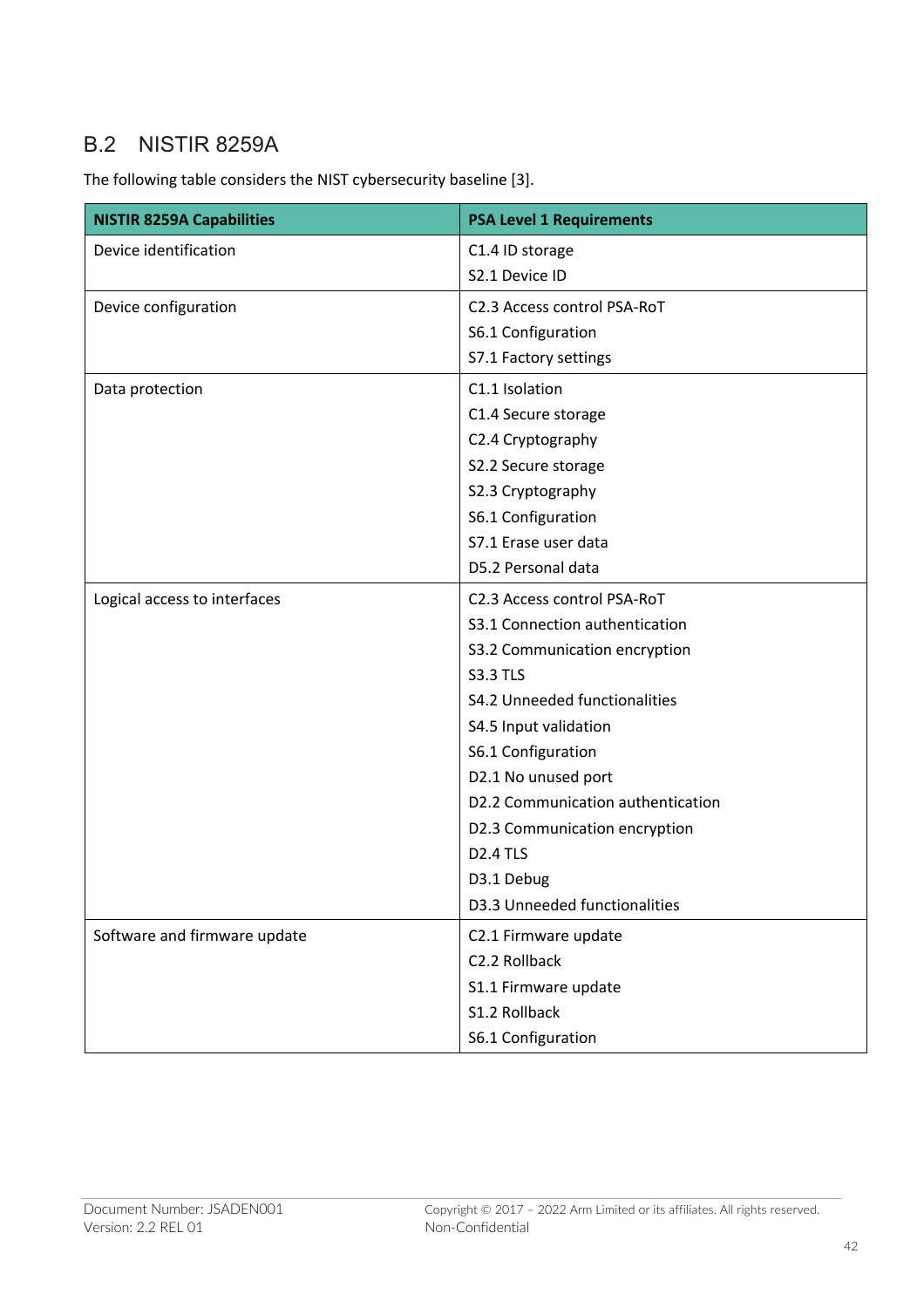| <b>NISTIR 8259A Capabilities</b> | <b>PSA Level 1 Requirements</b> |
|----------------------------------|---------------------------------|
| Cybersecurity state awareness    | C1.3 Security lifecycle         |
|                                  | S4.1 Attestation                |
|                                  | S4.3 Log                        |
|                                  | S4.4 Log protection             |
|                                  | D1.1 Secure boot                |
|                                  | D3.2 Security lifecycle         |
|                                  | D3.4 Log                        |
|                                  | D3.5 Log protection             |
|                                  | D5.1 Access control             |

### B.3 SB-327

The following table considers the requirements of California law [4] on cybersecurity of IoT devices.

| SB-327, SECTION 1, Title 1.81.26, 1798.91.04.          | <b>PSA Level 1 Requirements</b>                    |  |
|--------------------------------------------------------|----------------------------------------------------|--|
| (a)(1) Appropriate to the nature and function of the   | PSA Certified requirements are targeted to IoT     |  |
| device.                                                | devices.                                           |  |
| (a)(2) Appropriate to the information it may collect,  | PSA Certified requirements on Code Integrity, Data |  |
| contain, or transmit.                                  | Assets, Communication.                             |  |
| (a)(3) Designed to protect the device and any          | PSA Certified requirements on Code Integrity, Data |  |
| information contained therein from unauthorized        | Assets, Communication, Passwords, Hardening,       |  |
| access, destruction, use, modification, or disclosure. | Privacy.                                           |  |
| $(b)(1)$ or $(b)(2)$                                   | D4.1 No default password                           |  |

### B.4 Matter

This appendix gives preliminary mappings to Matter [6] Security Requirements and Security Best Practice.

| <b>Matter Security Requirements</b> |                   | <b>PSA Level 1 Requirements</b> |
|-------------------------------------|-------------------|---------------------------------|
| Commissioning                       | 13.3a             | <b>BP5.3</b>                    |
|                                     | 13.3 <sub>b</sub> | D4.2                            |
|                                     | 13.3c             | <b>BP5.3</b>                    |
|                                     | 13.3 d            | C1.4, S4.1, D4.1                |
|                                     | 13.3 e            | <b>BP5.4</b>                    |
|                                     | 13.3f             | <b>BP5.4</b>                    |
| <b>Factory Reset</b>                | 13.4a             | <b>BP5.6</b>                    |
|                                     | 13.4 b            | C1.3, S2.2, D5.1, BP5.6         |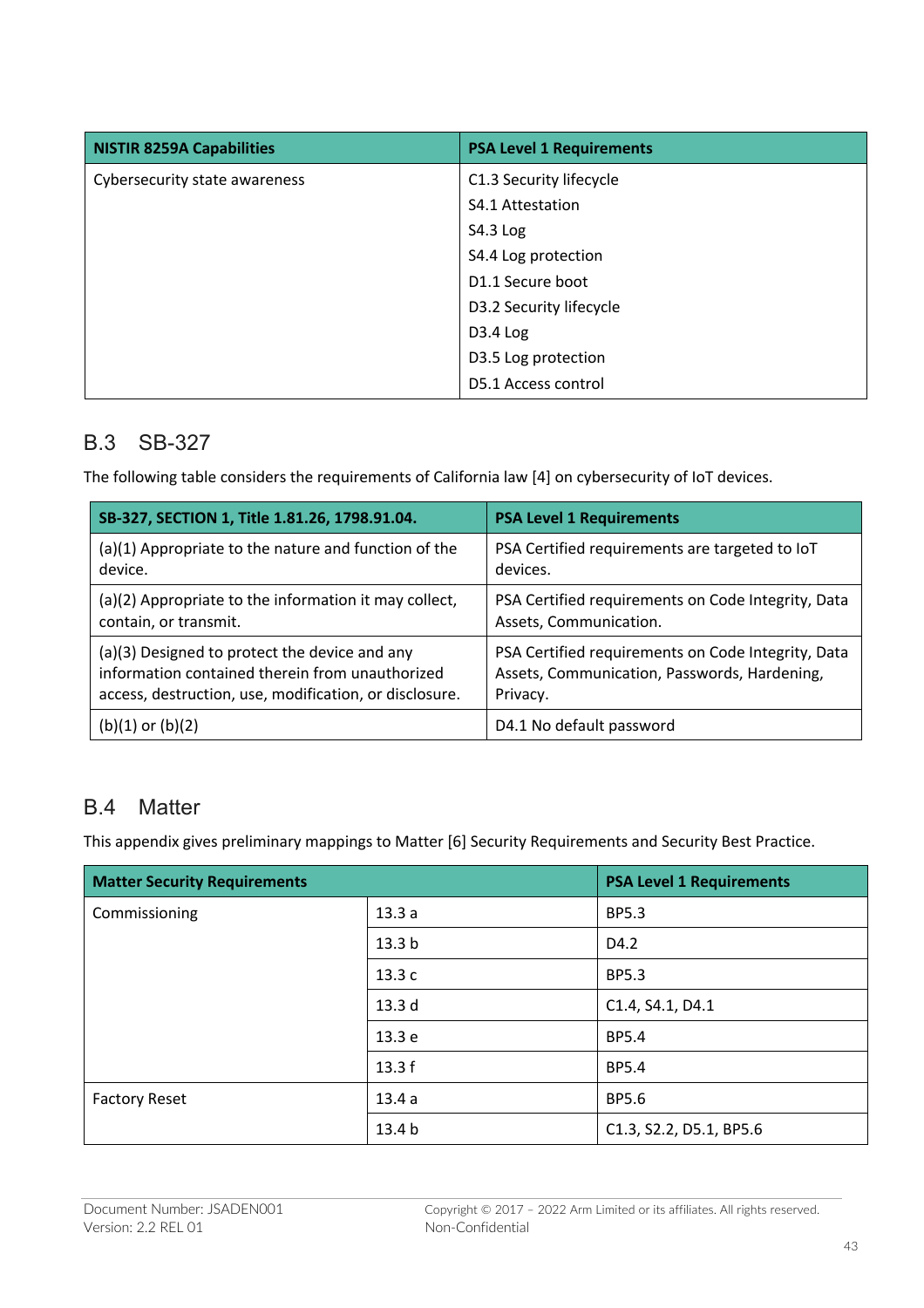| <b>Matter Security Requirements</b> |                   | <b>PSA Level 1 Requirements</b> |
|-------------------------------------|-------------------|---------------------------------|
| Firmware                            | 13.5a             | D <sub>1.2</sub>                |
|                                     | 13.5 <sub>b</sub> | D <sub>1.2</sub>                |
|                                     | 13.5c             | S4.5                            |

| <b>Matter Security Best Practices</b> |          | <b>PSA Level 1 Requirements</b>     |
|---------------------------------------|----------|-------------------------------------|
| Crypto                                | 13.6.1a  | C1.1, C1.2, C1.3, C1.4, C2.3, C2.4  |
|                                       | 13.6.1 b | C1.1, C1.2, C1.3, C1.4, C2.3, C2.4  |
|                                       | 13.6.1 c | C1.1, C1.2, C1.3, C1.4, C2.3, C2.4  |
|                                       | 13.6.1 d | C <sub>2.4</sub>                    |
|                                       | 13.6.1 e | D2.4                                |
| Commissioning                         | 13.6.2a  | BP4.4                               |
|                                       | 13.6.2 b | <b>BP5.4</b>                        |
|                                       | 13.6.2 c | <b>BP5.5</b>                        |
|                                       | 13.6.2 d | <b>BP5.4</b>                        |
|                                       | 13.6.2 e | BP4.4                               |
|                                       | 13.6.2 f | None                                |
| Firmware                              | 13.6.3a  | <b>BP2.2</b>                        |
|                                       | 13.6.3 b | D1.1                                |
| Manufacturing                         | 13.6.4a  | D1.1, D1.2, D2.1, D3.1, D3.3, BP7.3 |
| Resiliency                            | 13.6.5.a | C1.2, D1.1, D3.4                    |
| <b>Battery devices</b>                | 13.6.6a  | <b>BP8.1</b>                        |
| Tamper resistance                     | 13.6.7a  | Influence which PSA Cert Level      |
| <b>Bridging</b>                       | 13.6.8   | Not applicable                      |
| Distributed Compliance Register       | 13.6.9   | Not applicable                      |

### B.5 ioXt

This appendix gives preliminary mappings to the ioXt Baseline Profile certifiable requirements [7].

| ioXt Baseline Profile certifiable requirement | <b>PSA Level 1 Requirements</b> |                  |
|-----------------------------------------------|---------------------------------|------------------|
| No Universal Passwords                        | UP1                             | S5.1, S5.2       |
| Secured Interfaces                            | SI1.1                           | S <sub>3.3</sub> |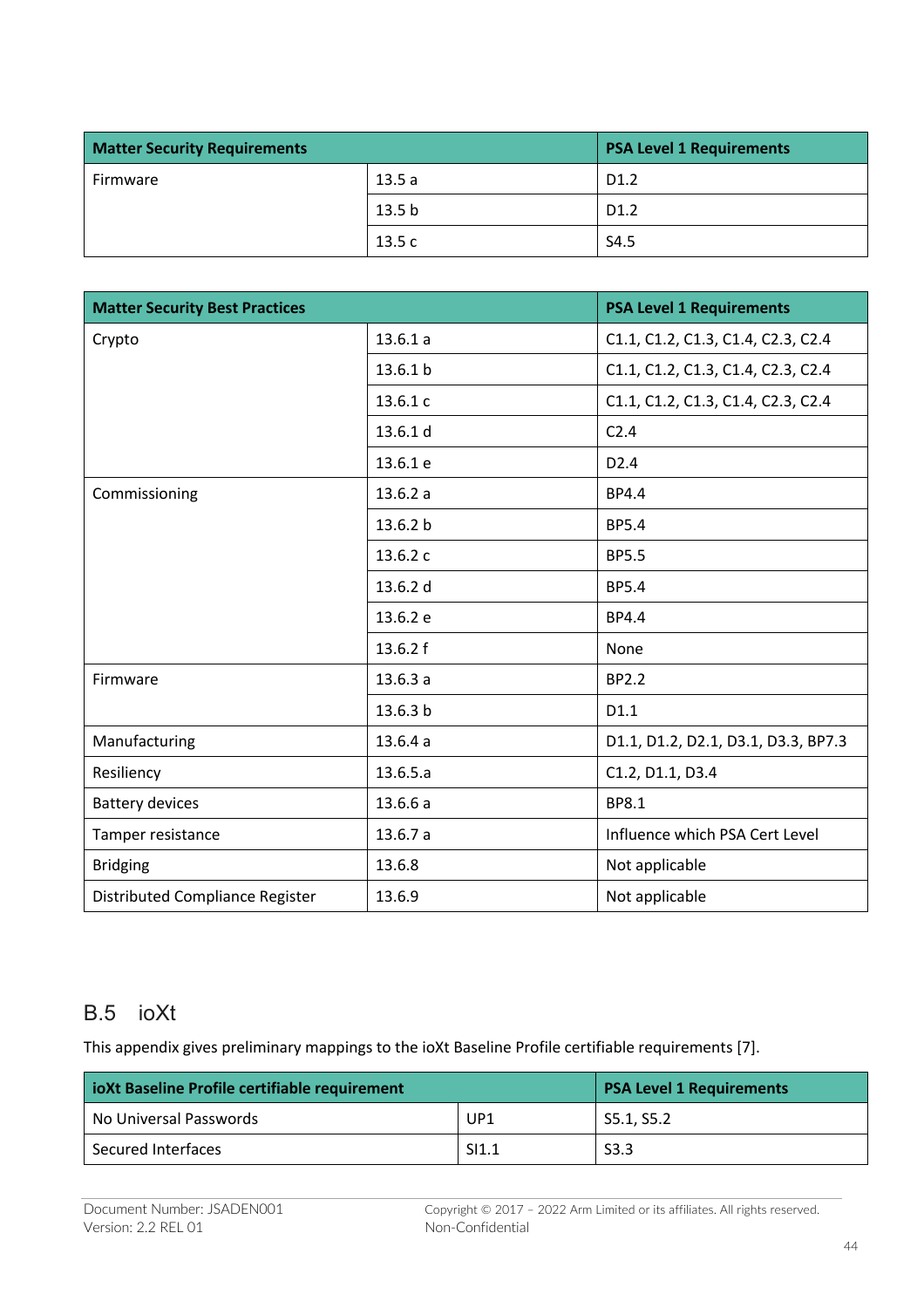|                                   | SI1.2            | S4.2, D2.1, D3.1, D3.3       |
|-----------------------------------|------------------|------------------------------|
|                                   | SI1.3            | S3.1, D2.2, D2.4             |
|                                   | SI1.4            | S3.2, S3.3, D2.2, D2.3, D2.4 |
| Proven Crypto                     | PC <sub>1</sub>  | C2.4, S2.3, S5.3             |
| <b>Verified Software</b>          | VS <sub>1</sub>  | BP2.3                        |
|                                   | VS <sub>2</sub>  | C1.2 S1.1, D1.1, D1.2        |
|                                   | VS3              | C <sub>2.4</sub>             |
| <b>Automatic Software Updates</b> | AA1              | C2.1, S1.1                   |
|                                   | AA <sub>2</sub>  | BP2.4                        |
|                                   | AA3              | BP2.3                        |
| <b>Vulnerability Reporting</b>    | VDP1             | BP2.1                        |
|                                   | VDP <sub>2</sub> | BP2.2                        |
| Security Expiration Data          | SE1.1            | <b>BP3.3</b>                 |
|                                   | SE1.2            | <b>BP3.2</b>                 |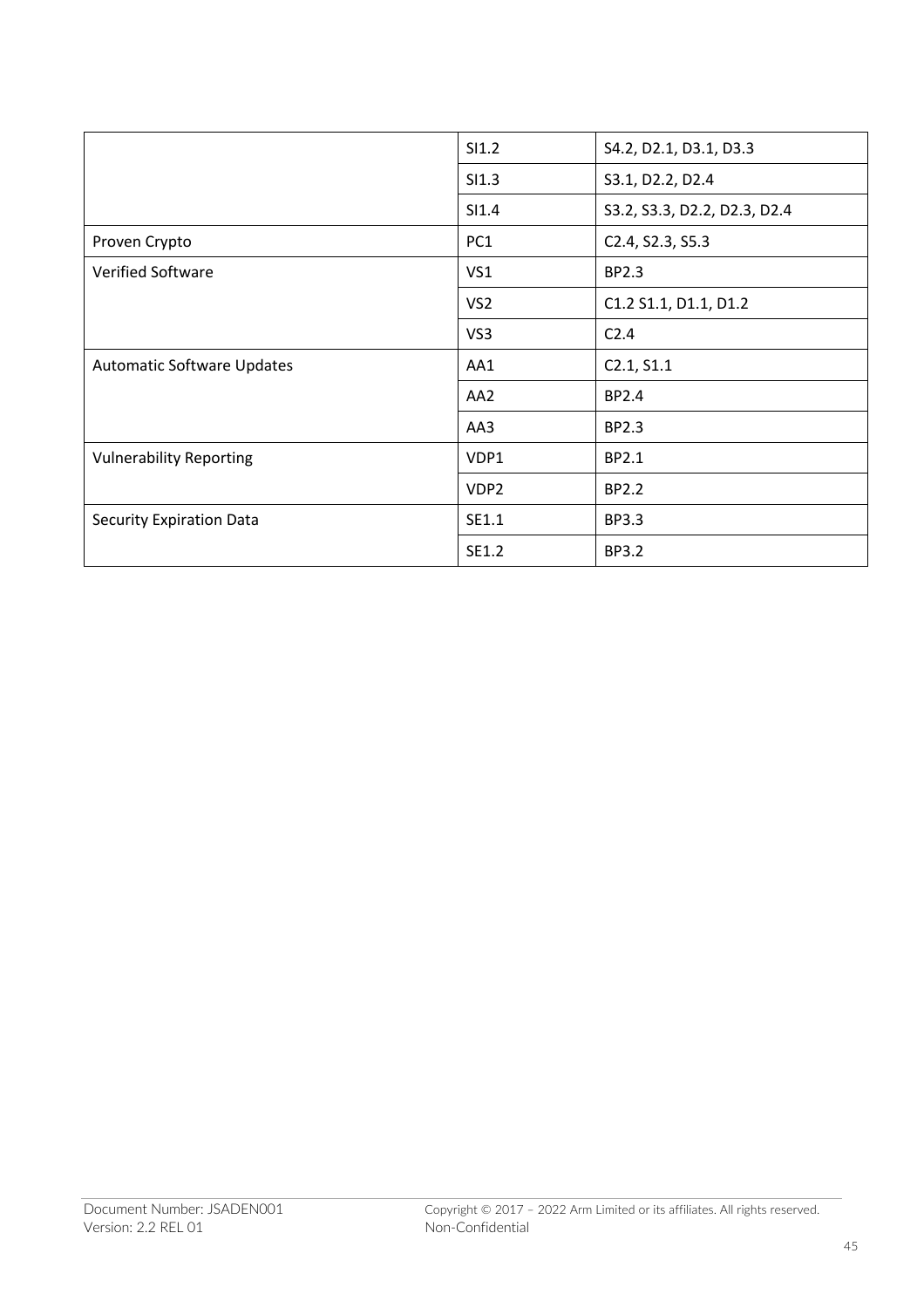## **Appendix C Changes Guide from V2.1 REL 02**

This appendix lists the impact of changes between this revision and the V2.1 REL 02. Items marked "Unchanged" may include those with minor typographic corrections. Those marked "Clarification" aim to clarify the requirement through re-phrasing or the addition of supplementary information, but with no intended change to the requirement. Those marked "New" have been added in this version. Those marked "Extended" means that requirement has new elements that may be applicable.

| L1 V.2.2         | <b>Changes from v2.1 REL 2</b> |               |
|------------------|--------------------------------|---------------|
| C1.1             | Unchanged                      |               |
| C1.2             |                                | Clarification |
| C1.3             |                                | Extended      |
| C1.4             |                                | Clarification |
| C <sub>2.1</sub> |                                | Clarification |
| C2.2             | Unchanged                      |               |
| C <sub>2.3</sub> |                                | Clarification |
| C <sub>2.4</sub> | Unchanged                      |               |

| L1 V.2.2 | <b>Changes from v2.1 REL 2</b> |               |
|----------|--------------------------------|---------------|
| S1.1     |                                | Clarification |
| S1.2     |                                | Clarification |
| S2.1     | Unchanged                      |               |
| S2.2     | Unchanged                      |               |
| S2.3     |                                | Clarification |
| S3.1     | Unchanged                      |               |
| S3.2     | Unchanged                      |               |
| S3.3     |                                | Extended      |
| S4.1     | Unchanged                      |               |
| S4.2     | Unchanged                      |               |
| S4.3     | Unchanged                      |               |
| S4.4     | Unchanged                      |               |
| S4.5     | Unchanged                      |               |
| S4.6     | Unchanged                      |               |
| S5.1     | Unchanged                      |               |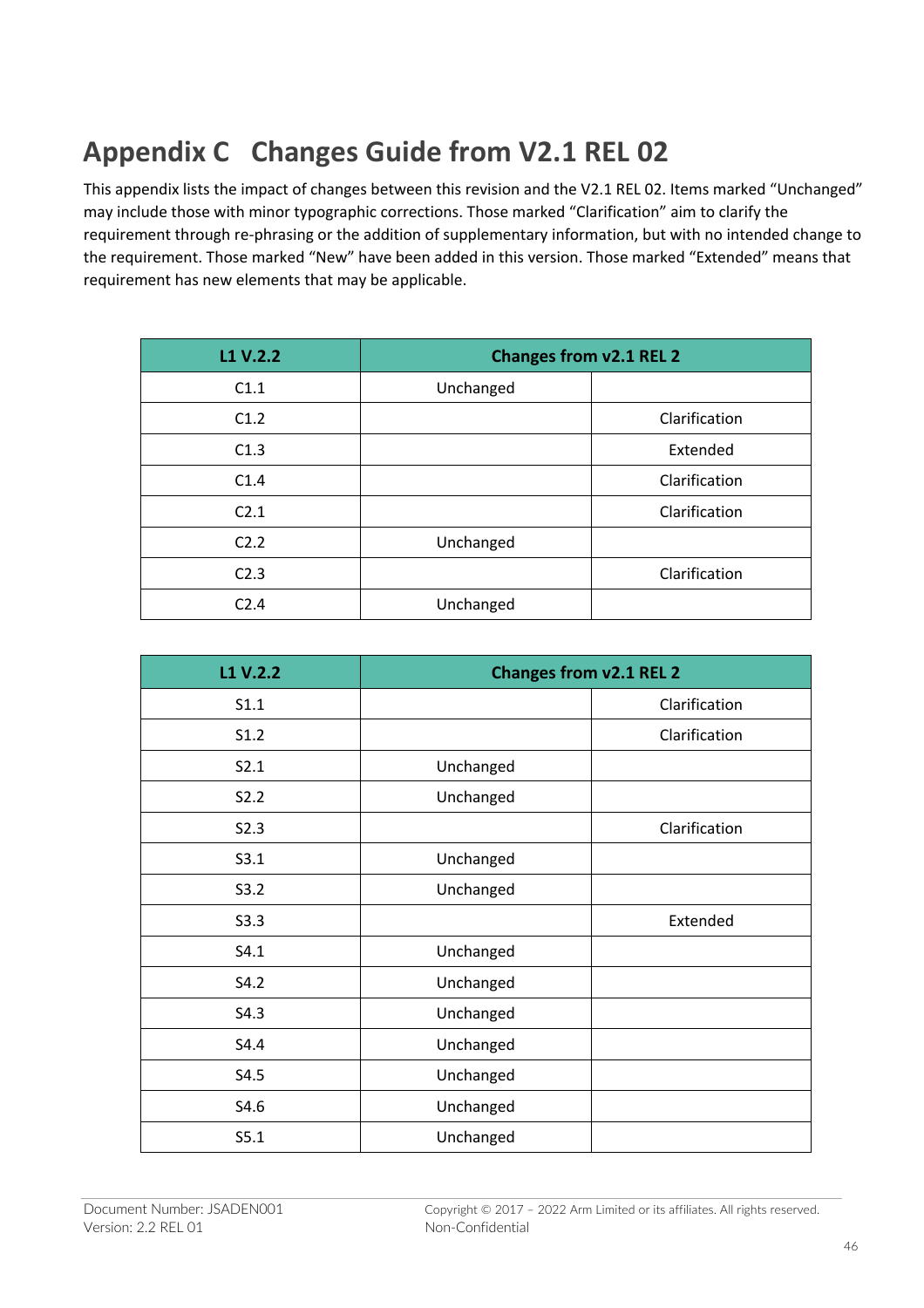| S5.2 | Unchanged |  |
|------|-----------|--|
| S5.3 | Unchanged |  |
| S6.1 | Unchanged |  |

| L1 V.2.2         | <b>Changes from v2.1 REL 2</b> |               |
|------------------|--------------------------------|---------------|
| D1.1             |                                | Clarification |
| D1.2             | Unchanged                      |               |
| D2.1             | Unchanged                      |               |
| D <sub>2.2</sub> | Unchanged                      |               |
| D <sub>2.3</sub> | Unchanged                      |               |
| D2.4             | Unchanged                      |               |
| D3.1             | Unchanged                      |               |
| D3.2             | Unchanged                      |               |
| D3.3             |                                | Clarification |
| D3.4             | Unchanged                      |               |
| D3.5             | Unchanged                      |               |
| D3.6             | Unchanged                      |               |
| D4.1             | Unchanged                      |               |
| D4.2             |                                | Clarification |
| D4.3             | Unchanged                      |               |
| D4.4             | Unchanged                      |               |
| D4.5             | Unchanged                      |               |
| D5.1             | Unchanged                      |               |
| D5.2             | Unchanged                      |               |

| L1 V.2.2 | <b>Changes from v2.1 REL 2</b> |               |
|----------|--------------------------------|---------------|
| BP1.1    | Unchanged                      |               |
| BP1.2    | Unchanged                      |               |
| BP2.1    |                                | Clarification |
| BP2.2    |                                | Clarification |
| BP2.3    |                                | Clarification |
| BP2.4    |                                | Clarification |
| BP2.5    | Unchanged                      |               |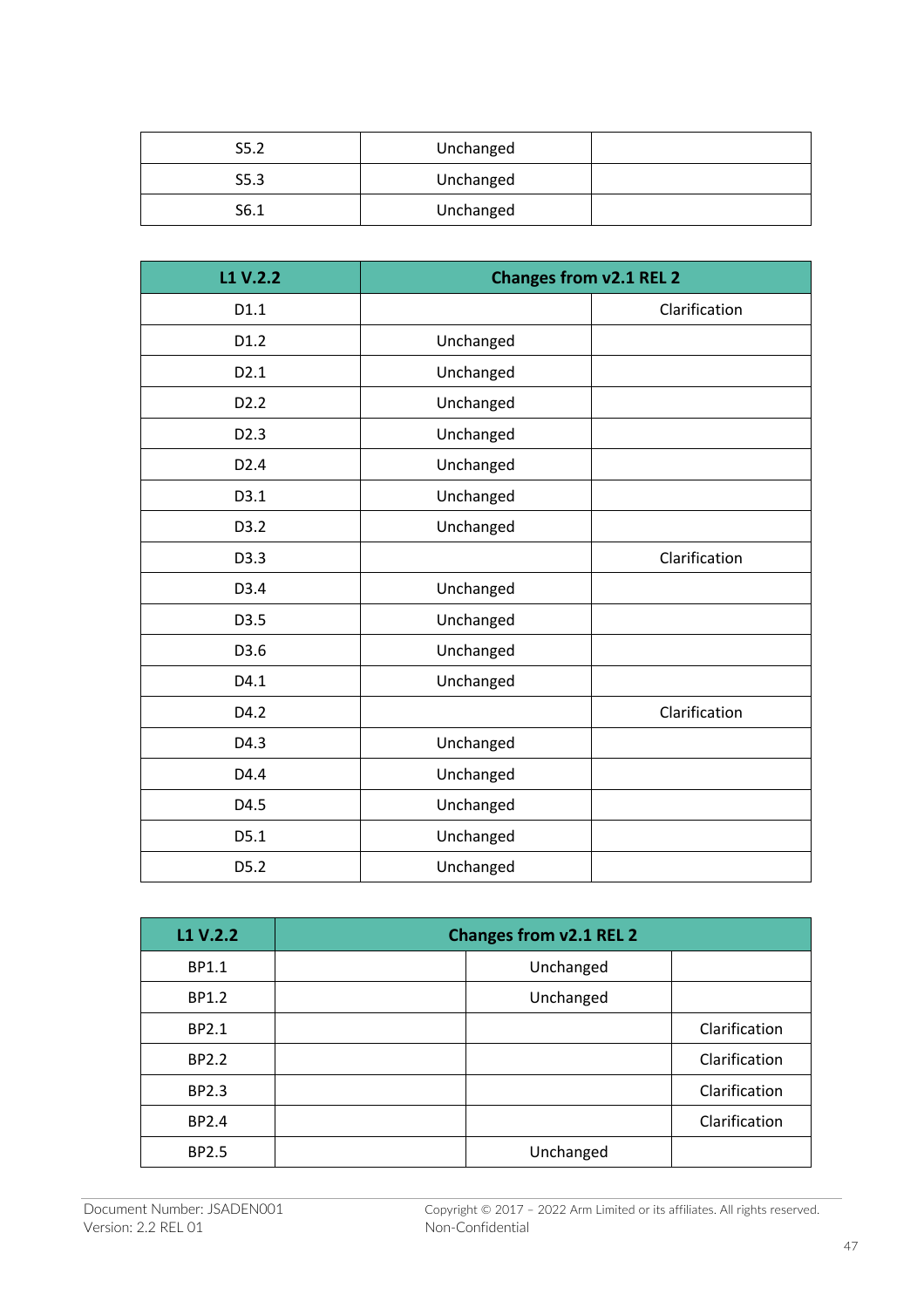| BP3.1        |            | Unchanged |               |
|--------------|------------|-----------|---------------|
| <b>BP3.2</b> |            | Unchanged |               |
| <b>BP3.3</b> |            |           | Clarification |
| BP4.1        |            | Unchanged |               |
| <b>BP4.2</b> |            | Unchanged |               |
| <b>BP4.3</b> |            | Unchanged |               |
| BP4.4        | New        |           |               |
| <b>BP5.1</b> |            | Unchanged |               |
| <b>BP5.2</b> |            | Unchanged |               |
| <b>BP5.3</b> | <b>New</b> |           |               |
| <b>BP5.4</b> | <b>New</b> |           |               |
| <b>BP5.5</b> | <b>New</b> |           |               |
| <b>BP5.6</b> | <b>New</b> |           |               |
| BP6.1        |            | Unchanged |               |
| BP6.2        |            | Unchanged |               |
| BP6.3        |            | Unchanged |               |
| <b>BP6.4</b> |            | Unchanged |               |
| BP7.1        | <b>New</b> |           |               |
| <b>BP7.2</b> | <b>New</b> |           |               |
| BP7.3        | New        |           |               |
| BP8.1        | <b>New</b> |           |               |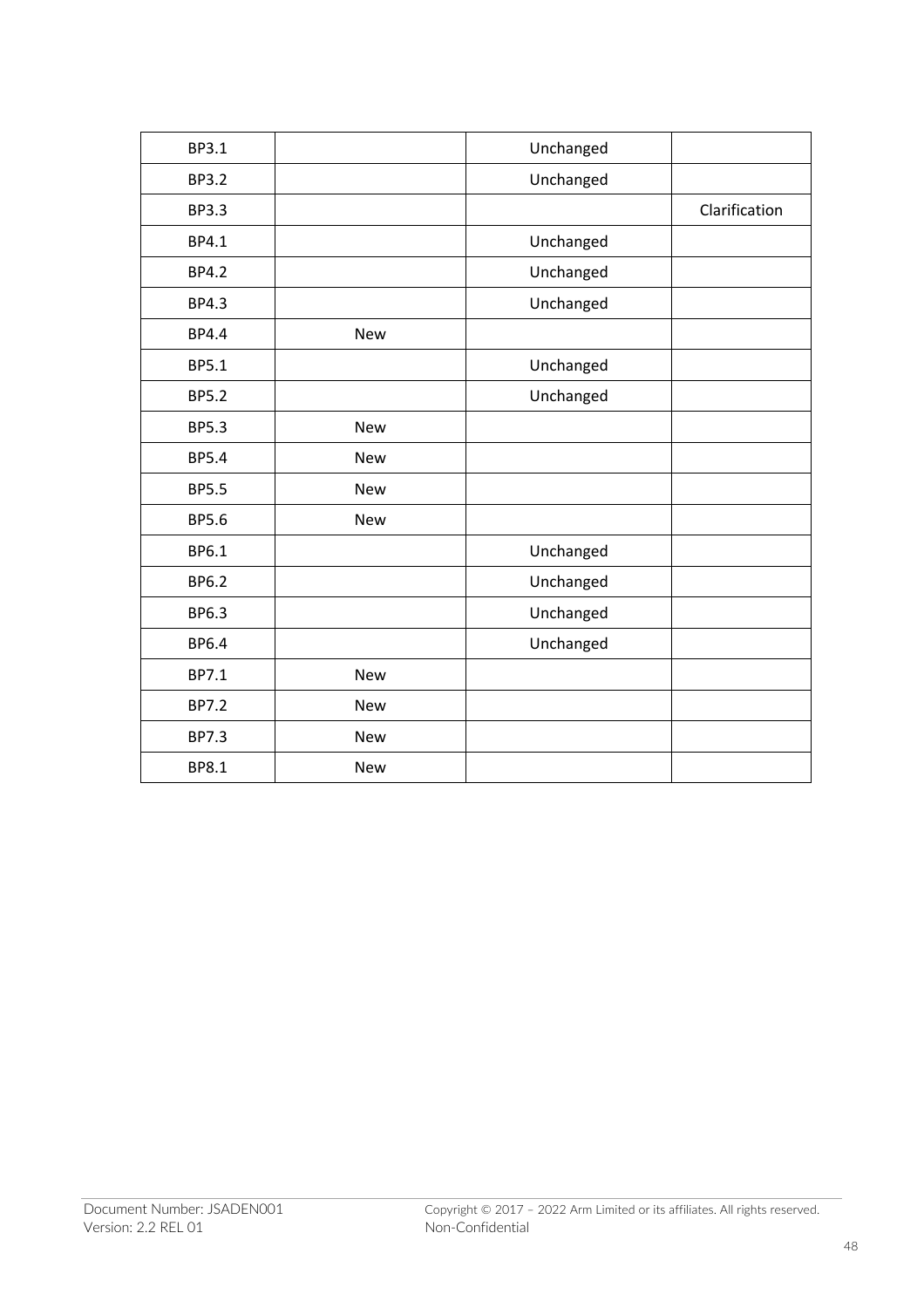## **Appendix D Marking Sheet**

This appendix summarizes the expected answers for each requirement in the Chip, System software and Device questionnaires for compliance to PSA Certified Level 1 and also for additional compliance to the other standards considered in the document.

## D.1 Chip Assessment Questionnaire

### *D.1.1 PSA Certified Level 1*

Exceptionally, one mandatory question answered not in conformance with "Expected answer" with rationale of why security is unaffected.

| <b>PSA Certified L1 v.2.1</b>                    | <b>Expected answer</b> |
|--------------------------------------------------|------------------------|
| C1.1 Hardware isolation of SPE                   | Only "Yes"             |
| C <sub>1.2</sub> Secure Boot                     | "Yes"                  |
| C1.3 (Optional) Security lifecycle support       | Any Answer             |
| C1.4 Secure storage of keys                      | "Yes"                  |
| C2.1 Firmware update                             | "Yes"                  |
| C2.2 (Optional) Rollback protection              | Any Answer             |
| C2.3 Access control for modifications to PSA-RoT | "Yes"                  |
| C <sub>2</sub> .4 Best Practice Crypto           | "Yes"                  |

### *D.1.2 ETSI EN 303 645 v2.1.0 Mapping*

| <b>PSA Certified L1 v.2.1</b> | <b>Expected answer</b> |
|-------------------------------|------------------------|
| C1.4 ID Storage               | "Yes"                  |

### *D.1.3 NISTIR 8259A Mapping*

| <b>PSA Certified L1 v.2.1</b>                    | <b>Expected answer</b> |
|--------------------------------------------------|------------------------|
| C1.1 Hardware isolation of SPE                   | "Yes"                  |
| C1.3 Security lifecycle                          | "Yes"                  |
| C1.4 ID Storage                                  | "Yes"                  |
| C2.1 Firmware update                             | "Yes"                  |
| C2.2 Rollback protection                         | "Yes"                  |
| C2.3 Access control for modifications to PSA-RoT | "Yes"                  |
| C2.4 Best Practice Crypto                        | "Yes"                  |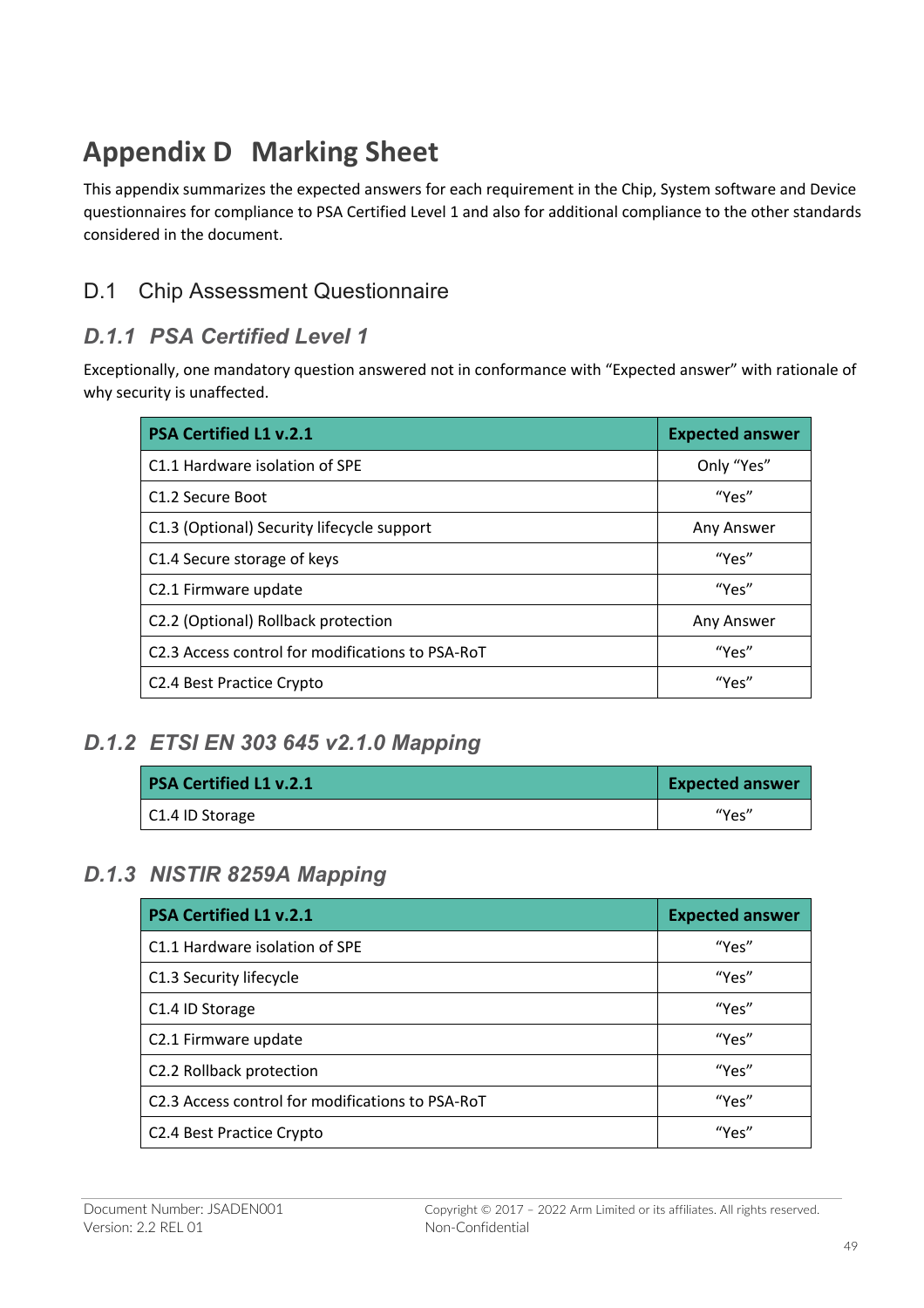### D.2 System Software Assessment Questionnaire

#### *D.2.1 PSA Certified Level 1*

Exceptionally: One mandatory question answered not in conformance with "Expected answer" with rationale of why security is unaffected.

| <b>PSA Certified L1 v.2.1</b>                                                          | <b>Expected answer</b> |
|----------------------------------------------------------------------------------------|------------------------|
| S1.1 Firmware update                                                                   | "Yes"                  |
| S1.2 (Optional) Prevent rollback                                                       | Any Answer             |
| S2.1 Use PSA-RoT for ID queries                                                        | "Yes"                  |
| S2.2 Use secure storage                                                                | "Yes"                  |
| S2.3 Best practice crypto                                                              | "Yes"                  |
| S3.1 Authenticate remote servers                                                       | "Yes"                  |
| S3.2 Ability to encrypt data exchanged                                                 | "Yes"                  |
| S3.3 Two-way comms use secure protocols for auth and encryption e.g.,<br>$TLS >= v1.2$ | "Yes"                  |
| S4.1 (Optional) Attestation method of lifecycle state                                  | Any Answer             |
| S4.2 Disable/not install unused functionality                                          | "Yes"                  |
| S4.3 (Optional) System software should log security events                             | Any Answer             |
| S4.4 (Optional) If logging enabled, restrict access of log files to auth users<br>only | Any Answer             |
| S4.5 Input protected against malformed input                                           | "Yes"                  |
| S4.6 If supported, Lowest privilege necessary                                          | "Yes" or "N/A"         |
| S5.1 If using critical security parameters, they are unique per device                 | "Yes" or "N/A"         |
| S5.2 If using passwords then best practice                                             | "Yes" or "N/A"         |
| S5.3 If using user auth then crypto is best practice                                   | "Yes" or "N/A"         |
| S6.1 If security config changeable - auth first                                        | "Yes" or "N/A"         |
| S7.1 If personal data stored it should be erasable /device reset                       | "Yes" or "N/A"         |

## *D.2.2 ETSI EN 303 645 v2.1.0 Mapping*

| <b>PSA Certified L1 v.2.1</b> | <b>Expected answer</b> |
|-------------------------------|------------------------|
| S1.1 Firmware update          | "Υρς"                  |
| S1.2 Prevent unauth rollback  | "Υρς"                  |
| S2.2 Secure Storage           | "Υρς"                  |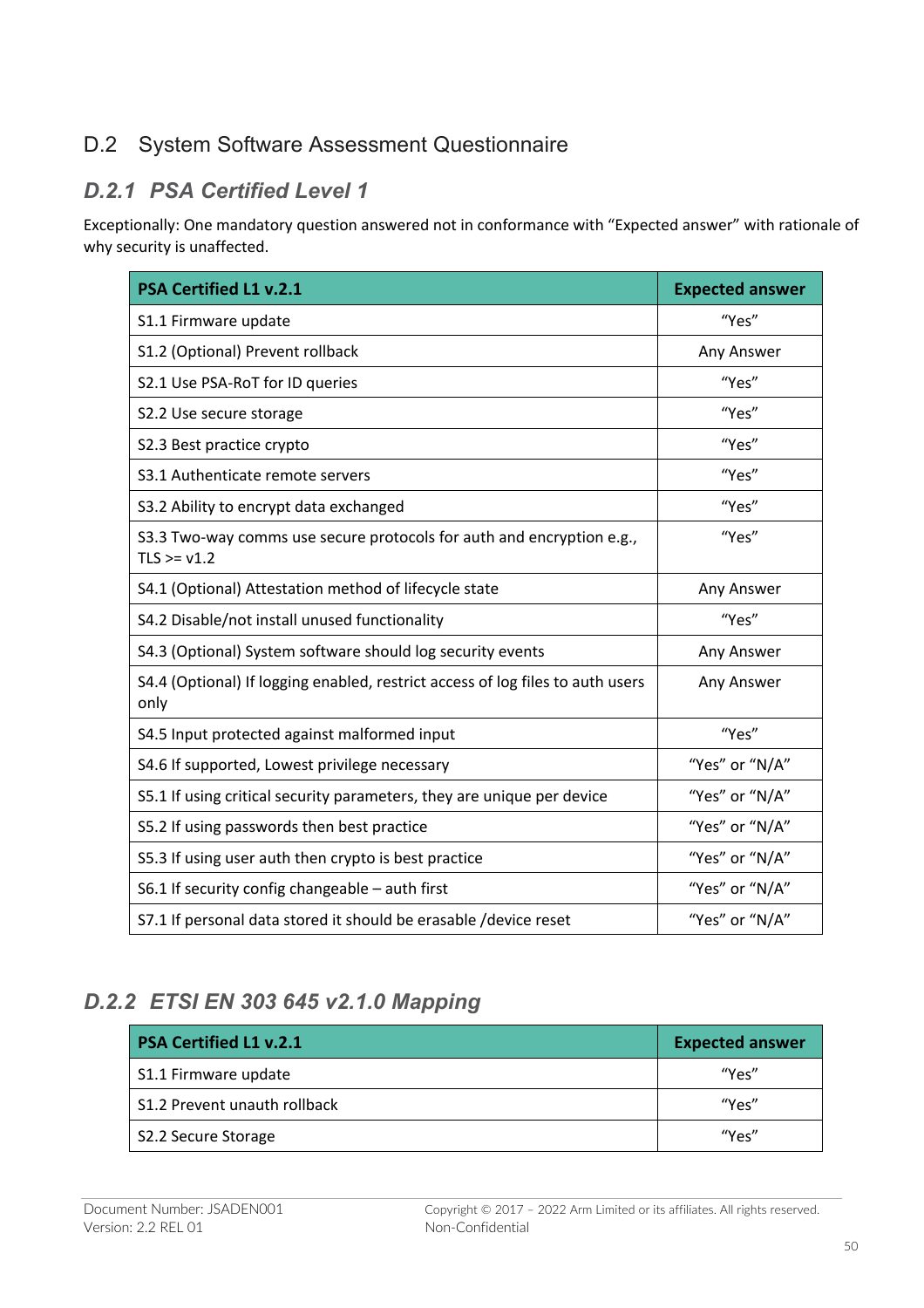| <b>PSA Certified L1 v.2.1</b>                                                        | <b>Expected answer</b> |
|--------------------------------------------------------------------------------------|------------------------|
| S2.3 Best Practice Crypto                                                            | "Yes"                  |
| S3.3 Two-way comms use secure protocols for auth and encryption e.g.<br>$TLS = v1.2$ | "Yes"                  |
| S4.2 Functionality not needed is not installed                                       | "Yes"                  |
| S4.5 Input validation                                                                | "Yes"                  |
| S5.1 CSP Unique per Device                                                           | "Yes" or "N/A"         |
| S5.2 If Passwords, then best practice                                                | "Yes" or "N/A"         |
| S5.2 Passwords best practice                                                         | "Yes" or "N/A"         |
| S5.3 User Auth                                                                       | "Yes" or "N/A"         |
| S6.1 Configuration                                                                   | "Yes" or "N/A"         |
| S7.1 Erase user data                                                                 | "Yes" or "N/A"         |

## *D.2.3 NISTIR 8259A Mapping*

| <b>PSA Certified L1 v.2.1</b>                                                             | <b>Expected answer</b> |
|-------------------------------------------------------------------------------------------|------------------------|
| S1.1 Firmware update                                                                      | "Yes"                  |
| S1.2 Prevent rollback                                                                     | "Yes"                  |
| S2.1 Use PSA-RoT for ID queries                                                           | "Yes"                  |
| S2.2 Use secure storage                                                                   | "Yes"                  |
| S2.3 Best practice crypto                                                                 | "Yes"                  |
| S3.1 Authenticate remote servers                                                          | "Yes"                  |
| S3.2 Ability to encrypt data exchanged                                                    | "Yes"                  |
| S3.3 Two-way comms use secure protocols for auth and encryption e.g.<br>TLS v1.2 or later | "Yes"                  |
| S4.1 Attestation token of lifecycle state                                                 | "Yes"                  |
| S4.2 Disable/not install unused functionality                                             | "Yes"                  |
| S4.3 System software should log security events                                           | "Yes"                  |
| S4.4 Restrict access of log files to auth users only                                      | "Yes"                  |
| S4.5 Input protected against malformed input                                              | "Yes"                  |
| S5.2 Passwords best practice                                                              | "Yes" or "N/A"         |
| S6.1 Security config changeable - auth first                                              | "Yes" or "N/A"         |
| S7.1 Personal data erasable / device reset                                                | "Yes" or "N/A"         |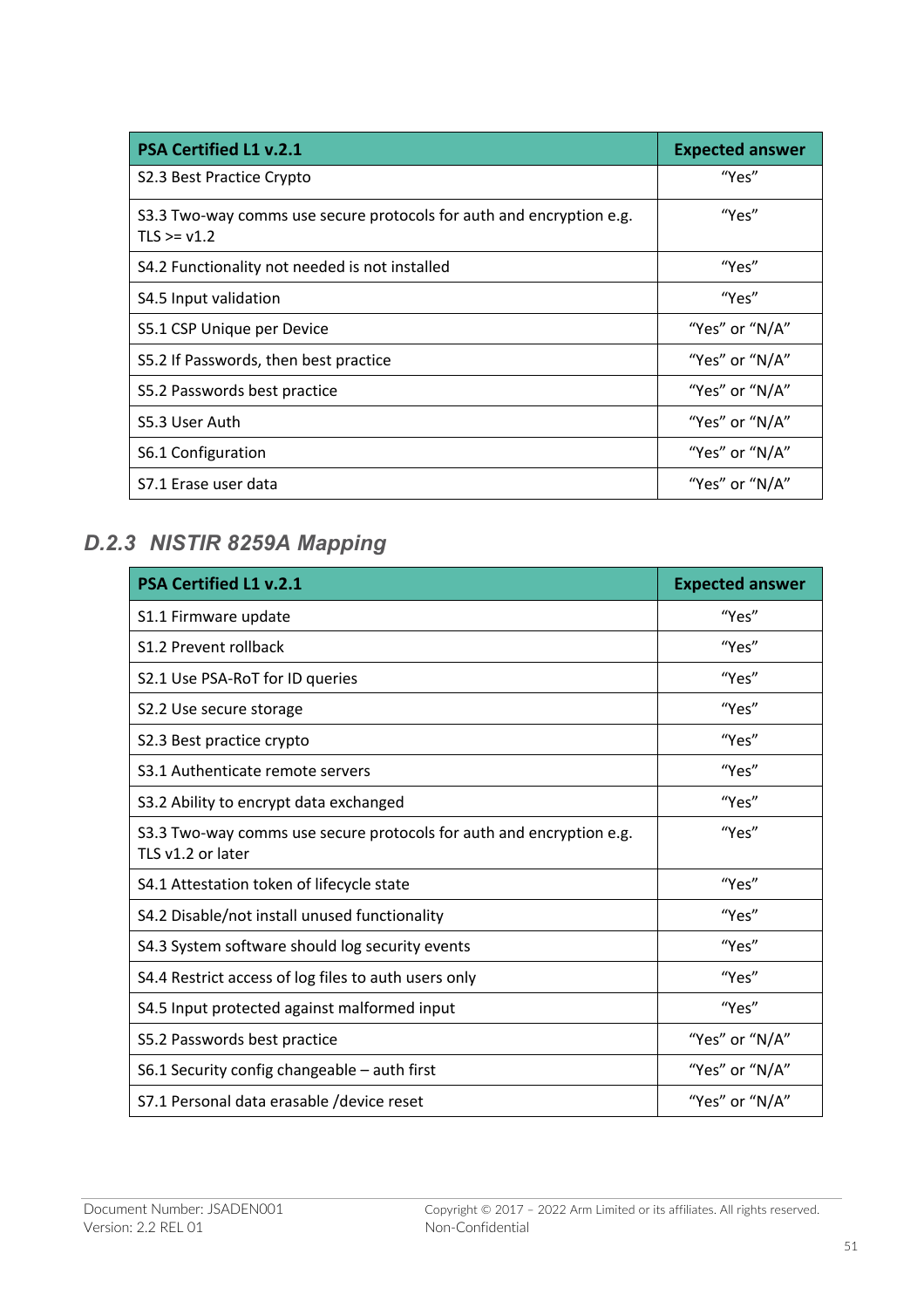## D.3 Device Assessment Questionnaire

#### *D.3.1 PSA Certified Level 1*

Exceptionally: One mandatory question answered not in conformance with "Expected answer" with rationale of why security is unaffected.

| <b>PSA Certified L1 v.2.1</b>                                                                                   | <b>Expected answer</b> |
|-----------------------------------------------------------------------------------------------------------------|------------------------|
| D1.1 Secure boot with validated software                                                                        | "Yes"                  |
| D1.2 PSA-RoT is updateable                                                                                      | "Yes"                  |
| D2.1 Close unused network ports/interfaces                                                                      | "Yes"                  |
| D2.2 Ability to auth remote servers                                                                             | "Yes"                  |
| D2.3 Encrypt by default data exchanged                                                                          | "Yes"                  |
| D2.4 The device shall use secure protocols for authentication and<br>encryption of two-way communication        | "Yes"                  |
| D3.1 Protect against unauthorized use of debug                                                                  | "Yes"                  |
| D3.2 (Optional) Security lifecycle attestable                                                                   | Any Answer             |
| D3.3 Functionalities not needed disabled or not installed                                                       | "Yes"                  |
| D3.4 (Optional) Log security events                                                                             | Any Answer             |
| D3.5 (Optional) If log, restrict log files to auth users                                                        | Any Answer             |
| D3.6 Use of PSA-RoT Services                                                                                    | "Yes"                  |
| D4.1 If critical security params then unique per device                                                         | "Yes" or "N/A"         |
| D4.2 If passwords, device uses password best practice                                                           | "Yes" or "N/A"         |
| D4.3 If passwords, ability to disable passwords or apply time out after<br>unsuccessful auth against a password | "Yes" or "N/A"         |
| D4.4 If auth, time-out against perpetual auth                                                                   | "Yes" or "N/A"         |
| D4.5 If critical security params then secure storage                                                            | "Yes" or "N/A"         |
| D5.1 Restrict access to personal data/logs to auth users                                                        | "Yes" or "N/A"         |
| D5.2 (Optional) Personal data stored on PSA-RoT secure storage                                                  | Any Answer             |

### *D.3.2 ETSI EN 303 645 v2.1.0 Mapping*

| <b>PSA Certified L1 v.2.1</b>              | <b>Expected answer</b> |
|--------------------------------------------|------------------------|
| D2.1 Close unused network ports/interfaces | "Υρς"                  |
| D2.2 Ability to auth remote servers        | "Yes"                  |
| D2.3 Encrypt by default data exchanged     | <b><i>"Υρς"</i></b>    |
| D4.2 Device uses password best practice    | "Yes" or "N/A"         |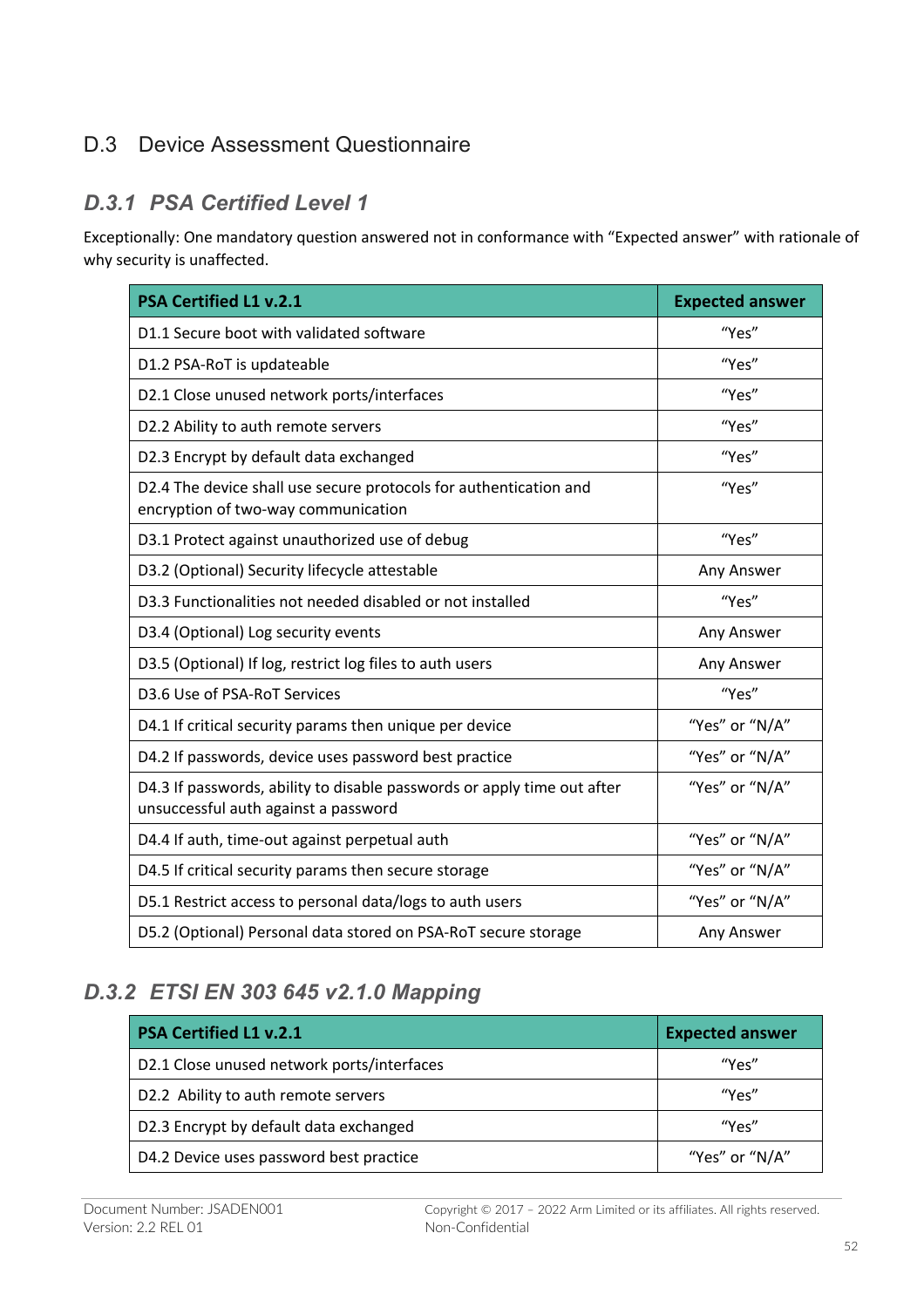| <b>PSA Certified L1 v.2.1</b>                                                                     | <b>Expected answer</b> |
|---------------------------------------------------------------------------------------------------|------------------------|
| D4.3 Ability to disable passwords or apply time out after unsuccessful<br>auth against a password | "Yes" or "N/A"         |

### *D.3.3 NISTIR 8259A Mapping*

| <b>PSA Certified L1 v.2.1</b>                                                                            | <b>Expected answer</b> |
|----------------------------------------------------------------------------------------------------------|------------------------|
| D1.1 Secure boot with validated software                                                                 | "Yes"                  |
| D2.1 Close unused network ports/interfaces                                                               | "Yes"                  |
| D2.2 Ability to auth remote servers                                                                      | "Yes"                  |
| D2.3 Encrypt by default data exchanged                                                                   | "Yes"                  |
| D2.4 The device shall use secure protocols for authentication and<br>encryption of two-way communication | "Yes"                  |
| D3.1 Protect against unauthorized use of debug                                                           | "Yes"                  |
| D3.2 Security lifecycle attestable                                                                       | "Yes"                  |
| D3.3 Functionalities not needed disabled or not installed                                                | "Yes"                  |
| D3.4 Log security events                                                                                 | "Yes"                  |
| D3.5 Restrict log files to auth users                                                                    | "Yes" or "N/A"         |
| D5.1 Restrict access to personal data/logs to auth users                                                 | "Yes" or "N/A"         |
| D5.2 (Optional) Personal data stored on PSA-RoT secure storage                                           | "Yes" or "N/A"         |

#### *D.3.4 SB-327 Mapping*

| PSA Certified L1 v.2.1                  | <b>Expected answer</b> |
|-----------------------------------------|------------------------|
| D4.2 Device uses password best practice | "Yes"                  |

#### *D.3.5 Marking Sheet Summary*

| <b>PSA Level 1 pass?</b>                               | Answer |
|--------------------------------------------------------|--------|
| PSA Certified Level 1 - Chip section pass achieved?    |        |
| PSA Certified Level 1 – System software pass achieved? |        |
| PSA Certified Level 1 – Device pass achieved?          |        |
| ETSI EN 303 645 Chip section pass achieved?            |        |
| ETSI EN 303 645 System software section pass achieved? |        |
| ETSI EN 303 645 Device pass achieved?                  |        |
| NISTIR 8259A Chip section pass achieved?               |        |